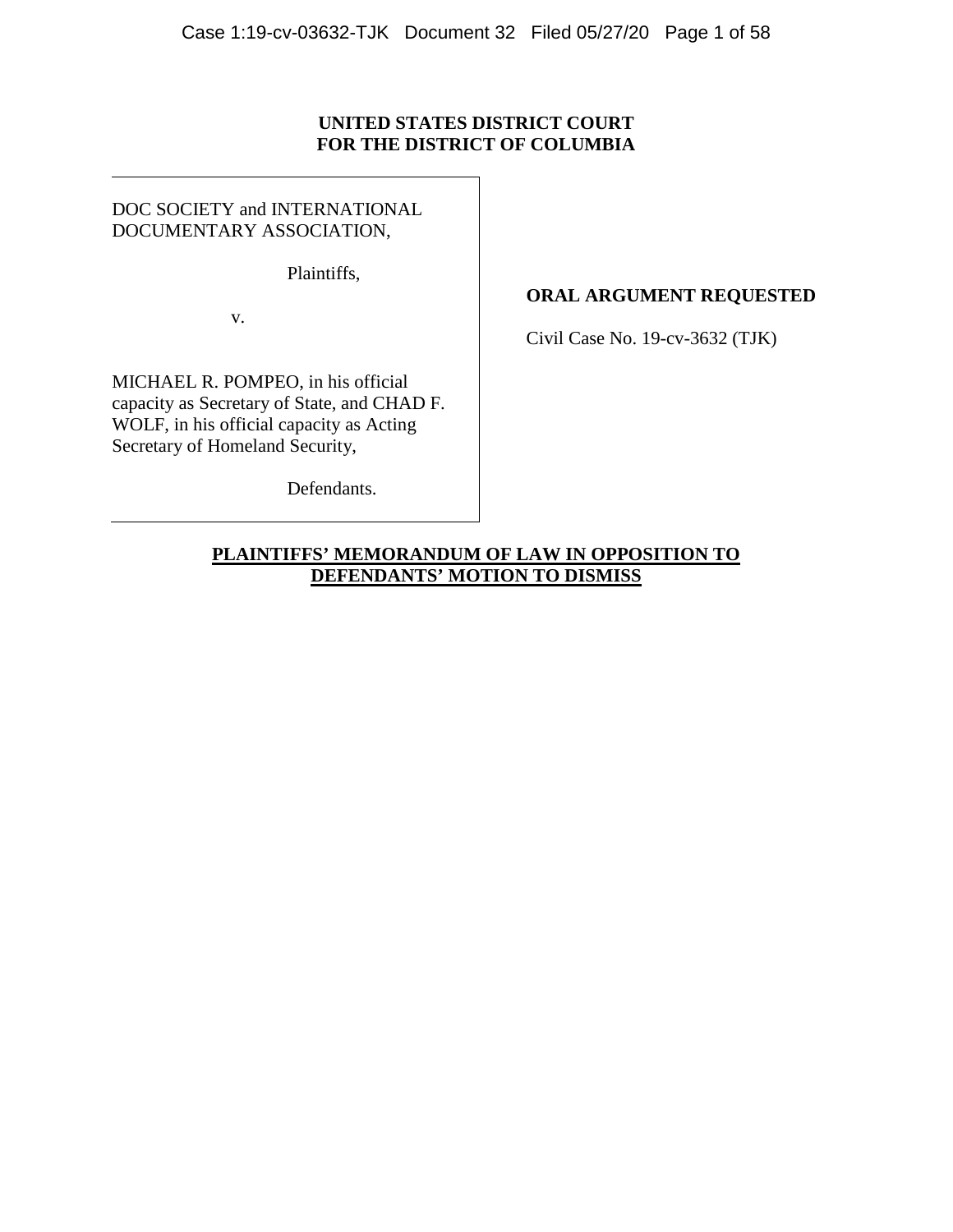# **Table of Contents**

| I.  |                 |                                                                        |  |
|-----|-----------------|------------------------------------------------------------------------|--|
|     | A.              |                                                                        |  |
|     | <b>B.</b>       |                                                                        |  |
|     | $C$ .           | Retention and Dissemination of Visa Applicants' Social Media           |  |
| Π.  |                 |                                                                        |  |
|     |                 |                                                                        |  |
| I.  |                 | Plaintiffs Have Standing to Challenge the Registration Requirement and |  |
|     | A.              |                                                                        |  |
|     |                 | 1.                                                                     |  |
|     |                 | 2.<br>The Interests at Stake Are Germane to IDA's Purpose.  14         |  |
|     |                 | 3.<br>This Suit Does Not Require Participation of Individual           |  |
|     | <b>B.</b>       |                                                                        |  |
|     | $\mathcal{C}$ . |                                                                        |  |
| II. |                 |                                                                        |  |
|     | A.              |                                                                        |  |
|     | <b>B.</b>       |                                                                        |  |
|     | C.              | The Registration Requirement Exceeds the Secretary's Statutory         |  |
|     | D.              |                                                                        |  |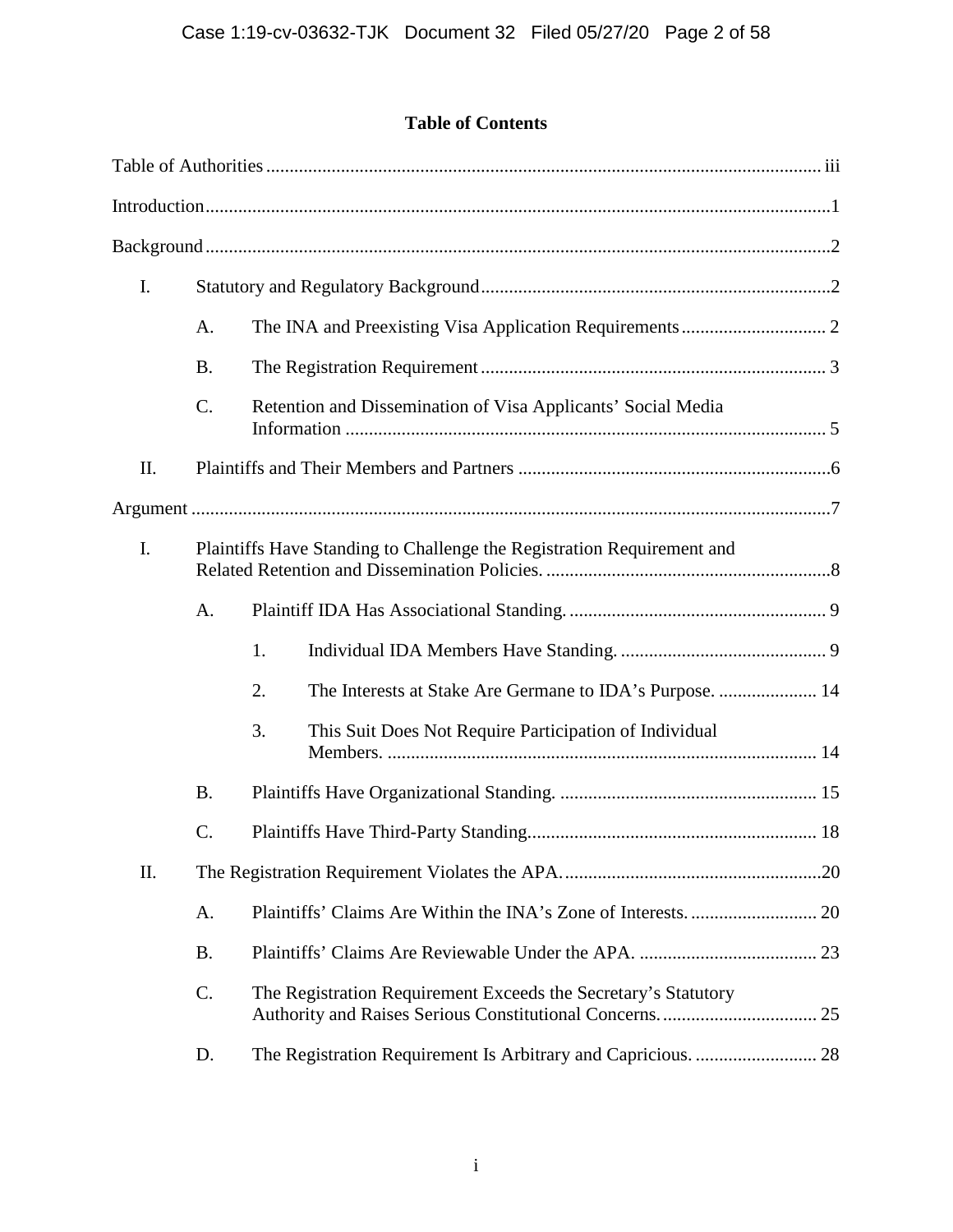| III. | The Registration Requirement and Related Retention and Dissemination |    |                                                                      |     |
|------|----------------------------------------------------------------------|----|----------------------------------------------------------------------|-----|
|      | А.                                                                   |    | The Registration Requirement Is Subject to Heightened Scrutiny 33    |     |
|      | B.                                                                   |    | The Registration Requirement Burdens First Amendment Rights 35       |     |
|      |                                                                      | 1. |                                                                      |     |
|      |                                                                      | 2. |                                                                      |     |
|      |                                                                      | 3. |                                                                      |     |
|      | $\mathcal{C}$ .                                                      |    | The Registration Requirement Is Not Sufficiently Tailored to Any     |     |
| IV.  |                                                                      |    | Plaintiffs' Claims Against Defendant Wolf Are Facially Plausible. 44 |     |
|      |                                                                      |    |                                                                      | .45 |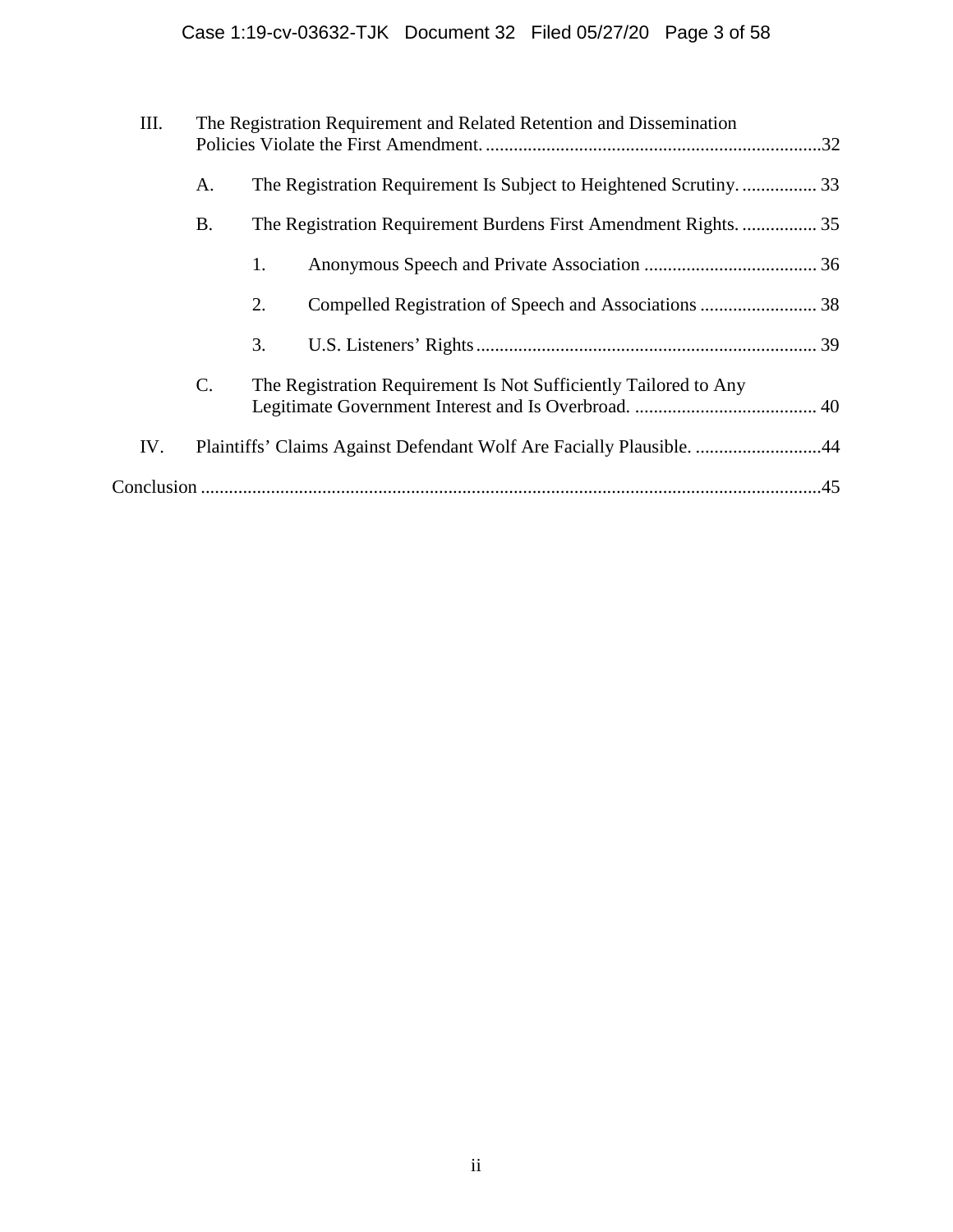# **Table of Authorities**

# **Cases**

| *Abourezk v. Reagan,                                         |
|--------------------------------------------------------------|
| ACLU v. Clapper,                                             |
| Action All. of Senior Citizens of Greater Phila. v. Heckler, |
| AFL-CIO v. Chao,                                             |
| Am. Acad. of Religion v. Napolitano,                         |
| Am. Wild Horse Pres. Campaign v. Perdue,                     |
| Am. Anti-Vivisection Soc'y v. U.S. Dep't of Agric.,          |
| Am. Library Ass'n v. Barr,                                   |
| Amerijet Int'l, Inc. v. Pistole,                             |
| Amgen, Inc. v. Smith,                                        |
| Animal Legal Def. Fund, Inc. v. Purdue,                      |
| Ashcroft v. Iqbal,                                           |
| Attias v. Carefirst, Inc.,                                   |
| Baggett v. Bullitt,                                          |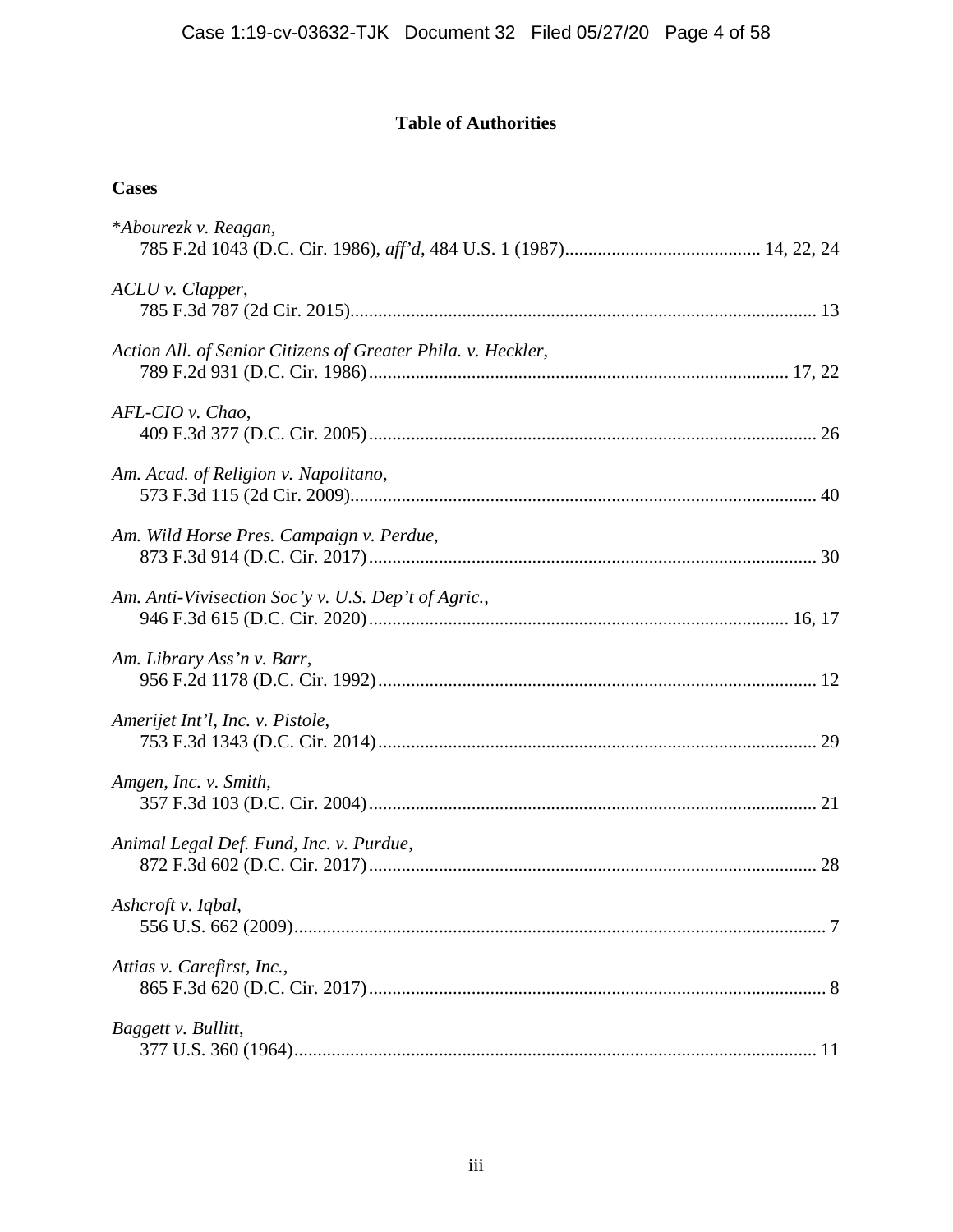| *Baird v. State Bar of Arizona,                        |
|--------------------------------------------------------|
| Bowen v. Georgetown Univ. Hosp.,                       |
| <i>*Bridges v. Wixon,</i>                              |
| Broadley v. U.S. Dep't of Interior,                    |
| Broadrick v. Oklahoma,                                 |
| Buckley v. Am. Constitutional Law Found., Inc.,        |
| Buckley v. Valeo,                                      |
| *Capital Area Immigrant Rights Coal. v. Trump,         |
| Carlson v. Postal Regulatory Comm'n,                   |
| Cellular Telecomms. & Internet Ass'n v. FCC,           |
| Chamber of Commerce of U.S. v. FEC,                    |
| Chevron, U.S.A., Inc. v. Nat. Res. Def. Council, Inc., |
| Clapper v. Amnesty Int'l USA,                          |
| D.C. v. Dep't of Agric.,                               |
| DKT Mem'l Fund Ltd. v. Agency for Int'l Dev.,          |
| Doe v. Harris,                                         |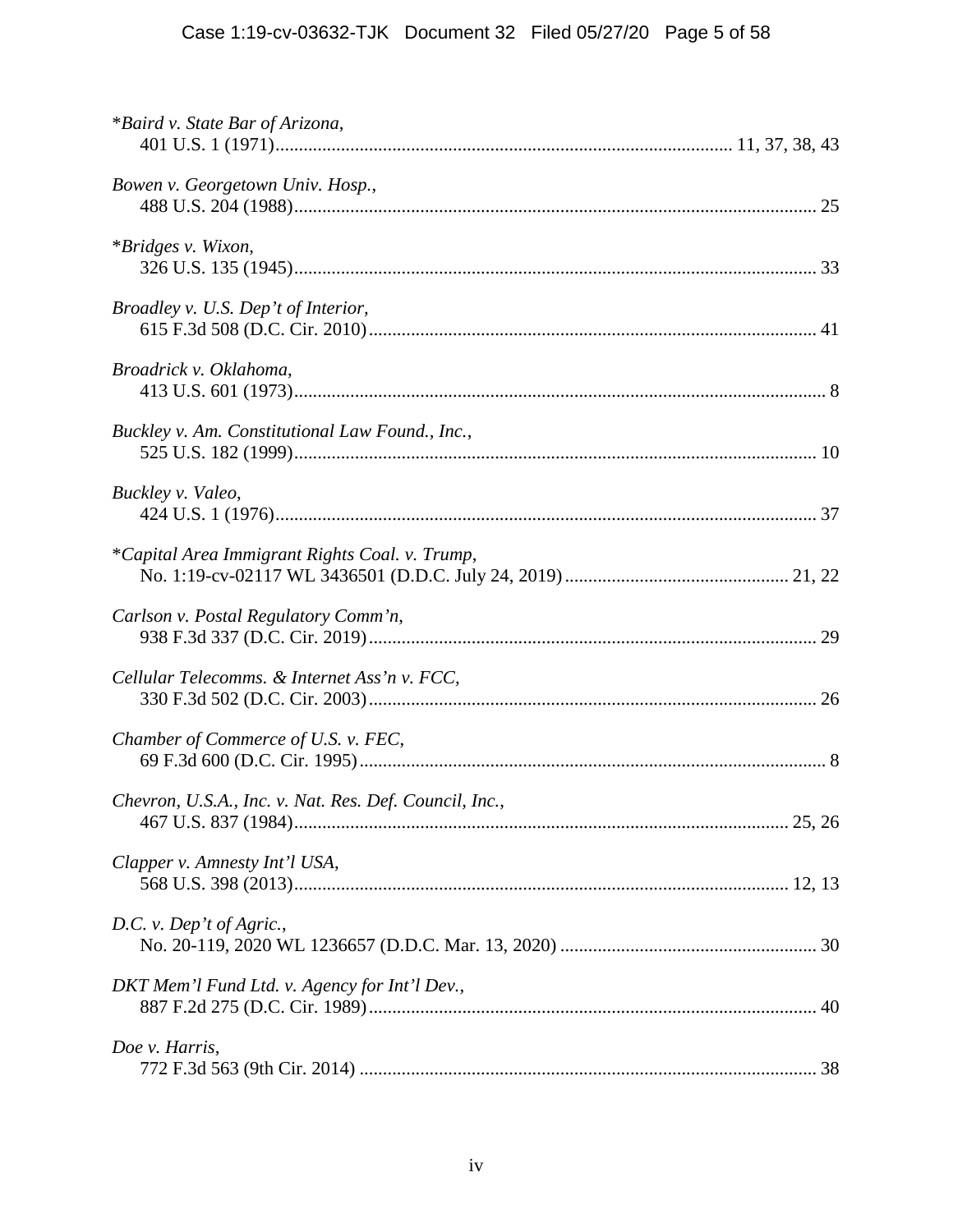| $*Edwards$ v. D.C.,                                              |  |
|------------------------------------------------------------------|--|
| $FCC$ v. $AT&T$ Inc.,                                            |  |
| FDA v. Brown & Williamson Tobacco Corp.,                         |  |
| Fed. for Am. Immigration Reform, Inc. v. Reno,                   |  |
| Fiallo v. Bell,                                                  |  |
| Flaherty v. Ross,                                                |  |
| Food & Water Watch, Inc. v. Vilsack,                             |  |
| Friends of the Earth, Inc. v. Laidlaw Envtl. Servs. (TOC), Inc., |  |
| Genuine Parts Co. v. EPA,                                        |  |
| Gresham v. Azar,                                                 |  |
| <i>*GTE Service Corporation v. FCC,</i>                          |  |
| Haig v. Agee,                                                    |  |
| Haitian Refugee Ctr. v. Gracey,                                  |  |
| Havens Realty Corp. v. Coleman,                                  |  |
| Heckler v. Chaney,                                               |  |
| Hensley v. United States,                                        |  |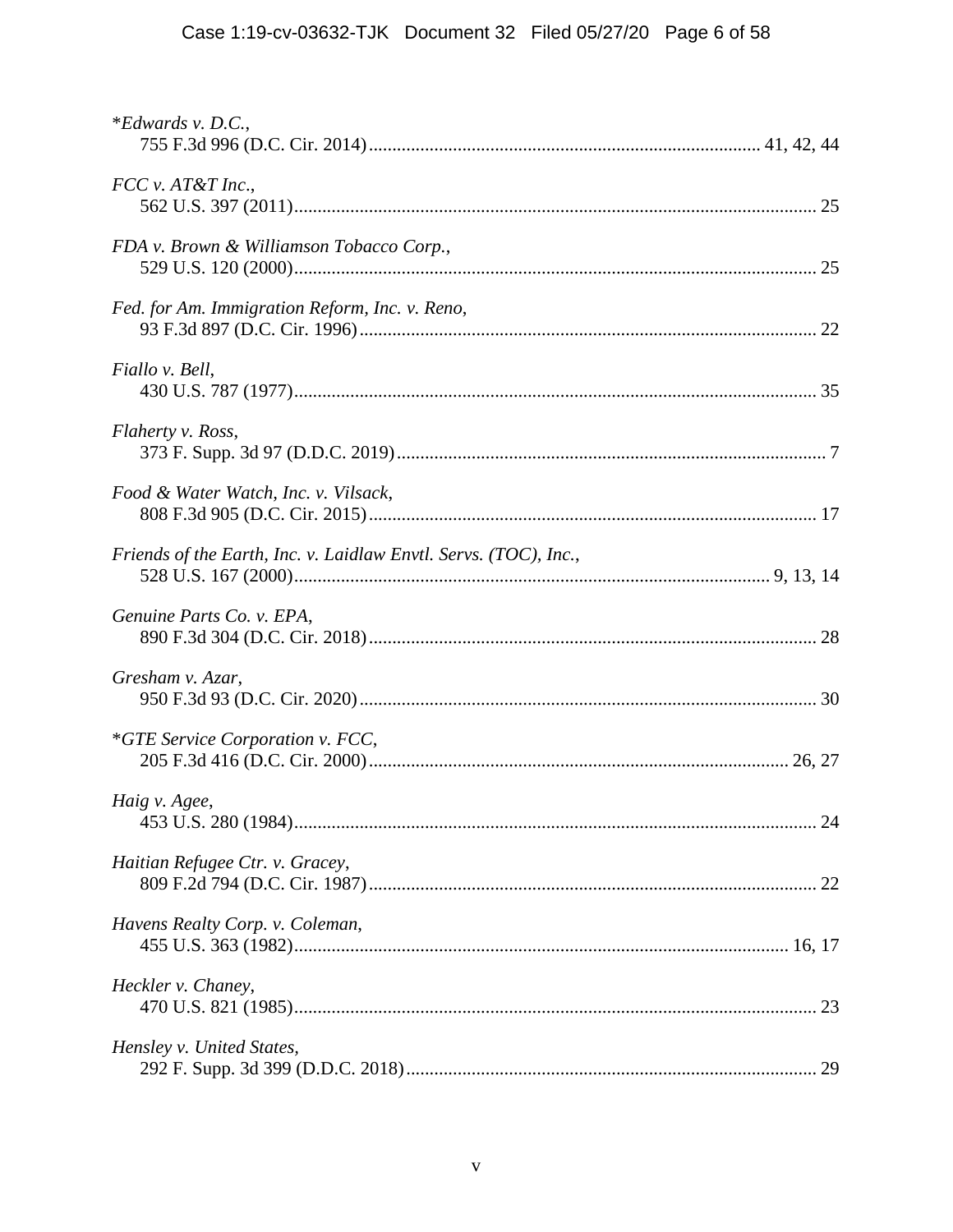# Case 1:19-cv-03632-TJK Document 32 Filed 05/27/20 Page 7 of 58

| Holder v. Humanitarian Law Project,                                                  |
|--------------------------------------------------------------------------------------|
| Hotel & Rest. Emps. Union, Local 25 v. Smith,                                        |
| Humane Soc'y of the U.S. v. Hodel,                                                   |
| Humane Soc'y of the U.S. v. Vilsack,                                                 |
| Ibrahim v. DHS,                                                                      |
| *Ibrahim v. U.S. Dep't of State,                                                     |
| *Initiative & Referendum Inst. v. U.S. Postal Serv.,                                 |
| Int'l Swaps & Derivatives Ass'n v. CFTC,                                             |
| Int'l Union, United Auto., Aerospace, & Agric. Implement Workers of Am. v.<br>Brock, |
| Kerry v. Din,                                                                        |
| *Keyishian v. Bd. of Regents,                                                        |
| Kirwa v. United States Dep't of Def.,                                                |
| Kleindienst v. Mandel,                                                               |
| *Laird v. Tatum,                                                                     |
| *Lamont v. Postmaster Gen.,                                                          |
| *League of Women Voters of the U.S. v. Newby,                                        |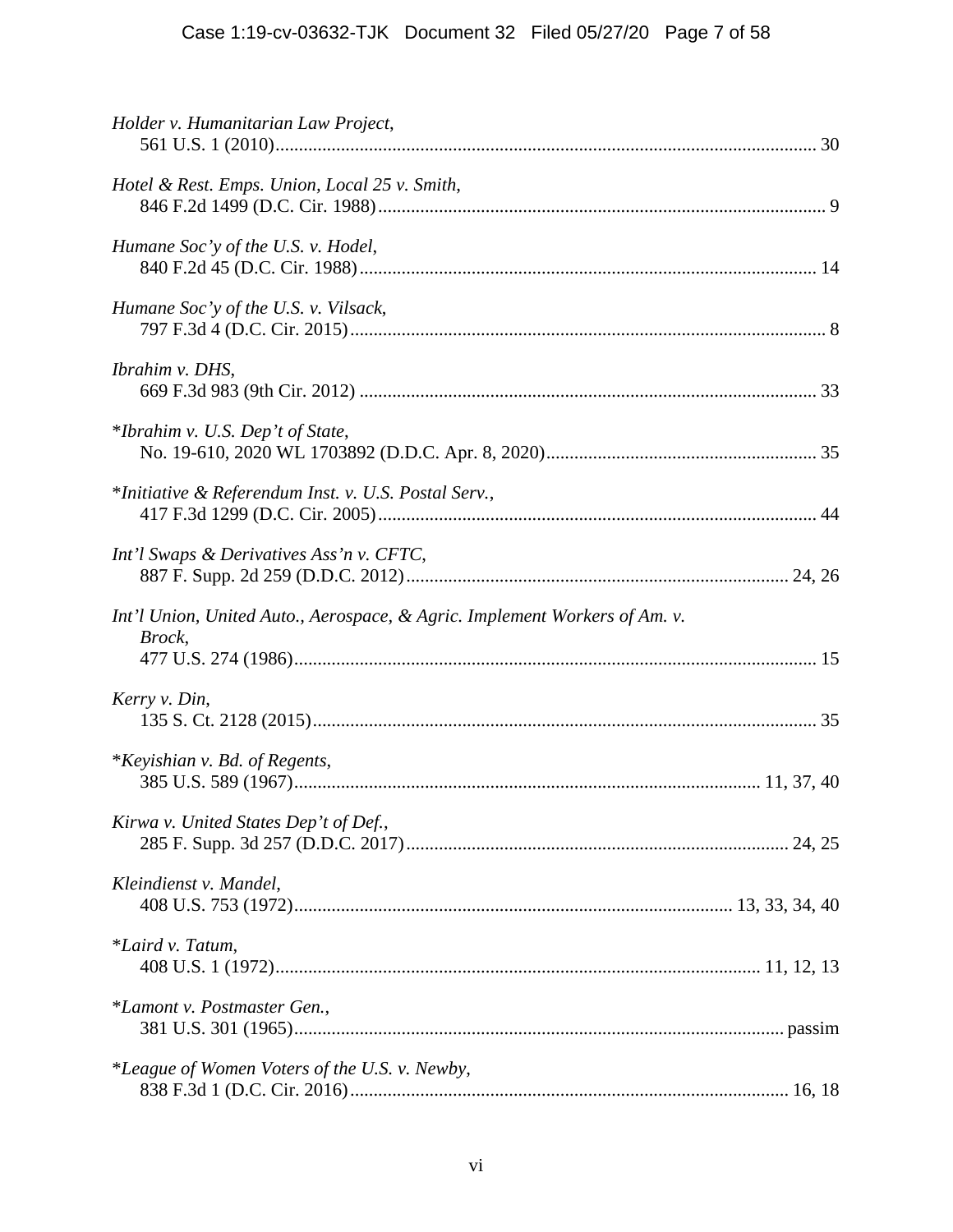| Legal Assistance for Vietnamese Asylum Seekers v. Dep't of State, Bureau of<br>Consular Affairs,  |
|---------------------------------------------------------------------------------------------------|
| Lepelletier v. FDIC,                                                                              |
| Lexmark Int'l, Inc. v. Static Control Components, Inc.,                                           |
| Lujan v. Defs. of Wildlife,                                                                       |
| Marczak v. Greene,                                                                                |
| Match-E-Be-Nash-She-Wish Band of Pottawatomi Indians v. Patchak,                                  |
| *McIntyre v. Ohio Elections Comm'n,                                                               |
| Meese v. Keene,                                                                                   |
| Motion Picture Ass'n of Am., Inc. v. FCC,                                                         |
| *NAACP v. Alabama ex rel. Patterson,                                                              |
| NAACP v. Trump,                                                                                   |
| Nat'l Student Ass'n v. Hershey,                                                                   |
| Nat'l Treasury Emps. Union v. United States,                                                      |
| Nine Iraqi Allies Under Serious Threat Because of Their Faithful Service to the<br>U.S. v. Kerry, |
| Nio v. DHS,                                                                                       |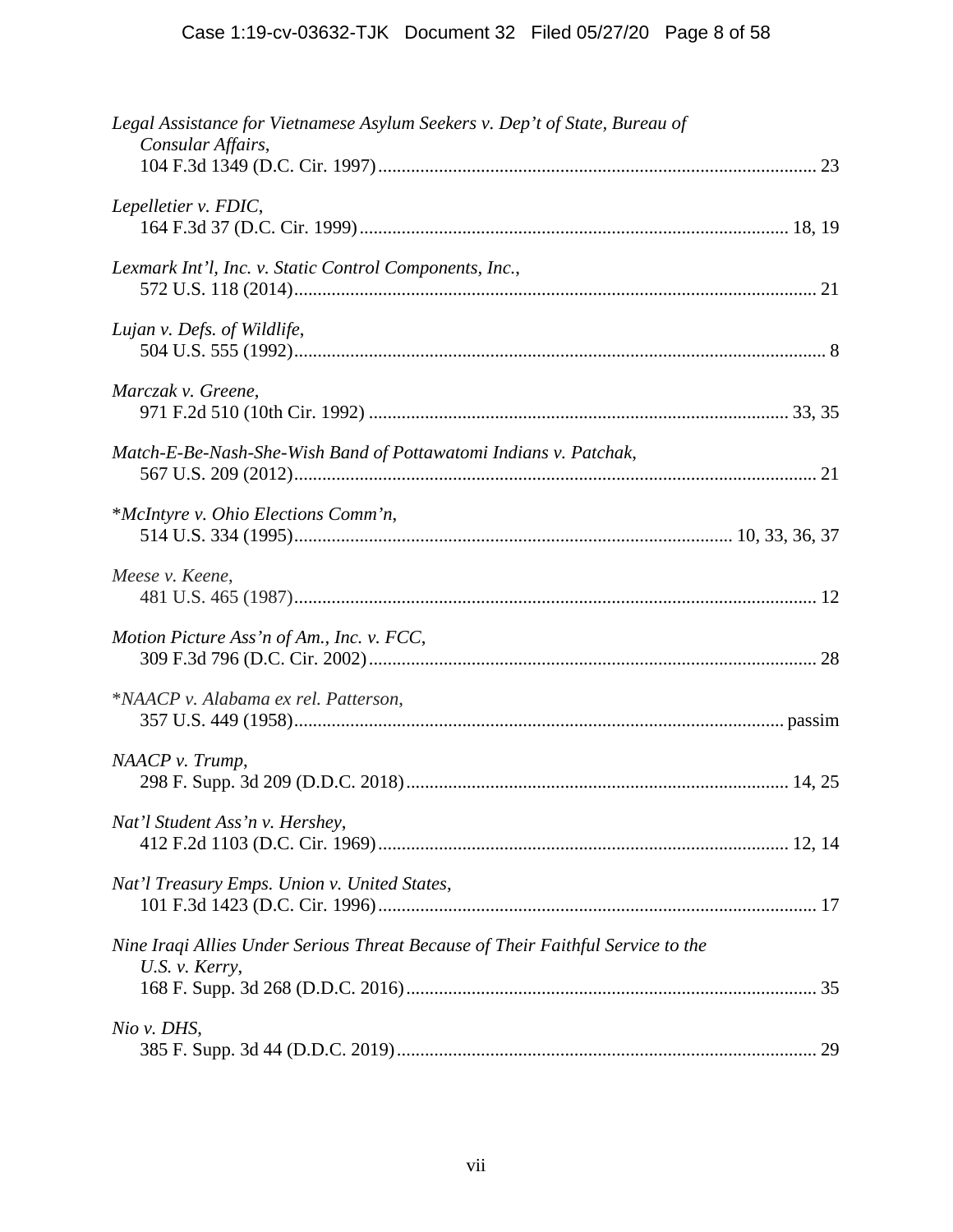| O.A. v. Trump,                                                        |  |
|-----------------------------------------------------------------------|--|
| Packingham v. North Carolina,                                         |  |
| Pennell v. City of San Jose,                                          |  |
| *People for the Ethical Treatment of Animals v. U.S. Dep't of Agric., |  |
| Philipp v. Fed. Republic of Germany,                                  |  |
| Powers v. Ohio,                                                       |  |
| Pub. Citizen, Inc. v. Trump,                                          |  |
| Ramirez v. U.S. Immigration & Customs Enf't,                          |  |
| Reno v. ACLU,                                                         |  |
| Robbins v. Reagan,                                                    |  |
| Ryan, LLC v. Lew,                                                     |  |
| Saavedra Bruno v. Albright,                                           |  |
| Safari Club Int'l v. Jewell,                                          |  |
| *Sec'y of State of Md. v. Joseph H. Munson Co., Inc.,                 |  |
| *Shelton v. Tucker,                                                   |  |
| Singleton v. Wulff,                                                   |  |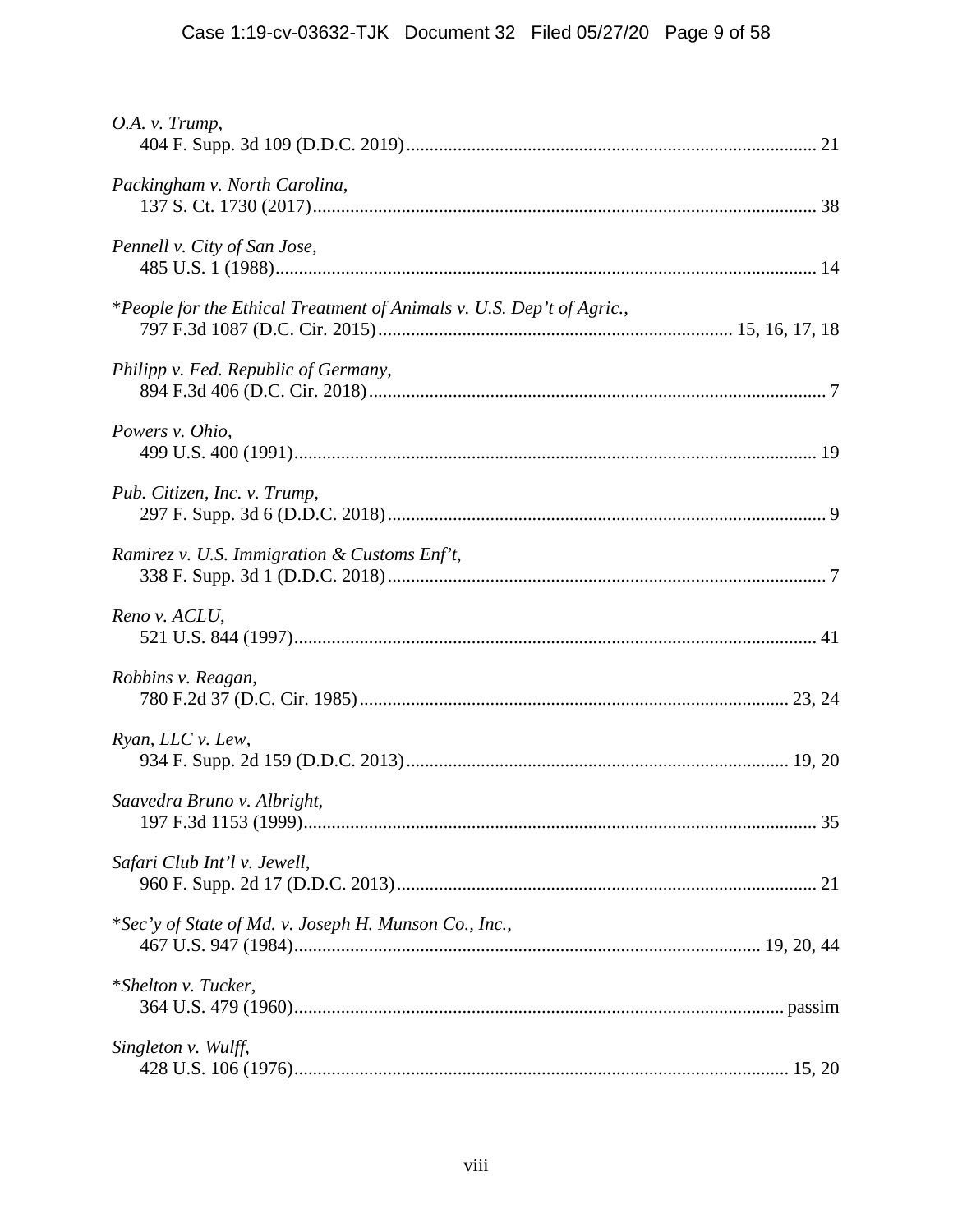| Solid Waste Agency of N. Cook Cty. v. U.S. Army Corps of Eng'rs,       |  |
|------------------------------------------------------------------------|--|
| Susan B. Anthony List v. Driehaus,                                     |  |
| Sweezy v. New Hampshire,                                               |  |
| Talley v. California,                                                  |  |
| Terry v. Ohio,                                                         |  |
| Texas Low Income Housing Info. Serv. v. Carson,                        |  |
| Thomas v. Collins,                                                     |  |
| TOMAC v. Norton,                                                       |  |
| TOMAC, Taxpayers of Michigan Against Casinos v. Norton,                |  |
| Trump v. Hawaii,                                                       |  |
| Turner Broad. Sys., Inc. v. FCC,                                       |  |
| Ukrainian-Am. Bar Ass'n, Inc. v. Baker,                                |  |
| United Food & Commercial Workers Union Local 751 v. Brown Group, Inc., |  |
| United Presbyterian Church in the U.S.A. v. Reagan,                    |  |
| United States v. Cotterman,                                            |  |
| United States v. Kim,                                                  |  |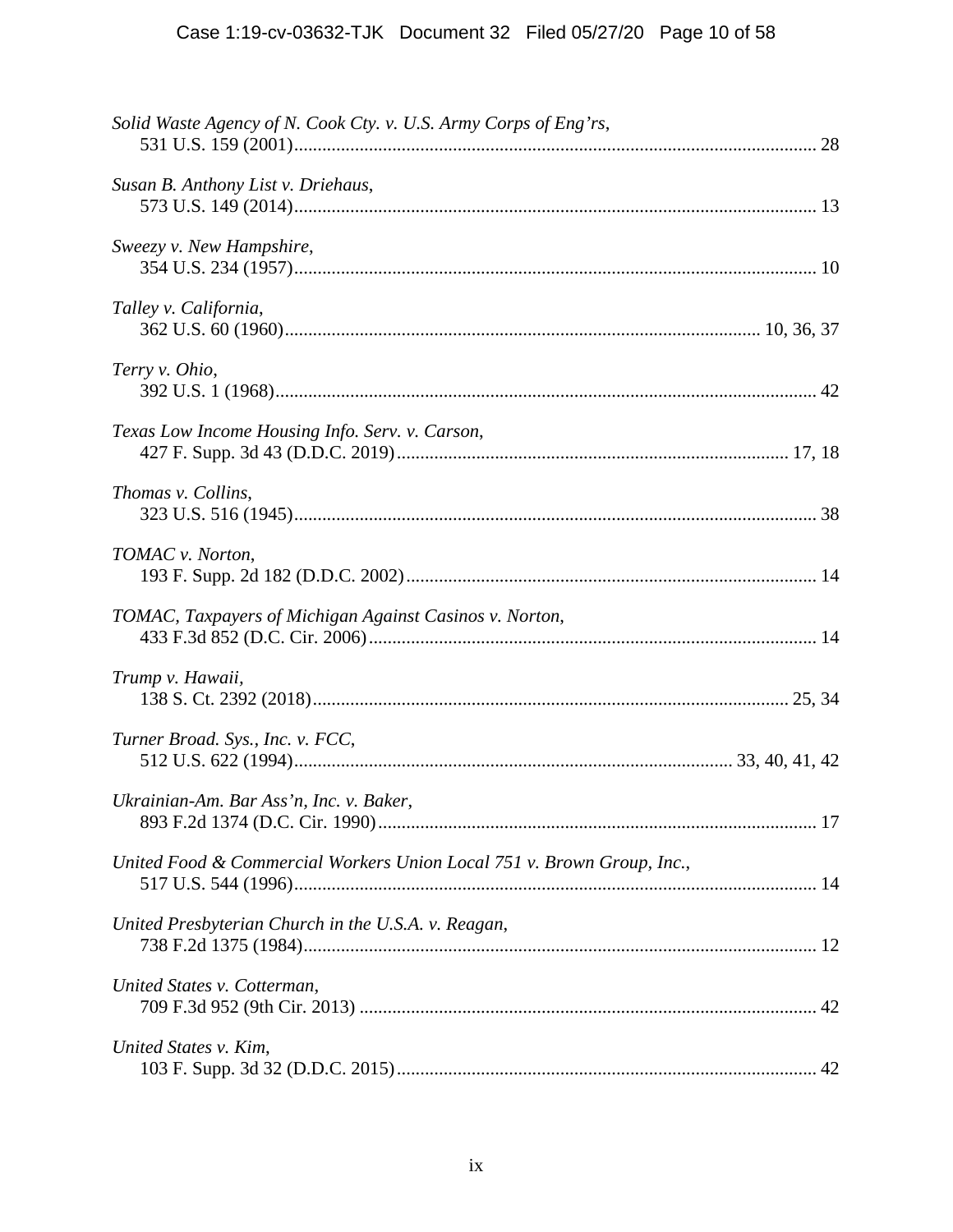# Case 1:19-cv-03632-TJK Document 32 Filed 05/27/20 Page 11 of 58

| United States v. Verdugo-Urquidez,                                      |  |
|-------------------------------------------------------------------------|--|
| *United States v. Witkovich,                                            |  |
| United Steel v. Mine Safety and Health Admin.,                          |  |
| Virginia v. Am. Booksellers Ass'n, Inc.,                                |  |
| Warth v. Seldin,                                                        |  |
| *Watchtower Bible & Tract Soc'y of New York, Inc. v. Vill. of Stratton, |  |
| Weverhaeuser Co. v. U.S. Fish & Wildlife Serv.,                         |  |
| Zadvydas v. Davis,                                                      |  |
| <b>Statutes</b>                                                         |  |
|                                                                         |  |
|                                                                         |  |
|                                                                         |  |
|                                                                         |  |
|                                                                         |  |
|                                                                         |  |
|                                                                         |  |
| <b>Regulations</b>                                                      |  |
|                                                                         |  |
|                                                                         |  |
|                                                                         |  |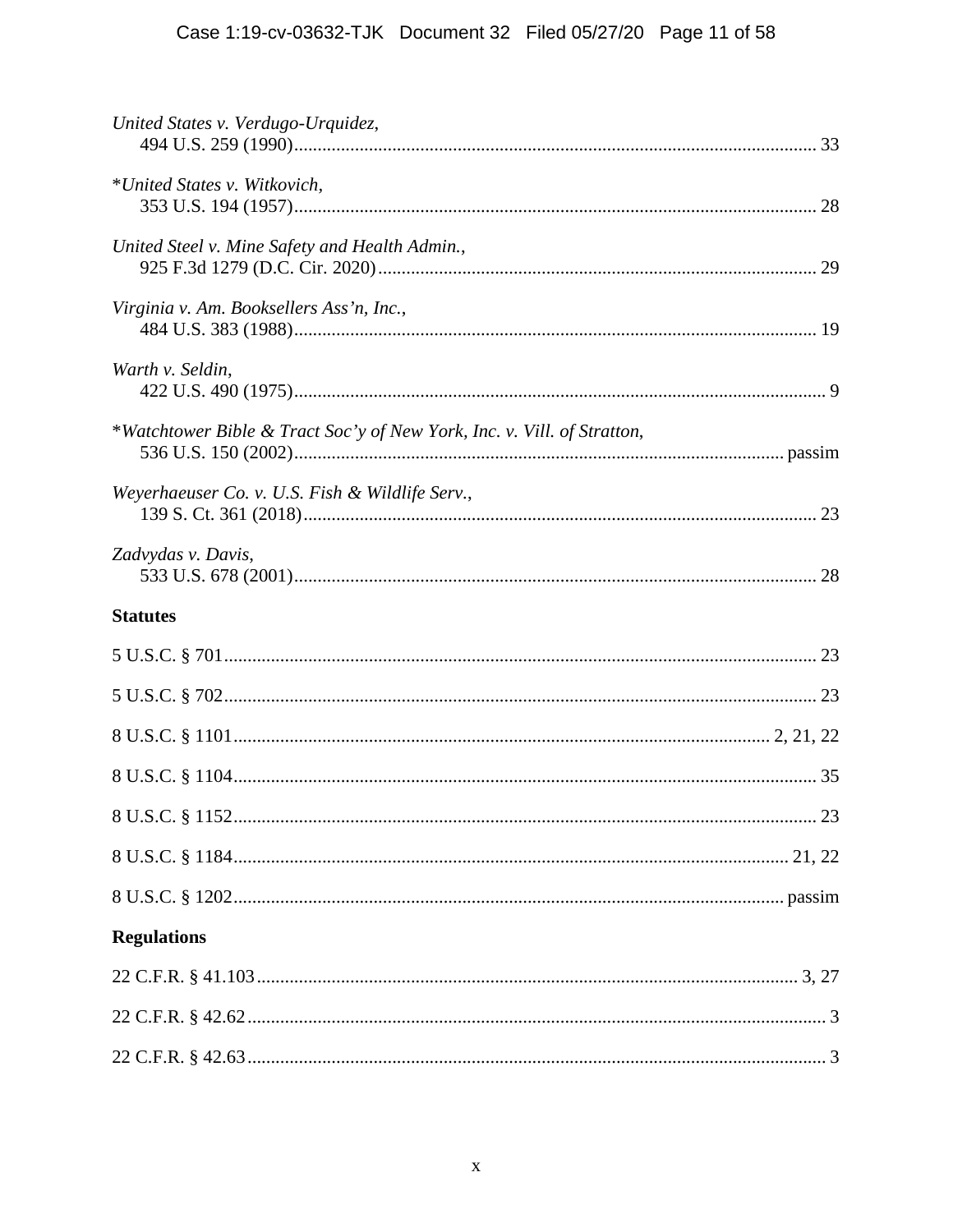| Privacy Act of 1974; System of Records Notice, 83 Fed. Reg. 28,062 (June 15,                                                                                                                                                             |
|------------------------------------------------------------------------------------------------------------------------------------------------------------------------------------------------------------------------------------------|
| *U.S. Dep't of Homeland Security, System of Records Notice, 82 Fed. Reg.                                                                                                                                                                 |
| <b>Other Authorities</b>                                                                                                                                                                                                                 |
| 18MillionRising.org, et. al, Comment Letter on Proposed Information<br>Collections: Applications for Immigrant Visa and Nonimmigrant Visa 12                                                                                             |
| Asian Americans Advancing Justice, Comment Letter on Proposed Information<br>Collection: Application for Nonimmigrant Visa 3 (May 29, 2018), available                                                                                   |
|                                                                                                                                                                                                                                          |
| Muslim Advocates, Comment Letter on Proposed Information Collections:<br>Applications for Immigrant Visa and Nonimmigrant Visa 12-13 (May 29,                                                                                            |
| The Security of U.S. Visa Programs: Hearing Before the S. Comm. on Homeland<br>Sec. & Governmental Affairs, 114th Cong. 101 (2016) (statement of Principal<br>Deputy Assistant Sec'y David Donahue), available at https://perma.cc/L3U4- |
| *U.S. Dep't of Homeland Security, Privacy Impact Assessment Update for the                                                                                                                                                               |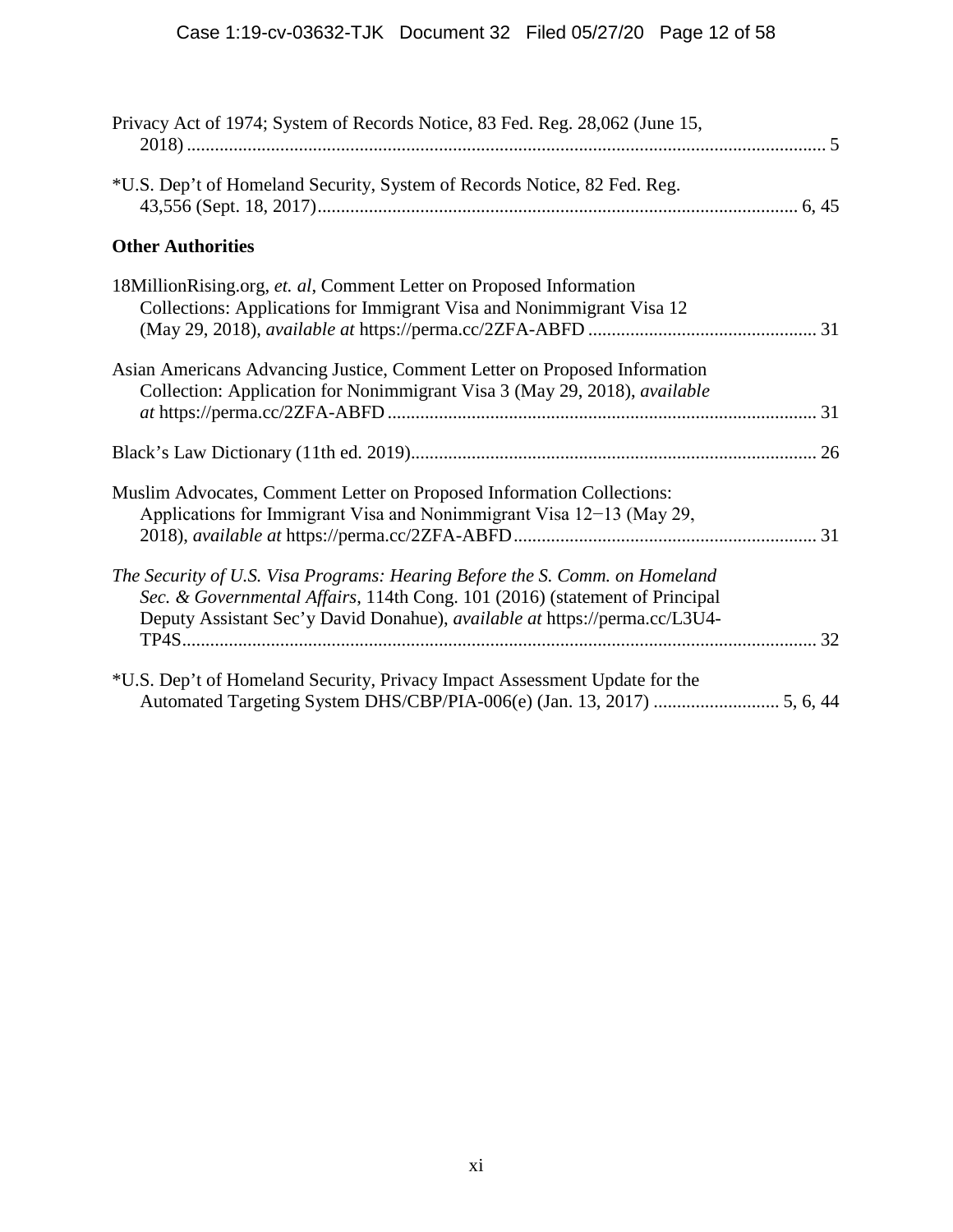# **Introduction**

Plaintiffs Doc Society and the International Documentary Association ("IDA"), two U.S. based documentary film organizations, challenge U.S. Department of State ("State Department") rules requiring nearly fifteen million visa applicants each year—including many of Plaintiffs' members and partners—to register their social media identifiers with the U.S. government (the "Registration Requirement"). This dragnet measure applies to applicants who are in the United States already; to those who are abroad but have substantial connections to the United States; and to those who use pseudonymous social media identifiers to protect themselves from persecution. As a result, the Registration Requirement significantly burdens the expressive and associational rights of Plaintiffs and their members and partners. These burdens are compounded by State Department and U.S. Department of Homeland Security ("DHS") policies providing for the indefinite retention and broad dissemination of visa applicants' social media information. As detailed in Plaintiffs' Complaint, ECF No. 1, and unrebutted in Defendants' memorandum in support of their motion to dismiss ("Defs.' Mem."), ECF No. 31-1, the Registration Requirement is the product of unauthorized and unjustified agency rulemaking and therefore violates the Administrative Procedure Act ("APA"), 5 U.S.C. § 706(2). Along with related retention and dissemination policies, it also violates the First Amendment.

Defendants attack Plaintiffs' standing by casting this case as one centered on the rights of foreigners outside the United States, and by glossing over the Registration Requirement's implications for Plaintiffs and their members and partners. Again, however, the Registration Requirement applies even to applicants who currently reside in the United States, as well as to applicants who reside abroad but have substantial connections to the United States. Moreover, the requirement's implications for Plaintiffs and their members and partners are immediate and far-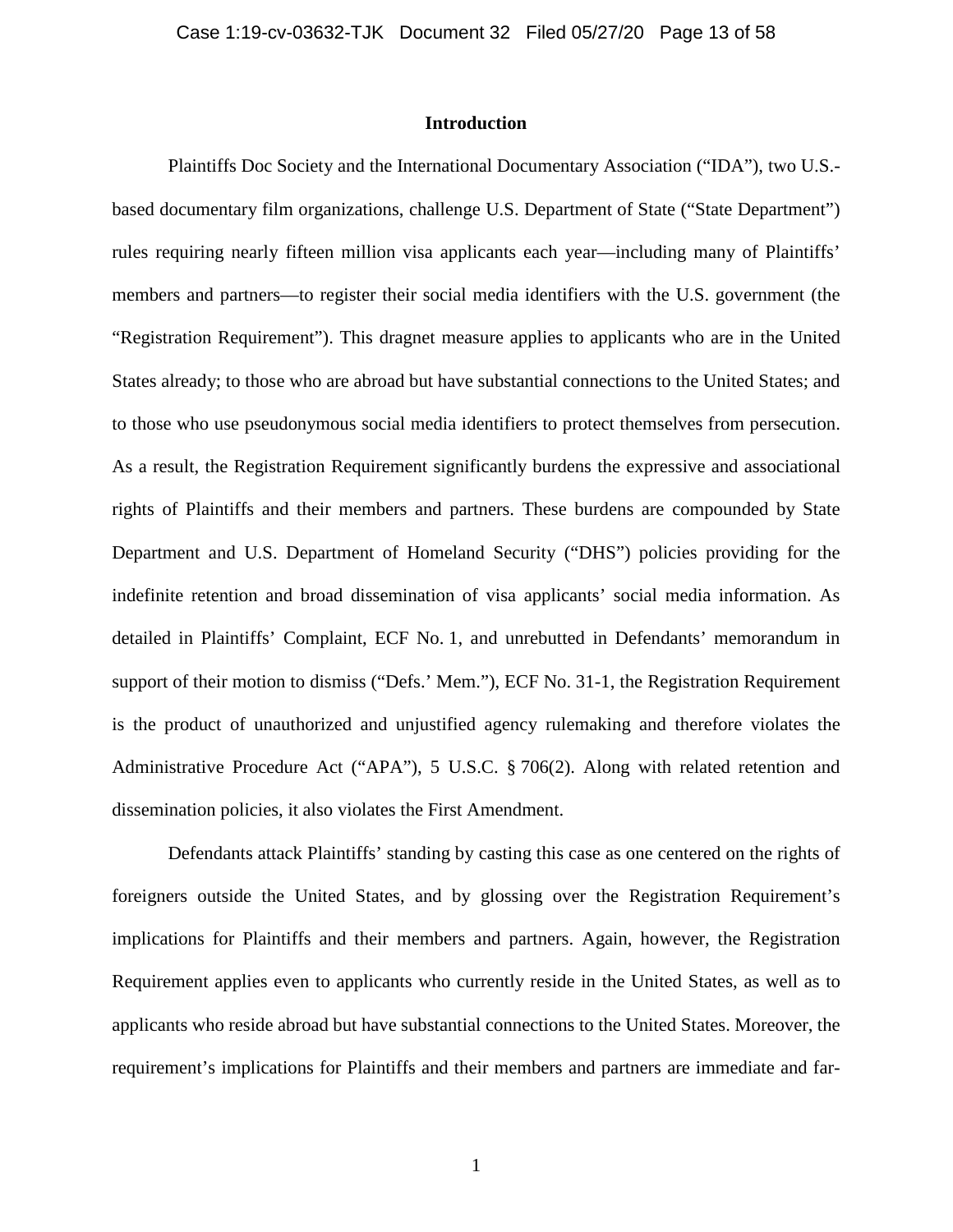#### Case 1:19-cv-03632-TJK Document 32 Filed 05/27/20 Page 14 of 58

reaching. The requirement denies Plaintiffs' foreign members and partners their rights to anonymous speech and private association, chills their speech on social media, and deters them from attending Plaintiffs' U.S.-based events. It also deprives Plaintiffs and their U.S. members and partners of opportunities to hear from and engage with filmmakers and others from around the world, which are core to Plaintiffs' missions.<sup>1</sup> These injuries are sufficient to confer standing.

Defendants' argument that Plaintiffs have failed to state claims upon which relief can be granted is equally unpersuasive. As to Plaintiffs' APA claims, Defendants misread the relevant statutory text as well as applicable precedent. The Complaint plainly alleges that the Secretary of State lacked statutory authority to adopt the Registration Requirement, failed to explain his rationale, and ignored record evidence. With respect to Plaintiffs' First Amendment claims, Defendants seek to diminish their burden by arguing that the case centers on the rights of foreigners and warrants only watered-down First Amendment review. Again, this is a mischaracterization of the case. Regardless, the Registration Requirement cannot survive any form of review because it does not further any legitimate government interest and is, in any event, wildly overbroad.

Because Plaintiffs have standing to bring these properly stated claims, which amply meet the pleading requirements, the Court should deny Defendants' motion to dismiss, ECF No. 31.

#### **Background**

# **I. Statutory and Regulatory Background**

#### **A. The INA and Preexisting Visa Application Requirements**

The Immigration and Nationality Act ("INA"), 8 U.S.C. § 1101 *et seq.*, specifies the information that applicants for immigrant and nonimmigrant visas must provide to establish their

<sup>&</sup>lt;sup>1</sup> "Foreign members and partners" refers to members and partners who are not U.S. citizens or permanent residents and who accordingly require U.S. visas to enter or remain in the United States. "U.S. members and partners" refers to those who are U.S. citizens or permanent residents.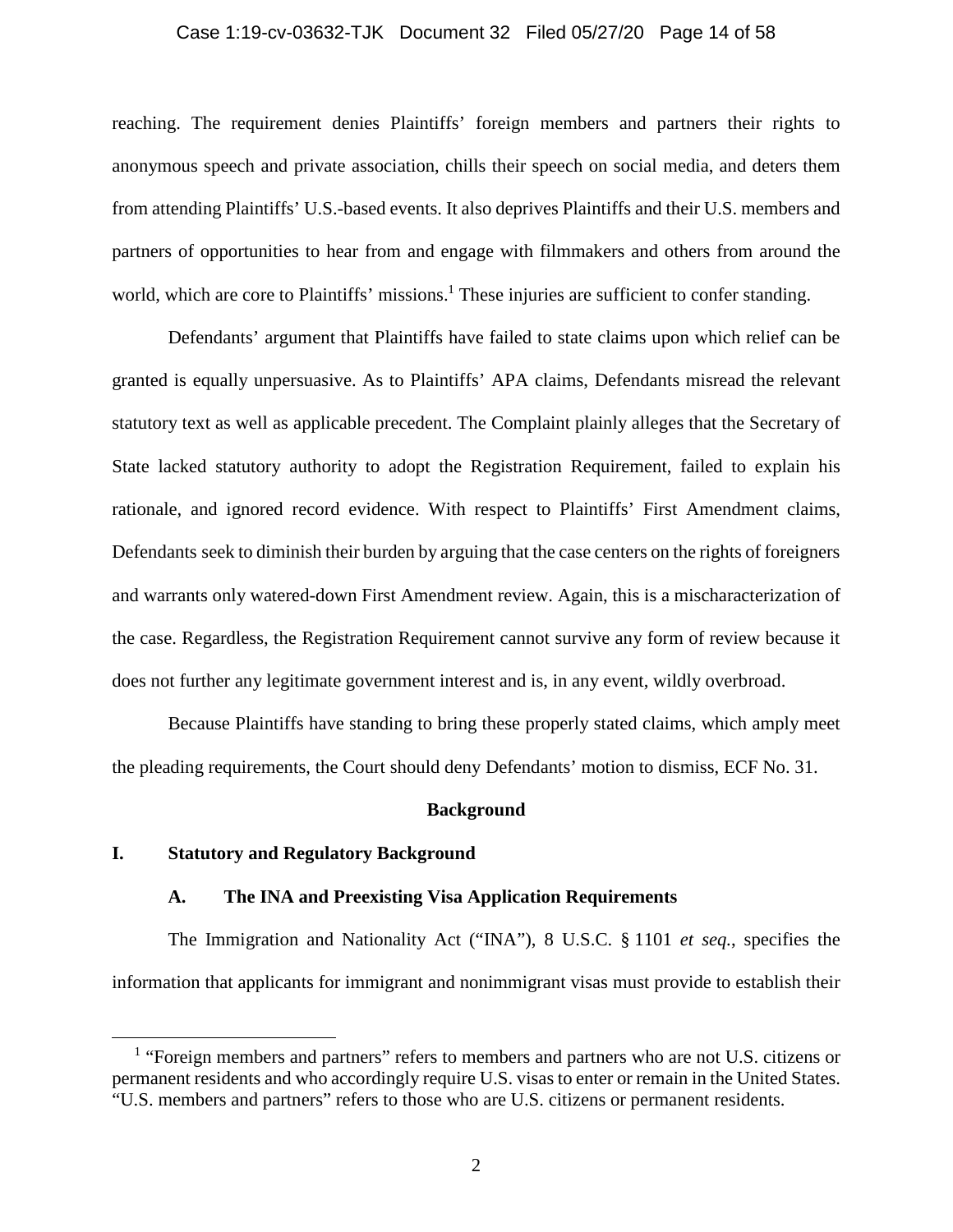#### Case 1:19-cv-03632-TJK Document 32 Filed 05/27/20 Page 15 of 58

identities and their visa eligibility. Applicants for nonimmigrant and immigrant visas must submit, among other things, their names, birthdates and places of birth, nationalities, and "such additional information necessary to the identification of the applicant, the determination of his eligibility for a nonimmigrant visa, and the enforcement of the immigration and nationality laws as may be by regulations prescribed." *Id.* § 1202(c) (nonimmigrant visas); *see id.* § 1202(a) (immigrant visas).

With narrow exceptions, State Department regulations require all individuals applying from abroad for nonimmigrant visas to complete Form DS-160, 22 C.F.R. § 41.103(a)(1), and all individuals applying from abroad for immigrant visas to complete Form DS-260, *id.*  $§$  42.63(a)(1).<sup>2</sup> Both forms pose questions regarding the applicant's identity and eligibility for a visa, including questions regarding the applicant's family, health, travel, work history, and criminal history, as well as questions related to national security. *See* Defs.' Ex. 11, ECF No. 31- 12 (DS-260); Defs.' Ex. 12, ECF No. 31-13 (DS-160). Consular officers may also require any additional information they deem necessary to determine visa eligibility. *See* Compl. ¶¶ 20, 22. All immigrant visa applicants must appear for an interview. 22 C.F.R. § 42.62. Most nonimmigrant applicants must also appear for an interview and "provide a biometric, . . . to authenticate identity and additionally verify the accuracy and truthfulness of the statements in the application." *Id.*  $§$  41.103(b)(2).

## **B. The Registration Requirement**

On March 30, 2018, the State Department issued two notices proposing a requirement for nearly all immigrant and nonimmigrant visa applicants to register on their Form DS-160 or DS-260 all social media identifiers (*i.e.*, user names or handles) used on specified social media

<sup>&</sup>lt;sup>2</sup> It is common for foreign nationals who live in the United States to apply for new visas, or to renew their existing visas, from abroad. *See* Compl. ¶ 23. To the extent they do so, they, too, are required to submit Form DS-160 or Form DS-260, as applicable. *Id.*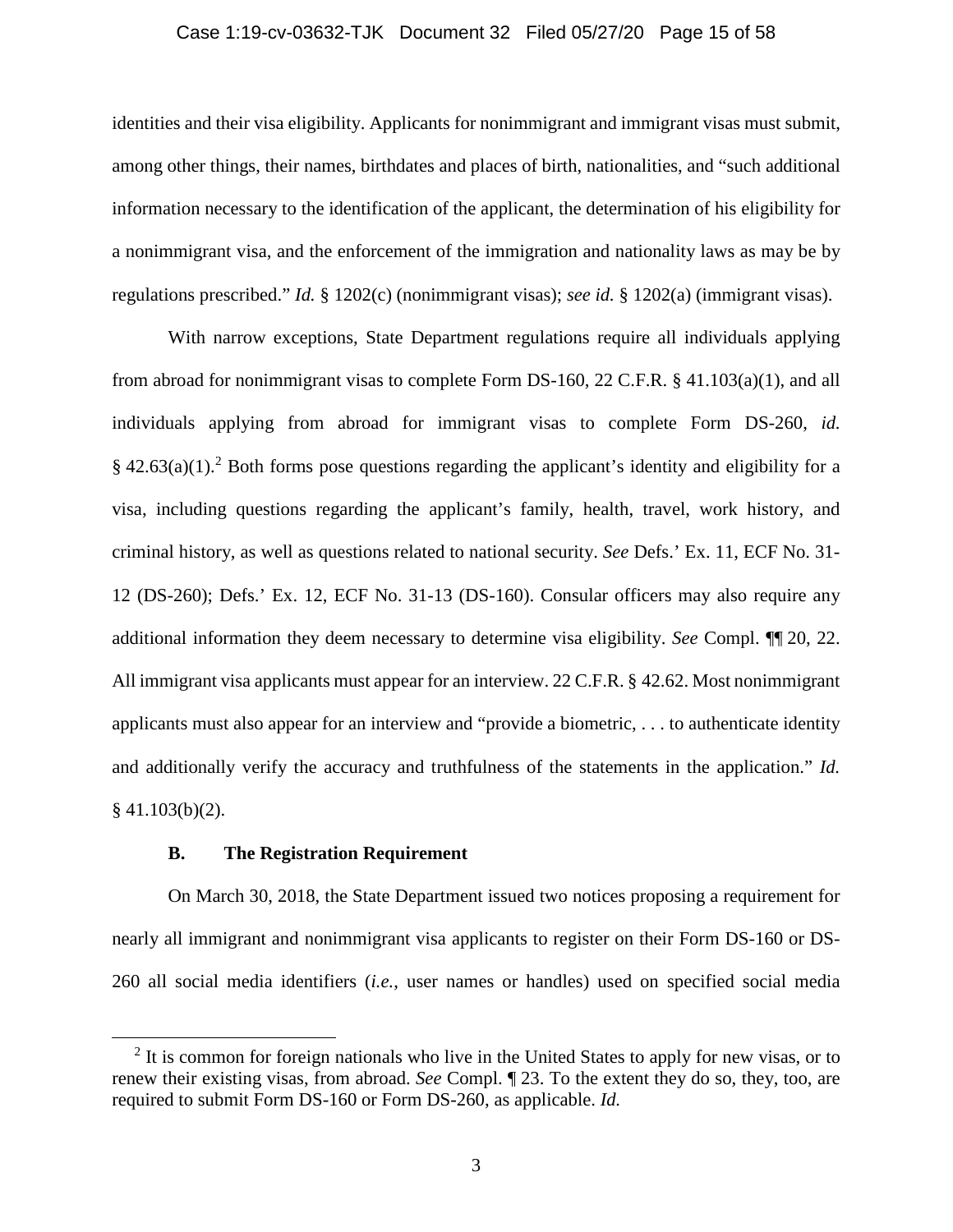#### Case 1:19-cv-03632-TJK Document 32 Filed 05/27/20 Page 16 of 58

platforms during the preceding five years. Defs.' Ex. 3, ECF No. 31-4; Defs.' Ex. 4, ECF No. 31- 5. The State Department introduced the Registration Requirement pursuant to its asserted authority under the INA, 8 U.S.C. § 1202, and in response to an executive order and a memorandum dated March 6, 2017, Defs.' Ex. 1, ECF No. 31-2; Defs.' Ex. 2, ECF No. 31-3.

These notices received more than ten thousand public comments, nearly all of which opposed the Registration Requirement. *See* Defs.' Ex. 7, at 3–19, ECF No. 31-8; Defs.' Ex. 8, at 4–19, ECF No. 31-9. Thousands of comments raised concerns that the new requirement would undermine the freedoms of speech, expression, and association, invade individuals' privacy, or deter travel to the United States. Defs.' Ex. 7, at 6–15; Defs.' Ex. 8, at 6–15. Hundreds of comments highlighted evidence of the difficulty of deciphering social media communications. Defs.' Ex. 7, at 4–5, 9–10, 19; Defs.' Ex. 8, at 5, 10. Many comments observed that social media screening is an ineffective and unreliable means of verifying individuals' identities, confirming their eligibility for visas, or assessing threats to national security. Defs.' Ex. 7, at 5, 9–10; Defs.' Ex. 8, at 5–10.

Nonetheless, the State Department implemented the proposal on May 31, 2019, updating Forms DS-160 and DS-260 to require visa applicants to disclose all social media identifiers they have used in the preceding five years on twenty specified platforms, including Facebook, Instagram, LinkedIn, Reddit, Twitter, and YouTube, as well as several foreign-based social media sites. Defs.' Ex. 11, at 14; Defs.' Ex. 12, at 6; Compl. ¶¶ 27–28. Applicants are also asked to provide identifiers they have used on other, non-listed platforms if they "wish" to do so. Defs.' Ex. 11, at 14; Defs.' Ex. 12, at 6. The State Department estimates that the Registration Requirement applies to approximately 14.7 million applicants each year. Defs.' Ex. 3, at 2; Defs.' Ex. 4, at 2. The Registration Requirement is mandatory and makes no exception for applicants who have established significant connections to the United States. Nor does it make any exception for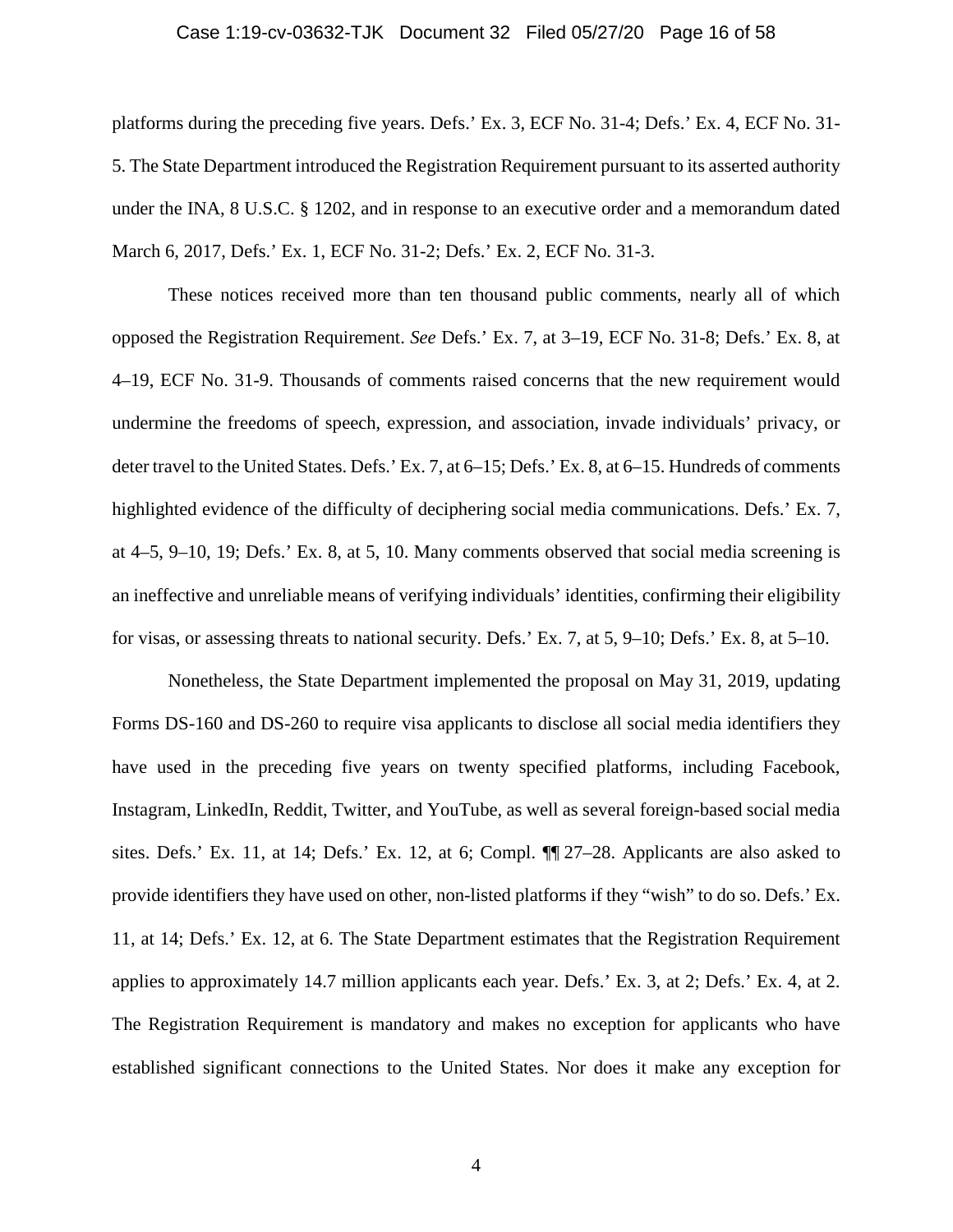#### Case 1:19-cv-03632-TJK Document 32 Filed 05/27/20 Page 17 of 58

applicants who use pseudonymous social media identifiers. *See* Defs.' Mem. 6.

In its final supporting statements, the State Department cited no evidence that the requirement would be a reliable means of identifying visa applicants or determining their visa eligibility. *See generally* Defs.' Ex. 7; Defs.' Ex. 8. It did not provide any rationale for imposing the Registration Requirement on visa applicants whose identification and eligibility determinations pose no difficulties for consular officers. Nor did it explain why the retention of visa applicants' social media information *beyond* their visa eligibility determinations is necessary for its stated purposes. Moreover, it relegated to a single sentence its discussion of previous pilot programs that failed to establish that large-scale social media surveillance would be effective for visa-related purposes. Defs.' Ex. 7, at 5; Defs.' Ex. 8, at  $6<sup>3</sup>$ 

#### **C. Retention and Dissemination of Visa Applicants' Social Media Information**

The State Department stores information collected through the Registration Requirement in its Consular Consolidated Database ("CCD"), a worldwide "data warehouse." Defs.' Ex. 14, at 1, ECF No. 31-15. DHS and other agencies can access the database for a range of purposes. *Id.* at 13; Privacy Act of 1974; System of Records Notice, 83 Fed. Reg. 28,062, 28,063 (June 15, 2018). In certain circumstances, information from the visa records system is also available to Congress; state, local, and tribal government officials; and foreign governments. 83 Fed. Reg. at 28,063.

DHS retains the social media information collected through the Registration Requirement in at least two different databases. First, it maintains copies of the CCD visa data in its own

<sup>&</sup>lt;sup>3</sup> In 2015, DHS launched pilot programs to test the effectiveness of social media screening for visa-related purposes. Defs.' Ex. 13, at 1–4, ECF No. 31-14. In February 2017, the DHS Inspector General reported that because these pilot programs "lack[ed] criteria for measuring performance to ensure they meet their objectives," they provided only "limited information for planning and implementing an effective, department-wide future social media screening program." *Id.* at 3; *see* Defs.' Ex. 7, at 5 (merely acknowledging pilot programs); Defs.' Ex. 8, at 6 (same).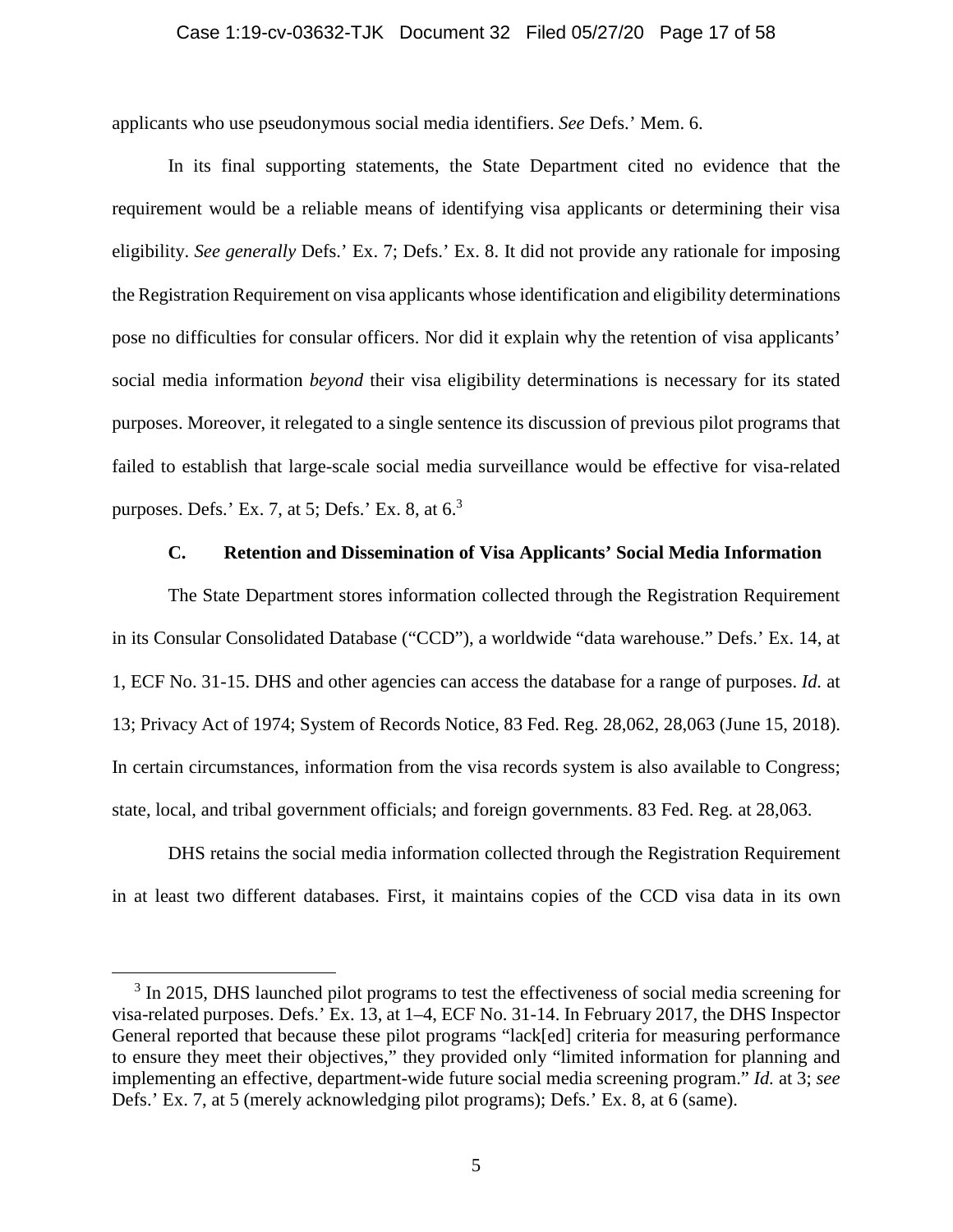#### Case 1:19-cv-03632-TJK Document 32 Filed 05/27/20 Page 18 of 58

Automated Targeting System ("ATS"). U.S. Dep't of Homeland Security, Privacy Impact Assessment Update for the Automated Targeting System DHS/CBP/PIA-006(e) ("ATS PIA"), at 2–3 (Jan. 13, 2017). DHS sometimes discloses information in ATS to other agencies and foreign governments. *Id.* at 53–54. At least seventy-eight foreign governments can obtain information from ATS pursuant to existing agreements. Compl. ¶ 36. Second, on information and belief, DHS retains social media information obtained through the Registration Requirement in its Alien File, Index, and National File Tracking System of Records. Compl. ¶ 37. This system of records houses covered individuals' "official immigration record[s]"—including information from State Department forms—in "A-Files" for 100 years after their dates of birth. U.S. Dep't of Homeland Security, System of Records Notice, 82 Fed. Reg. 43,556, 43,556, 43,561, 43,564 (Sept. 18, 2017). In September 2017, DHS announced that A-Files include "social media handles, aliases, associated identifiable information, and search results." *Id.* at 43,557. DHS policy permits the dissemination of A-File information to a number of third parties, including other DHS components, "appropriate Federal, State, local, tribal, territorial, foreign, or international government agencies," and current and prospective employers. *Id.* at 43,558, 43,562.

On information and belief, Defendants and their components rely on information collected through the Registration Requirement to monitor visa applicants' social media activities even after they enter the United States. *See* Compl. ¶ 38; Defs.' Mem. 43–44.

#### **II. Plaintiffs and Their Members and Partners**

Plaintiffs Doc Society and IDA are U.S.-based documentary film organizations that regularly collaborate with foreign filmmakers. Doc Society "enable[s] the creation of documentary films that drive social change and . . . connect[s] those films to global audiences." Compl. ¶ 40. To further its mission, Doc Society hosts "Good Pitch" and other events to facilitate and support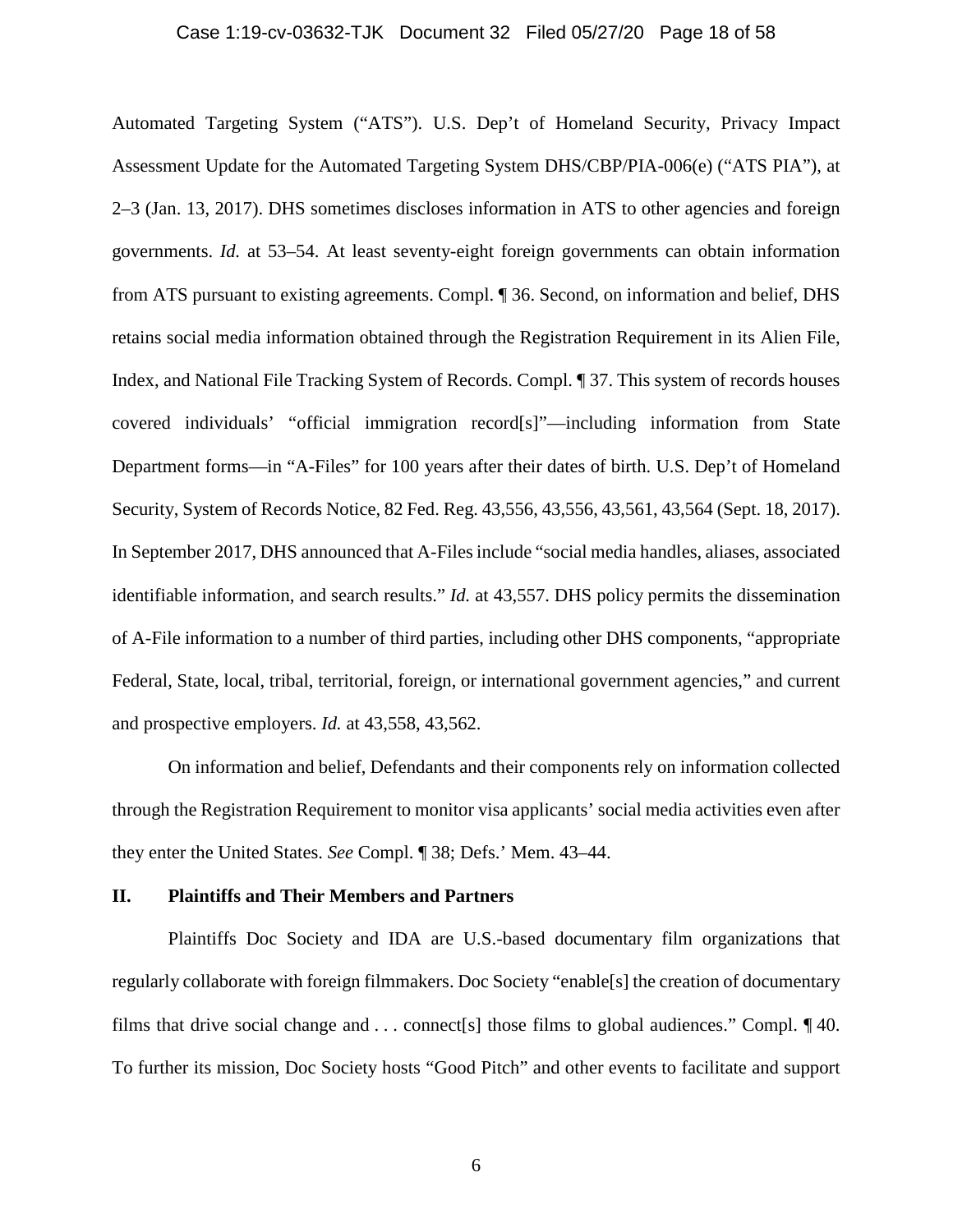#### Case 1:19-cv-03632-TJK Document 32 Filed 05/27/20 Page 19 of 58

filmmaking partnerships and impact campaigns. *Id.* IDA "support[s] a global community of documentary filmmakers" by "fund[ing] films and filmmakers and host[ing] dozens of screenings, conferences, workshops, and other events throughout the United States each year." *Id.* ¶ 41. Its "Getting Real" conferences bring hundreds of global filmmakers to Los Angeles. *Id.* ¶¶ 41, 72.

Plaintiffs' members and partners include filmmakers from around the world. Compl. ¶¶ 40–41. They use social media to, among other things, promote their work and share their views about political, social, and other issues. *Id.* ¶ 50. Many of Plaintiffs' foreign members and partners have (or had) plans to come to the United States to collaborate with Plaintiffs or to participate in Plaintiffs' events. *Id.* ¶ 42; *see id.* ¶ 44. Because of the Registration Requirement, many of those foreign members and partners are now censoring their remarks on social media or deciding not to apply for U.S. visas. *Id.* ¶¶ 6, 55–56. As a result, Plaintiffs and their U.S. members and partners are deprived of opportunities to hear from and associate with these foreign members and partners, which in turn threatens the success of Plaintiffs' U.S.-based events and organizational missions. *Id.* ¶¶ 7, 66–73; *see id.* ¶¶ 44–45.

## **Argument**

On a motion to dismiss, the Court must "presume[] that the complaint's factual allegations are true and construe[] them liberally in the plaintiff's favor." *Ramirez v. U.S. Immigration & Customs Enf't*, 338 F. Supp. 3d 1, 21 (D.D.C. 2018); *see Philipp v. Fed. Republic of Germany*, 894 F.3d 406, 409 (D.C. Cir. 2018); *Flaherty v. Ross*, 373 F. Supp. 3d 97, 103 (D.D.C. 2019) (Kelly, J.)*.* To survive a motion to dismiss, the Complaint need only "contain sufficient factual matter, accepted as true, to 'state a claim to relief that is plausible on its face.'" *Ashcroft v. Iqbal*, 556 U.S. 662, 678 (2009) (citation omitted). A claim is plausible so long as "the plaintiff pleads factual content that allows the court to draw [a] reasonable inference that the defendant is liable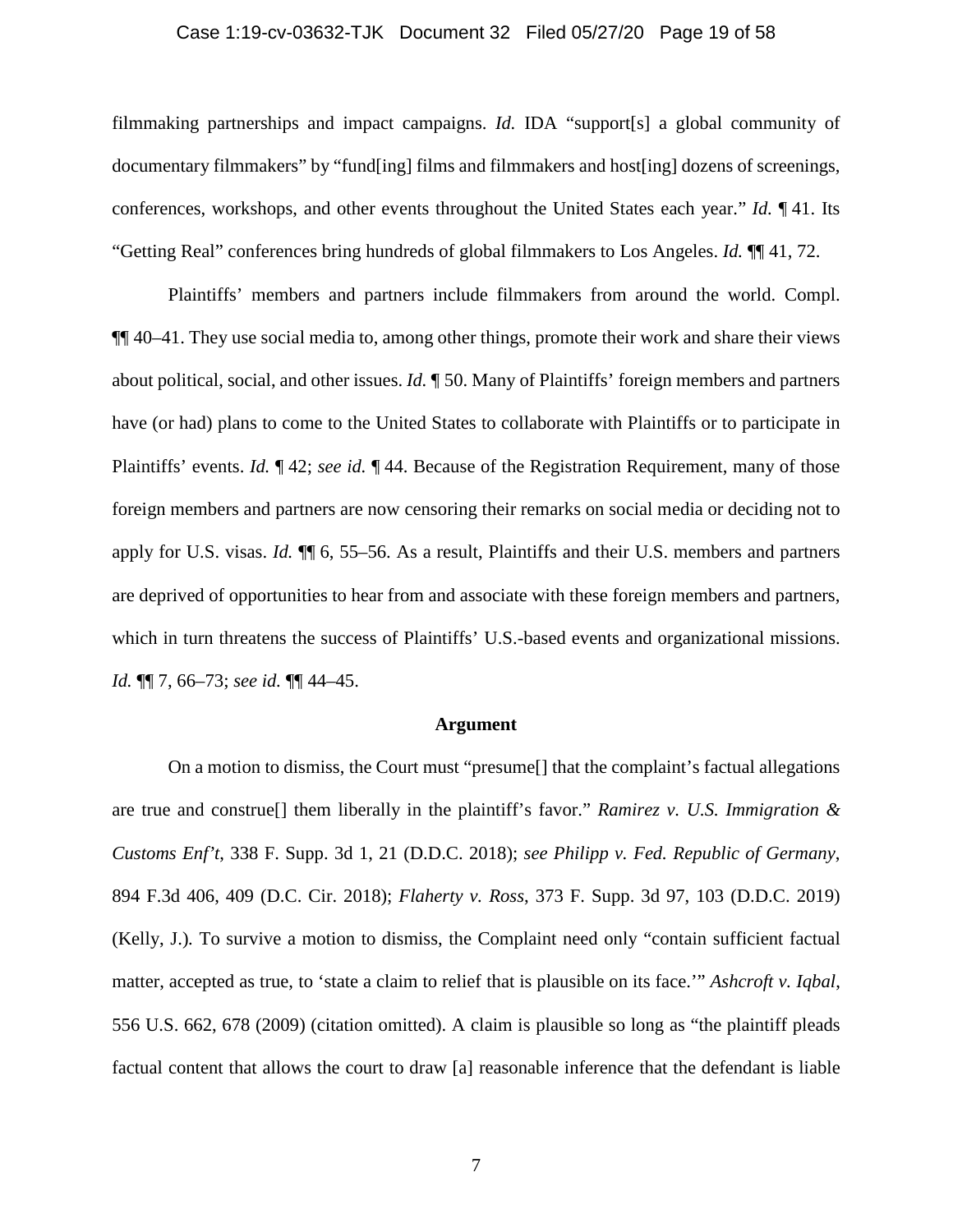#### Case 1:19-cv-03632-TJK Document 32 Filed 05/27/20 Page 20 of 58

for the misconduct alleged." *Id.* Plaintiffs have alleged the facts necessary to establish their standing to challenge the Registration Requirement and related retention and dissemination policies, and Plaintiffs' APA and First Amendment claims amply meet the pleading requirements.

# **I. Plaintiffs Have Standing to Challenge the Registration Requirement and Related Retention and Dissemination Policies.**

Plaintiffs readily satisfy the requirements of Article III standing. To establish standing, "a complaint must state a plausible claim that the plaintiff has suffered an injury in fact fairly traceable to the actions of the defendant that is likely to be redressed by a favorable decision on the merits." *Humane Soc'y of the U.S. v. Vilsack*, 797 F.3d 4, 8 (D.C. Cir. 2015); *see Lujan v. Defs. of Wildlife*, 504 U.S. 555, 560–61 (1992). This test is, at the pleading stage, a "low bar," *Attias v. Carefirst, Inc.*, 865 F.3d 620, 622 (D.C. Cir. 2017), and a lower one where, as here, government conduct "arguably chill[s]" the exercise of First Amendment rights, *Chamber of Commerce of U.S. v. FEC*, 69 F.3d 600, 603 (D.C. Cir. 1995); *see Broadrick v. Oklahoma*, 413 U.S. 601, 612–13 (1973).

Plaintiffs have standing to bring this suit on three independent grounds. First, IDA has associational standing because the Registration Requirement directly burdens its foreign members' anonymous speech and private associations, demonstrably chills their speech and associations on social media, and deters them from applying for U.S. visas to attend IDA's U.S.-based events. This, in turn, deprives IDA's U.S. members of opportunities to hear from these foreign filmmakers both on social media and in person. Second, Doc Society and IDA both have organizational standing because the Registration Requirement compromises their ability to foster cross-border cultural exchange between their foreign and U.S. members and partners, a core part of their organizational missions. Third, Doc Society and IDA have third-party standing because the Registration Requirement impedes their own rights and because they have close relationships with their foreign members, who are hindered in their ability to bring suit. Defendants ignore third-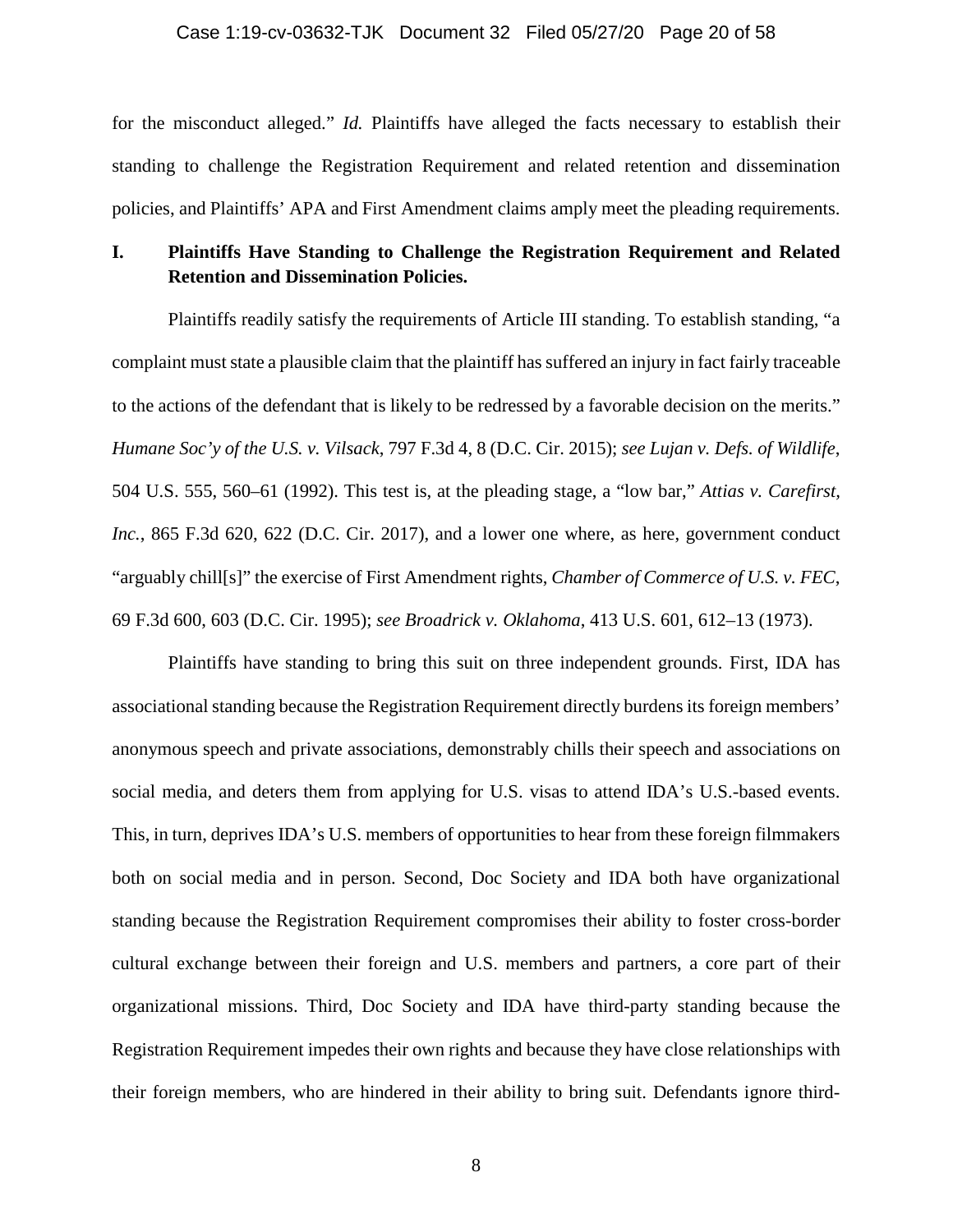## Case 1:19-cv-03632-TJK Document 32 Filed 05/27/20 Page 21 of 58

party standing altogether and, with respect to associational and organizational standing, fault Plaintiffs for offering only general allegations of injury. In fact, as discussed below, Plaintiffs' allegations of injury are specific, detailed, and credible.

## **A. Plaintiff IDA Has Associational Standing.**

An organization establishes associational standing by showing that: (1) "its members would otherwise have standing to sue in their own right," (2) "the interests at stake are germane to the organization's purpose," and (3) "neither the claim asserted nor the relief requested requires the participation of individual members in the lawsuit." *Friends of the Earth, Inc. v. Laidlaw Envtl. Servs. (TOC), Inc.*, 528 U.S. 167, 181 (2000). IDA satisfies all three prongs of this test.

# **1. Individual IDA Members Have Standing.**

To satisfy the first prong of the test, an organization "must allege that its members, or any one of them, are suffering immediate or threatened injury as a result of the challenged action of the sort that would make out a justiciable case had the members themselves brought suit." *Warth*  v. Seldin, 422 U.S. 490, 511 (1975). IDA has done so here.<sup>4</sup> The Complaint specifically identifies IDA members who suffer concrete injuries caused by the Registration Requirement. Defendants

<sup>&</sup>lt;sup>4</sup> Defendants fault Plaintiffs for failing to identify in complete detail the members described in the Complaint, Defs' Mem. at 12, but in the case that Defendants principally rely on—*Public Citizen, Inc. v. Trump*—the court found that the plaintiffs had "made no effort—either in their complaint or in the multiple declarations they have submitted—to identify a specific member who [had] suffered" harm. 297 F. Supp. 3d 6, 18 (D.D.C. 2018). Here, in contrast, Plaintiffs have identified numerous individual members and described the harms they suffer because of the Registration Requirement. *See, e.g.*, Compl. ¶ 42. Moreover, to disclose further identifying details about those members, particularly those who use pseudonymous social media identifiers, would "require them to give up the very anonymity or obscurity that they seek to protect." *Id.* ¶ 6. "Naming those members adds no essential information bearing on the injury component of standing." *Hotel & Rest. Emps. Union, Local 25 v. Smith*, 846 F.2d 1499, 1506 (D.C. Cir. 1988) (opinion of Mikva, J.); *see id.* at 1500 (explaining that union member anonymity did not undermine standing, as "the court need only know that some union members have sought asylum, have been denied, and were probably subjected to the INS' defective procedures and thus detrimentally affected by them").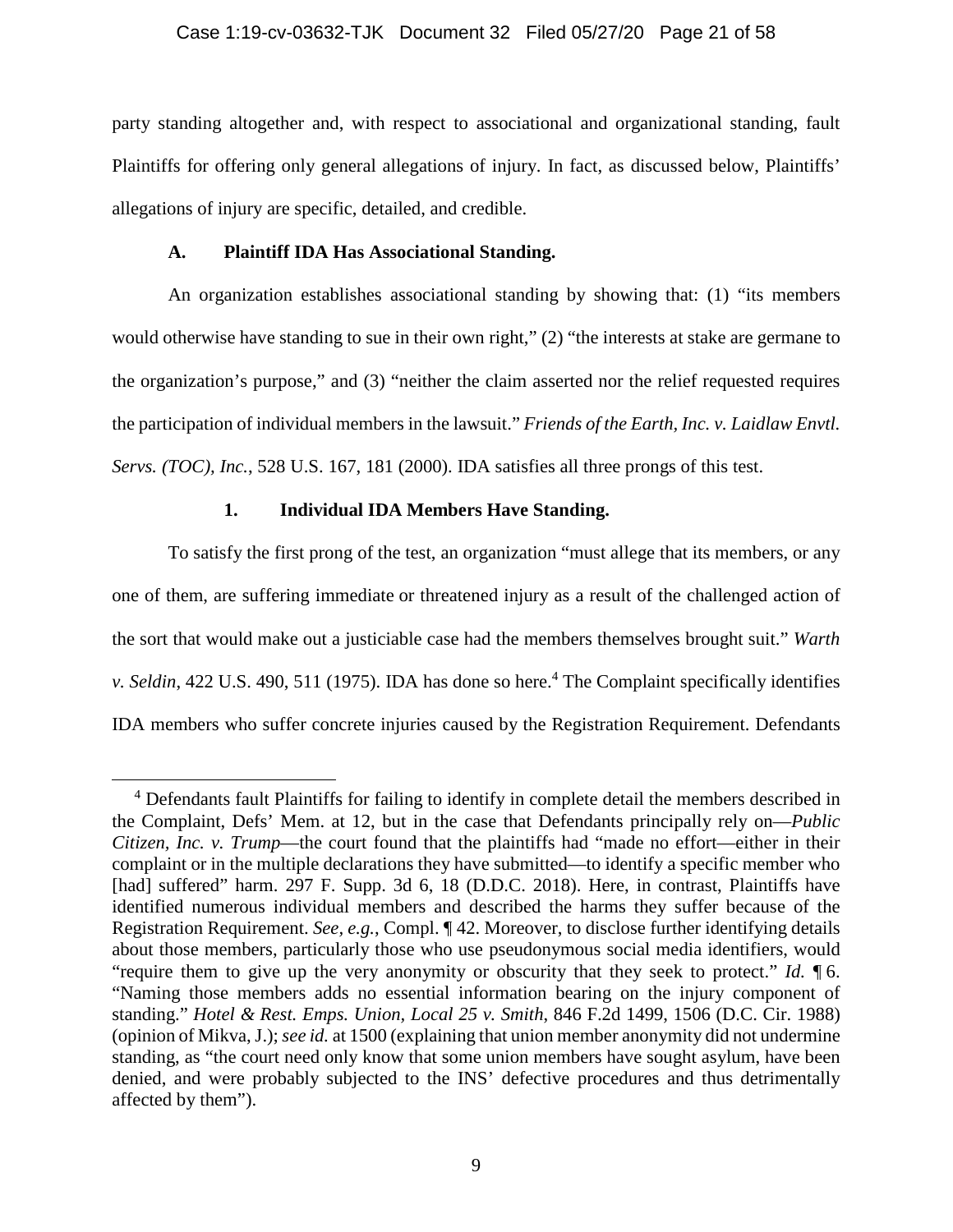#### Case 1:19-cv-03632-TJK Document 32 Filed 05/27/20 Page 22 of 58

dismiss the injuries suffered by IDA's foreign members by suggesting that they enjoy no First Amendment rights. Defs.' Mem. 11. As discussed further below, *see infra* Pt. III, however, IDA's foreign members include filmmakers currently residing in the United States who must soon renew their visas, *e.g.*, Compl. ¶ 55, as well as non-resident filmmakers who have "substantial connections to the United States," *id.* ¶ 43. These members enjoy full First Amendment protection.

*First*, the Complaint plausibly alleges that the Registration Requirement injures IDA members who use pseudonymous social media identifiers to speak anonymously and protect the privacy of their associations on social media. Many people use pseudonymous social media identifiers to speak about sensitive or controversial issues, and to shield themselves, their families, or their associates from reprisals by state or private actors. Compl. ¶ 3; *see id.* ¶ 60. A number of IDA's foreign members use pseudonymous social media identifiers for these reasons. *Id.* ¶ 51 (identifying a Syrian IDA member who "uses pseudonymous accounts as a safety measure against political persecution" and "[a]t least three other IDA members" who "use pseudonymous accounts to share their views on political and social issues"). By compelling disclosure of applicants' pseudonymous social media identifiers, *see* Compl. ¶¶ 31, 53; Defs.' Mem. 6, the Registration Requirement injures applicants' First Amendment interests in maintaining their anonymity and protecting the privacy of their online associations. *See, e.g.*, *Watchtower Bible & Tract Soc'y of New York, Inc. v. Vill. of Stratton*, 536 U.S. 150, 153, 166 (2002); *Buckley v. Am. Constitutional Law Found., Inc.*, 525 U.S. 182, 200 (1999); *see generally McIntyre v. Ohio Elections Comm'n*, 514 U.S. 334 (1995); *Talley v. California*, 362 U.S. 60 (1960); *NAACP v. Alabama ex rel. Patterson*, 357 U.S. 449 (1958); *Sweezy v. New Hampshire*, 354 U.S. 234 (1957).

*Second*, the Complaint plausibly alleges that the Registration Requirement burdens the speech of IDA's foreign members—including those who use their real names as social media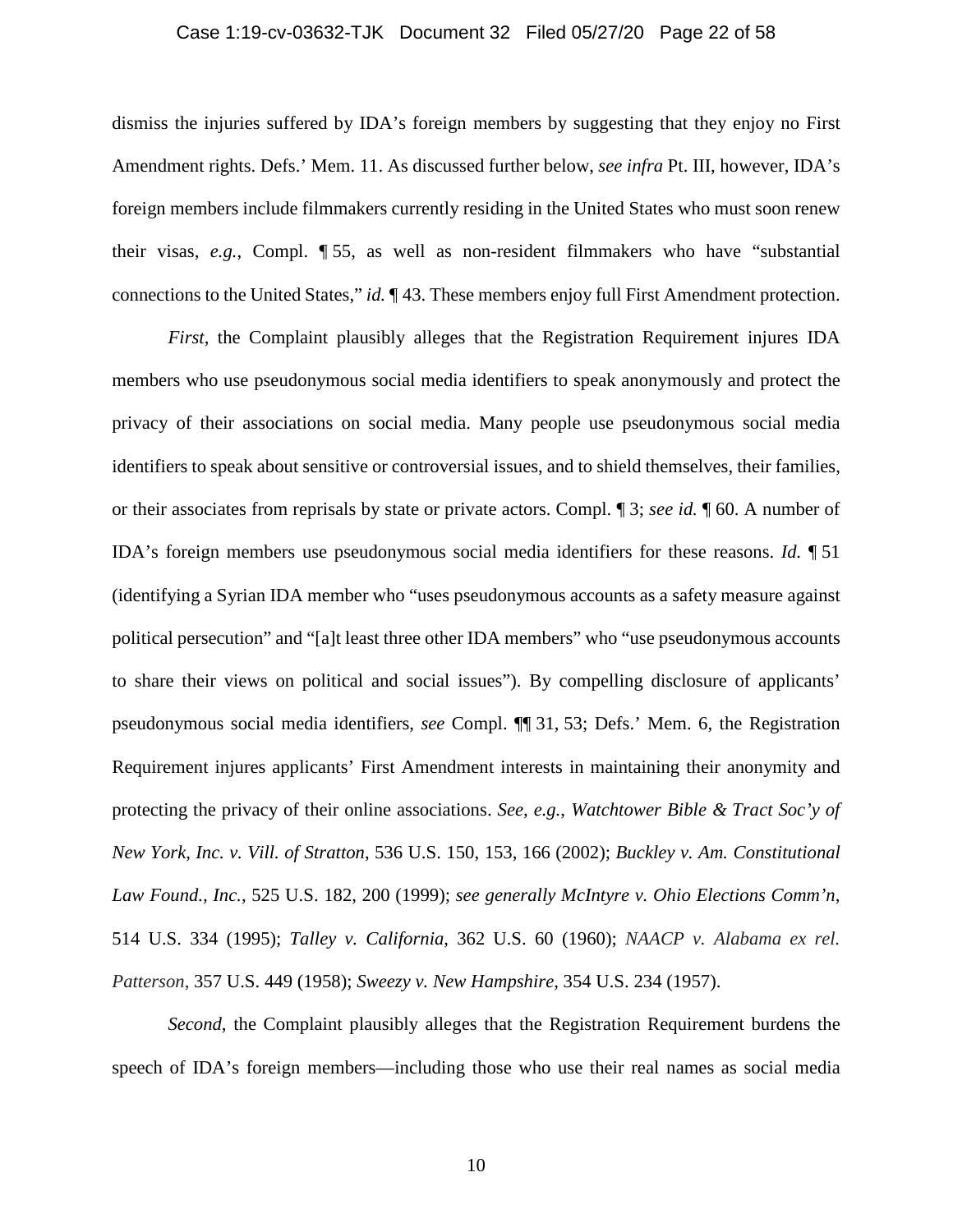#### Case 1:19-cv-03632-TJK Document 32 Filed 05/27/20 Page 23 of 58

identifiers—by conditioning their ability to obtain a significant benefit (a U.S. visa) on their willingness to register their online speech and associations with the U.S. government. Before the Registration Requirement took effect, IDA's foreign members regularly engaged in political and artistic speech on social media. *E.g.*, Compl. ¶ 50 (identifying one IDA member who used social media "to make people aware of important issues addressed in her work—focused on social issues with particular impact on women and children," and another who "used social media in connection with political demonstrations"). Now that the Registration Requirement is in effect, these and other foreign members are censoring their online speech. Compl. ¶ 55 (identifying "one IDA member currently residing in the U.S. Midwest [who] reviewed three years of social media activity and deleted posts criticizing the current U.S. administration in order to avoid any delays on future visa applications"); *id.* ¶ 58 (identifying another "IDA member [who] is less willing to participate in screenings and 'Question & Answer' sessions because his comments may be mischaracterized by others, shared on social media, and then read by the government").<sup>5</sup> Courts have repeatedly, if implicitly, recognized standing where individuals are required to register their beliefs or associations in return for a benefit. *See, e.g.*, *Baird v. State Bar of Arizona*, 401 U.S. 1, 8 (1971) (the government "may not inquire about a man's views or associations solely for the purpose of withholding a right or benefit because of what he believes."); *Keyishian v. Bd. of Regents*, 385 U.S. 589, 592–93 (1967); *see generally Lamont v. Postmaster Gen.*, 381 U.S. 301 (1965); *Shelton v. Tucker*, 364 U.S. 479 (1960); *Baggett v. Bullitt*, 377 U.S. 360 (1964).<sup>6</sup>

 $<sup>5</sup>$  As the Complaint explains, the chilling effect is exacerbated by the risks that the government</sup> will misinterpret visa applicants' speech, improperly impute others' speech to visa applicants, or deliberately or inadvertently disclose visa applicants' speech to other agencies, foreign governments, or third parties. Compl. ¶¶ 57–58, 60–61.

<sup>&</sup>lt;sup>6</sup> The government need not flat-out prohibit speech in order to cause a cognizable First Amendment injury. *Contra* Defs.' Mem. at 18. *See Laird v. Tatum*, 408 U.S. 1, 11 (1972) ("[C]onstitutional violations may arise from the deterrent, or 'chilling,' effect of governmental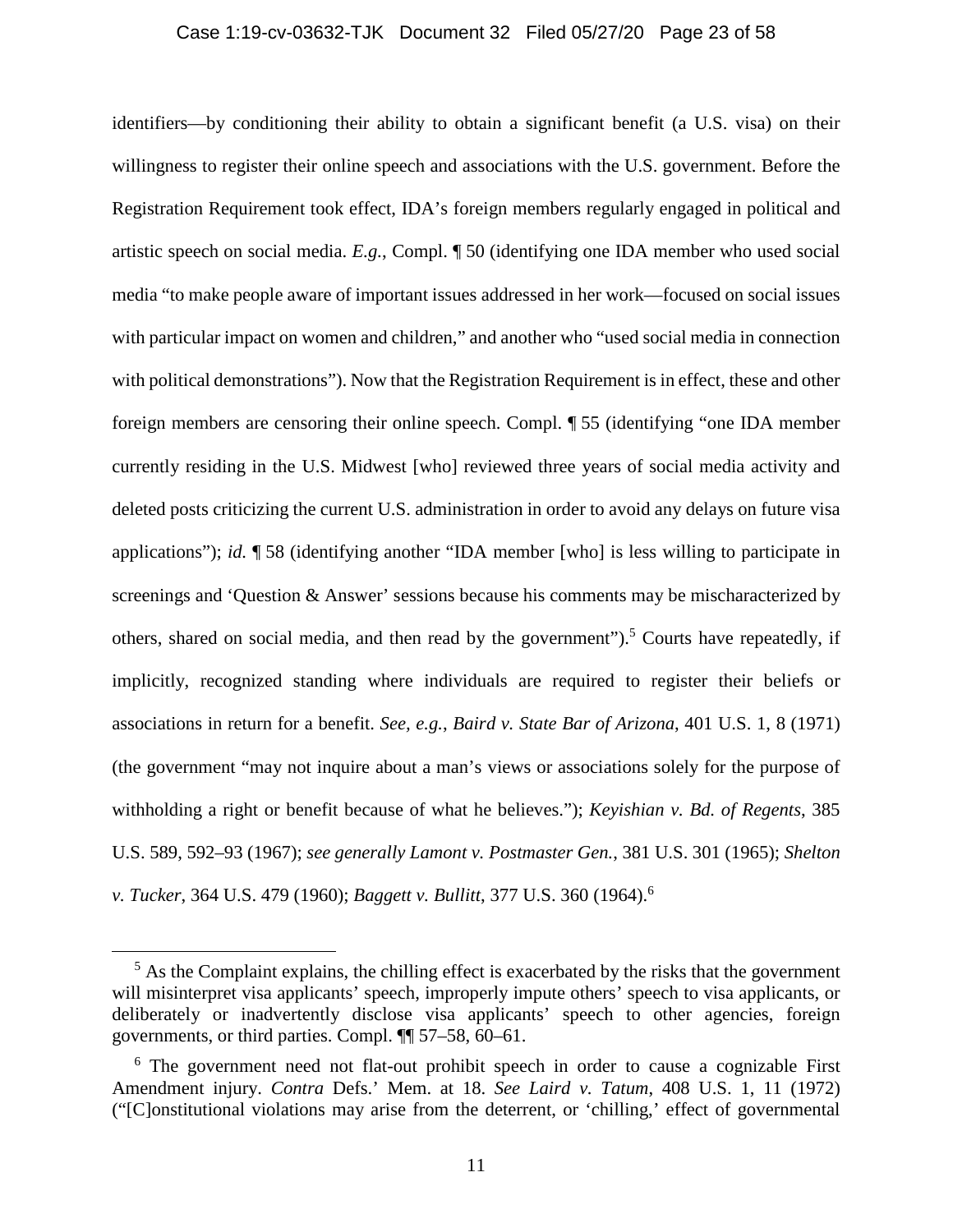#### Case 1:19-cv-03632-TJK Document 32 Filed 05/27/20 Page 24 of 58

*Third*, the Complaint plausibly alleges that, by conditioning their ability to obtain U.S. visas on their willingness to register their online speech and associations with the U.S. government, the Registration Requirement deters IDA's foreign members from pursuing significant personal and professional opportunities in the United States. Many of these members "had plans to come to the United States, or have plans to come to the United States in the near future" to collaborate with IDA or participate in IDA's events, among other things. Compl. ¶ 42. A number of these members "intend or intended to apply for O-1 visas as artists of extraordinary ability or for I visas as representatives of the foreign media." *Id.* Because of the Registration Requirement, however, some of these members have decided not to apply for U.S. visas, forgoing professional pursuits and opportunities to collaborate with other IDA members here. *Id.* ¶ 56 (identifying "one IDA member [who] has decided not to accept future work in the United States despite significant past work experience as a journalist here," and another "Turkish IDA member who is currently working on a documentary project with U.S. partners abroad [and] has decided against applying for a U.S. visa," both because of the Registration Requirement).

Defendants argue that these three injuries are insufficient to support standing, characterizing them as the kind of "subjective chill" rejected in *Laird v. Tatum*, 408 U.S. 1, *Clapper v. Amnesty International USA*, 568 U.S. 398 (2013), *American Library Association v. Barr*, 956 F.2d 1178 (D.C. Cir. 1992), and *United Presbyterian Church in the U.S.A. v. Reagan*, 738 F.2d 1375 (1984). Defs.' Mem. 15–16. Unlike in those cases, where plaintiffs challenged government surveillance programs based merely on the speculation—not the certainty—that they themselves would be subject to surveillance, here "the challenged exercise of governmental power

regulations that fall short of a direct prohibition against the exercise of First Amendment rights."); *Meese v. Keene*, 481 U.S. 465, 467–69 (1987); *Nat'l Student Ass'n v. Hershey*, 412 F.2d 1103, 1117–19 (D.C. Cir. 1969).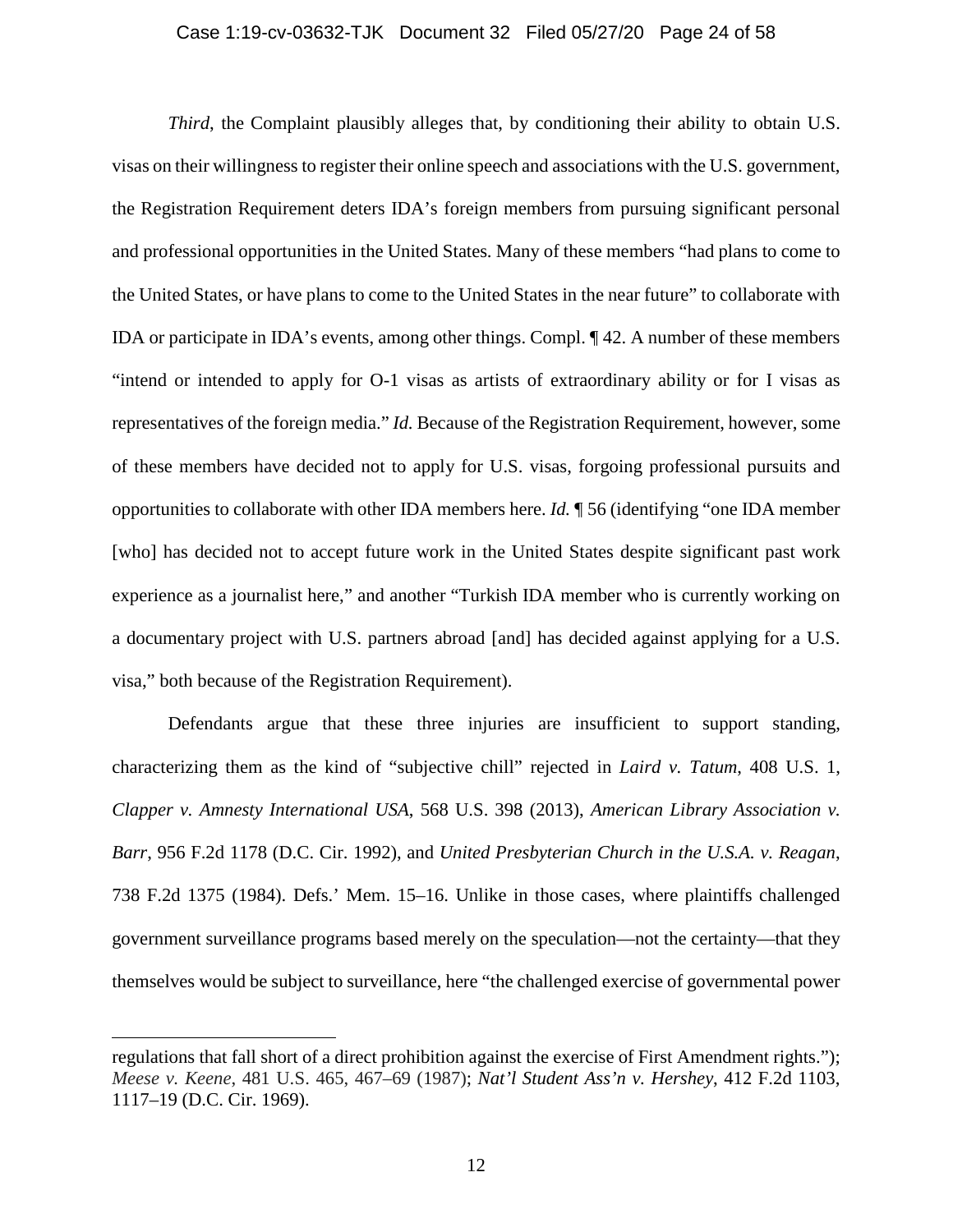#### Case 1:19-cv-03632-TJK Document 32 Filed 05/27/20 Page 25 of 58

[is] regulatory, proscriptive, or compulsory in nature," and IDA's foreign members are "either presently or prospectively subject to the regulations, proscriptions, or compulsions" at issue. *Laird*, 408 U.S. at 11–12. The Registration Requirement is mandatory and, except for narrow exceptions, universally applicable. Compl.  $\P$  31, 54, 62; Defs.' Ex. 3, at 2; Defs.' Ex. 4, at 2. IDA's foreign members know with certainty that they will be compelled to disclose their social media identifiers if they apply for U.S. visas. Therefore, the injuries Plaintiffs allege are incurred not "in response to a speculative threat," *Clapper*, 568 U.S. at 416; *see* Defs.' Mem. 16–17, 26, but rather in response to an immediate and unequivocal demand. *Cf. Laidlaw*, 528 U.S. at 184; *ACLU v. Clapper*, 785 F.3d 787, 801 (2d Cir. 2015).<sup>7</sup>

*Finally*, the Complaint plausibly alleges that, by chilling the speech of IDA's foreign members on social media and deterring them from attending IDA events in the United States, the Registration Requirement deprives IDA's U.S. members of opportunities to hear from these foreign filmmakers online and in person. Compl. ¶¶ 69, 73 (explaining that U.S. members attend Plaintiffs' U.S.-based events "to view films from around the world and to hear from and respond to the creators and subjects themselves," but that, because of the Registration Requirement, they "no longer have as many opportunities to engage with those individuals in person"). This deprivation constitutes a cognizable injury for purposes of standing. *See Kleindienst v. Mandel*, 408 U.S. 753, 764–65 (1972) (recognizing U.S. citizen's First Amendment interest in "hav[ing] [an] alien enter and to hear him explain and seek to defend his views" (citation omitted)); *Lamont*,

<sup>7</sup> Defendants misconstrue this case as a pre-enforcement challenge. *See* Defs.' Mem. at 14 (citing *Susan B. Anthony List v. Driehaus*, 573 U.S. 149 (2014)). Plaintiffs are complaining not of the possibility that the Registration Requirement might be enforced against their members and partners in the future, but of the Registration Requirement's application to their members and partners now.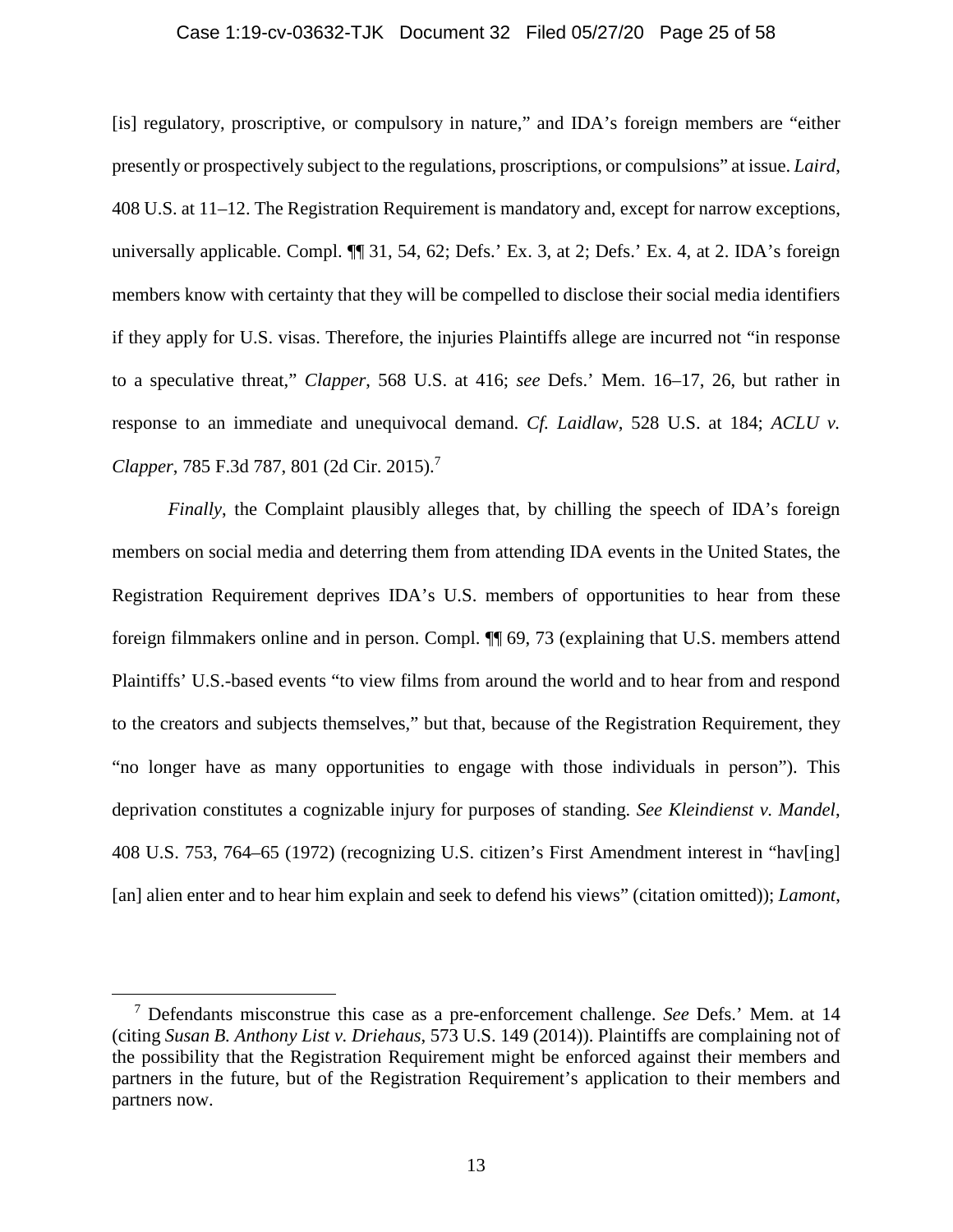381 U.S. at 306–07 (recognizing First Amendment interest in receiving information from abroad); *Abourezk v. Reagan*, 785 F.2d 1043, 1050–51 (D.C. Cir. 1986), *aff'd*, 484 U.S. 1 (1987).

## **2. The Interests at Stake Are Germane to IDA's Purpose.**

For good reason, Defendants do not dispute that the interests at stake in this suit are germane to IDA's purpose. The second prong of the associational standing test is "undemanding," requiring "mere pertinence between litigation subject and organizational purpose." *NAACP v. Trump*, 298 F. Supp. 3d 209, 226 (D.D.C. 2018) (quoting *Humane Soc'y of the U.S. v. Hodel*, 840 F.2d 45, 58 (D.C. Cir. 1988)). Litigation that "aims to enhance the [organization]'s success in its central missions is sufficiently germane." *TOMAC v. Norton*, 193 F. Supp. 2d 182, 190–91 (D.D.C. 2002) (citation omitted), *aff'd sub nom. TOMAC, Taxpayers of Michigan Against Casinos v. Norton*, 433 F.3d 852 (D.C. Cir. 2006). IDA's purpose—"to support a global community of documentary filmmakers in order to foster a more informed, compassionate, and connected world" by "fund[ing] films and filmmakers and host[ing] dozens of screenings, conferences, workshops, and other events throughout the United States each year," Compl. ¶ 41—directly aligns with the interests at stake in this suit. *Cf. Nat'l Student Ass'n v. Hershey*, 412 F.2d at 1120; *NAACP v. Trump*, 298 F. Supp. 3d at 226; *TOMAC*, 193 F. Supp. 2d at 190–91.

## **3. This Suit Does Not Require Participation of Individual Members.**

The third prong of the associational standing test considers whether "the claim asserted []or the relief requested requires the participation of individual members in the lawsuit." *Laidlaw*, 528 U.S. at 181. While "an association's action for damages running solely to its members would be barred," *United Food & Commercial Workers Union Local 751 v. Brown Group, Inc.*, 517 U.S. 544, 546 (1996), a suit for declaratory or injunctive relief would not, *see generally Pennell v. City of San Jose*, 485 U.S. 1 (1988); *Int'l Union, United Auto., Aerospace, & Agric. Implement Workers*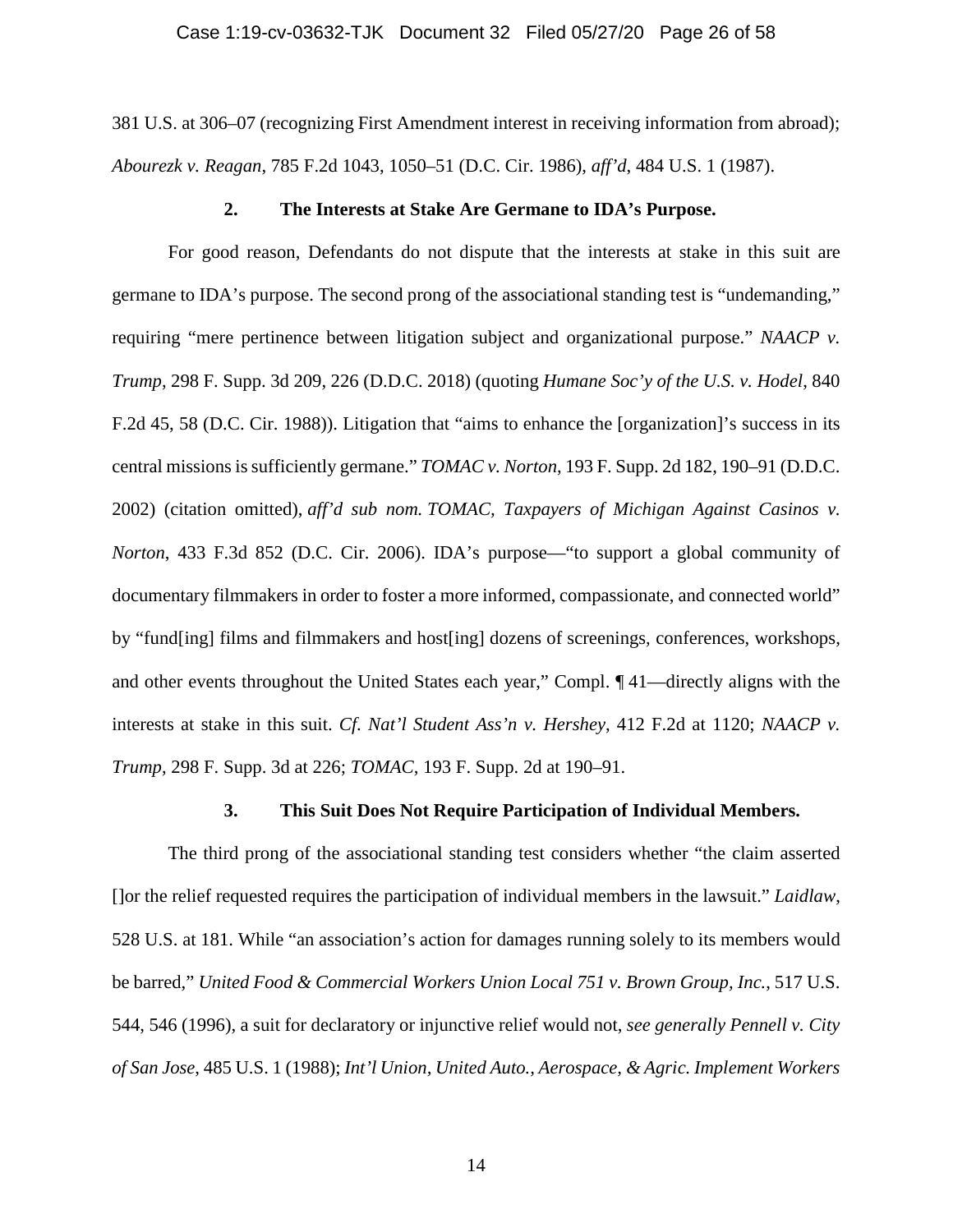*of Am. v. Brock*, 477 U.S. 274 (1986). Here, Plaintiffs' request for declaratory and injunctive relief does not turn on the particularities of IDA's individual members. It would be neither more convenient nor more efficient if IDA's individual members brought this suit. Moreover, it would be unduly burdensome to require IDA's individual members to appear themselves, because in doing so they would "draw the government's attention to their expressive and associational activities—that is, . . . surrender the very anonymity or obscurity they seek to protect." Compl. ¶ 64; *see id.* ¶ 6; *cf. Singleton v. Wulff*, 428 U.S. 106, 117–18 (1976).

## **B. Plaintiffs Have Organizational Standing.**

Plaintiffs likewise have organizational standing, which requires claims of "actual or threatened injury in fact that is fairly traceable to the alleged illegal action and likely to be redressed by a favorable court decision." *People for the Ethical Treatment of Animals v. U.S. Dep't of Agric.* ("*PETA*"), 797 F.3d 1087, 1093 (D.C. Cir. 2015) (citation omitted). Courts ask "first, whether the agency's action or omission to act 'injured the [organization's] interest' and, second, whether the organization 'used its resources to counteract that harm.'" *Id.* at 1094 (alteration in original) (citation omitted). The Complaint satisfies this inquiry.

*First*, the Registration Requirement injures Plaintiffs because it deters their foreign members and partners from applying for U.S. visas and participating in their U.S. events. Crucial to Plaintiffs' missions is hosting screenings, workshops, conferences, and events that unite filmmakers and other partners from around the world in the United States. Compl. ¶¶ 40–41; *see id.* ¶¶ 44–45, 70–73. Because of the Registration Requirement, some of Plaintiffs' foreign members and partners are no longer applying for U.S. visas and are therefore unable to participate in Plaintiffs' U.S.-based events. Compl. ¶ 56. The Registration Requirement thus diminishes the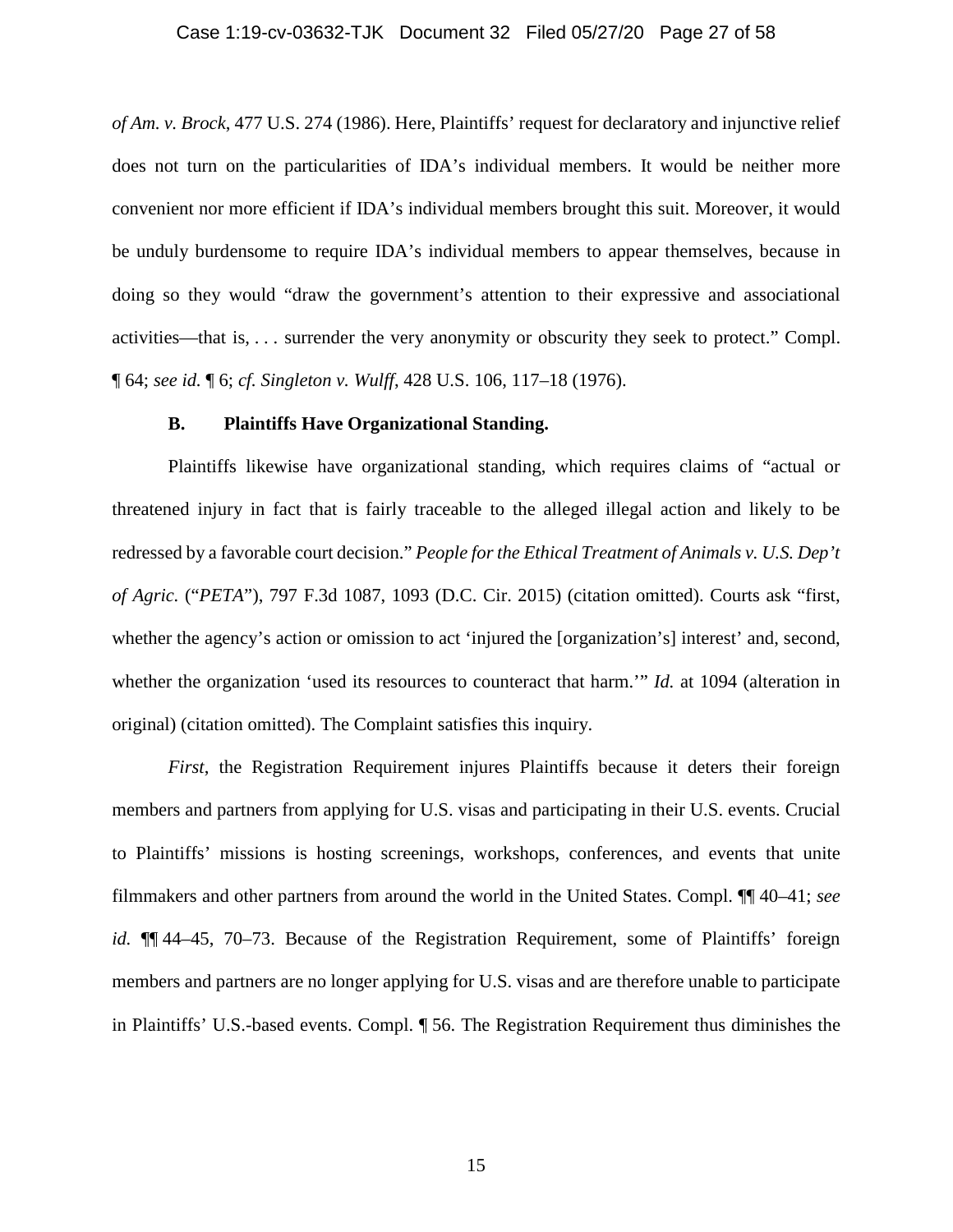#### Case 1:19-cv-03632-TJK Document 32 Filed 05/27/20 Page 28 of 58

impact of these events, making Plaintiffs less attractive to potential funders and impairing their "discrete programmatic concerns." *PETA*, 797 F.3d at 1093 (citation omitted); Compl. ¶¶ 71–72.

*Second*, the Registration Requirement chills the online expressive and associational activities of Plaintiffs' foreign members and partners, compromising Plaintiffs' ability to gather information and ideas central to their missions. Plaintiffs use Twitter, Instagram, Facebook, and other platforms to develop new programs, discover new film projects, decide whom to invite to their events, research concerns confronting filmmakers, and issue calls to action. Compl. ¶¶ 46– 48. Until relatively recently, Plaintiffs' foreign members and partners were eager to share their work, experiences, views, and concerns on social media. *Id.* ¶ 50. Now, because of the Registration Requirement, many IDA members and Doc Society partners who have applied or who intend to apply for U.S. visas curtail their online speech. *Id.* ¶¶ 54–55. Some have "deleted past posts, altered or limited their speech, or entirely dropped out of certain groups on social media," while others "have stopped posting or commenting on political or social issues entirely." *Id.* ¶ 55. The Registration Requirement thus impedes Plaintiffs' efforts to gather and disseminate information online, *id.* ¶¶ 66–68, which "perceptibly impair[s]" their "daily operations," *PETA*, 797 F.3d at 1094–95; *see also Havens Realty Corp. v. Coleman*, 455 U.S. 363, 379 (1982) (recognizing injuries from ongoing practices that impeded nonprofit organization's efforts to provide counseling and referral services to its community); *League of Women Voters of the U.S. v. Newby* ("*LWV*"), 838 F.3d 1, 9 (D.C. Cir. 2016) (holding that "new obstacles" on voter registration forms "unquestionably make it more difficult for the [organizations] to accomplish their primary mission of registering voters, . . . provid[ing] injury for purposes both of standing and irreparable harm").

The D.C. Circuit recognized this kind of impediment to the free flow of information as an injury in fact in *PETA* and, most recently, in *American Anti-Vivisection Society v. U.S. Department*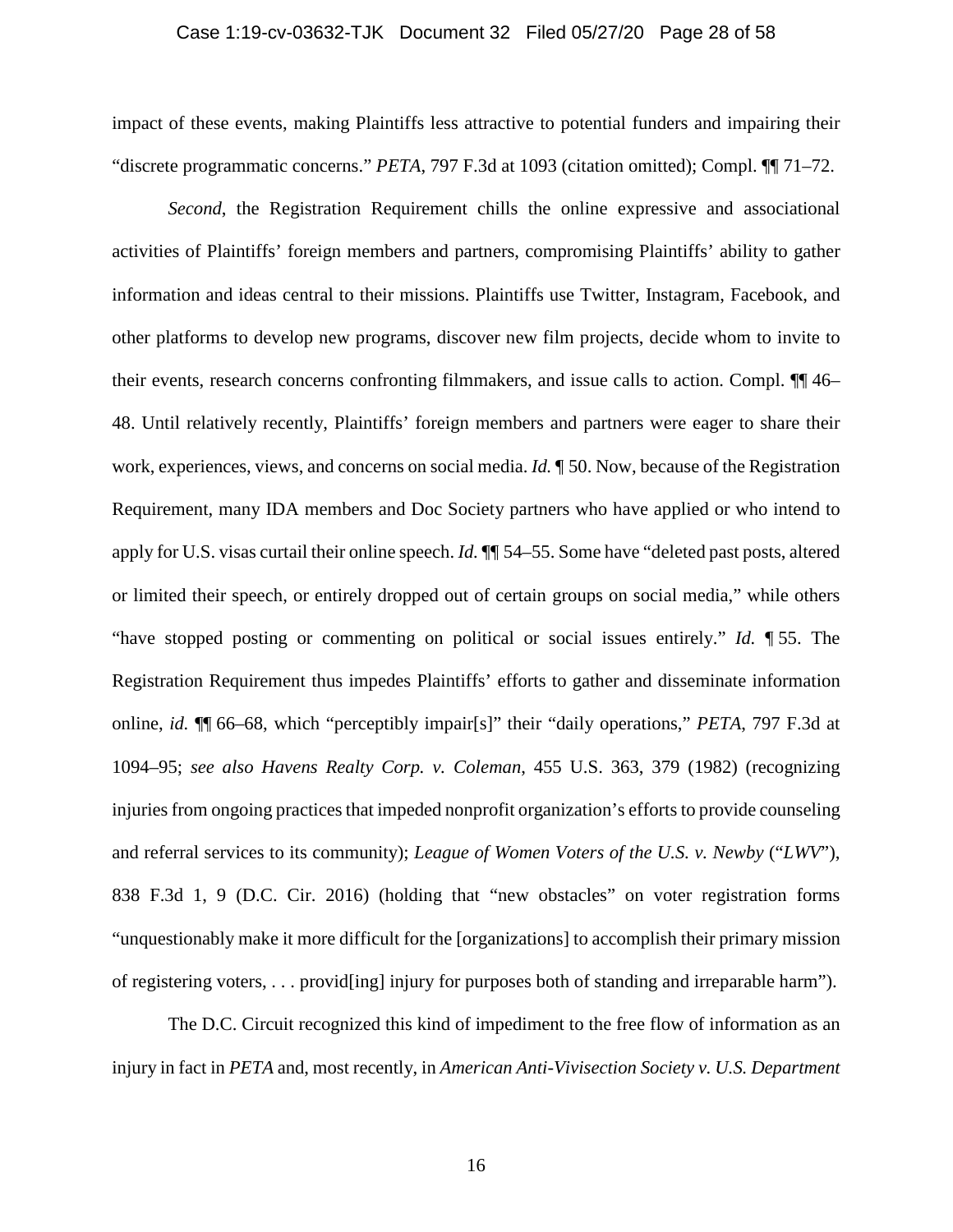#### Case 1:19-cv-03632-TJK Document 32 Filed 05/27/20 Page 29 of 58

*of Agriculture* ("*AAVS*"), 946 F.3d 615 (D.C. Cir. 2020). In both cases, the court concluded that animal rights groups suffered injuries from the agency's failure to apply animal welfare protections to birds, which impeded the flow of bird-related information that the groups would have relied on to educate their membership. As in both *PETA* and *AAVS*, the Registration Requirement has "perceptibly impaired" Plaintiffs' "organizational interests by depriving [them] 'of key information that [they] rel[y] on' to fulfill [their] mission[s]." *AAVS*, 946 F.3d at 619 (quoting *PETA*, 797 F.3d at 1095); *see also Havens Realty,* 455 U.S. at 378–79; *Action All. of Senior Citizens of Greater Phila. v. Heckler*, 789 F.2d 931, 937–38 (D.C. Cir. 1986); *cf. Ukrainian-Am. Bar Ass'n, Inc. v. Baker*, 893 F.2d 1374, 1378 (D.C. Cir. 1990).

The concrete and immediate injuries to Plaintiffs' interests here contrast with the speculative, future injuries alleged in the cases cited by Defendants. *See* Defs.' Mem. 22–23. In *National Treasury Employees Union v. United States*, the court dismissed a challenge to the Line Item Veto Act after concluding that it presented merely hypothetical hurdles to the union's legislative advocacy efforts. 101 F.3d 1423, 1430 (D.C. Cir. 1996) ("NTEU did not allege" that a favorable appropriations bill "was subjected to the President's item veto power," or that such a bill "was modified in Congress as a result of a threatened exercise of the item veto power."). In *Food & Water Watch, Inc. v. Vilsack*, the court dismissed a challenge to a new policy in the absence of any explanation as to how the policy actually restricted the flow of information used by the plaintiff organization to educate its members. 808 F.3d 905, 921 (D.C. Cir. 2015). Finally, in *Texas Low Income Housing Information Service v. Carson*, this Court ruled that the plaintiff organization lacked standing because its "chain of allegations" contained "overly speculative" links predicting "future events," such as a city's response to agency enforcement action not yet taken. 427 F. Supp.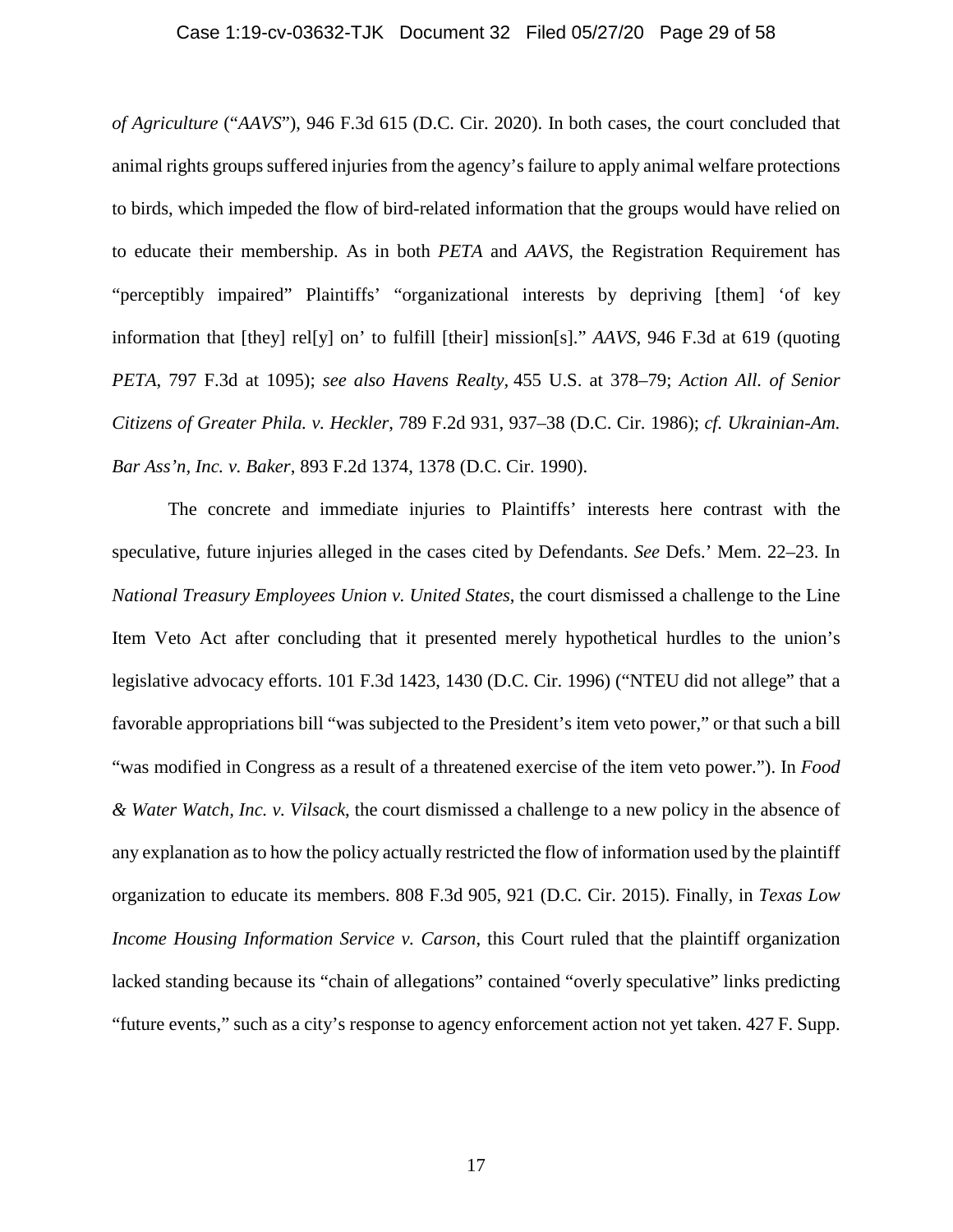3d 43, 54 (D.D.C. 2019) (Kelly, J.). The Court further noted that the organization had *not* "alleged that [the agency's] inaction has impaired its ability to research, analyze, or educate." *Id.* at 56.

Here, for the reasons discussed above, *see supra* Pt. I.A.1, Plaintiffs are not speculating as to how their foreign members and partners will react to the Registration Requirement—which is already impairing, and will continue to impair, Plaintiffs' research and outreach efforts. *See* Compl. ¶¶ 54–56, 67–68. Plaintiffs have also had "to divert time, staff resources, and funding to find and engage with members and partners who are now reluctant to speak publicly on social media or travel to the United States; to support and promote the work of their members and partners; and to recruit new members, partners, and projects." Compl. ¶ 75. Absent these additional expenditures, Plaintiffs' U.S.-based events—a core component of their overall missions—would suffer a greater loss of participation, interest, and ultimately, funding. *Id.* ¶¶ 71–72. Where, as here, "an organization expends resources 'in response to, and to counteract, the effects of the defendants' alleged [unlawful conduct] rather than in anticipation of litigation,' it has suffered a 'concrete and demonstrable injury' that suffices for purposes of standing." *PETA*, 797 F.3d at 1097 (alterations in original) (citations omitted); *see LWV*, 838 F.3d at 9 (explaining that plaintiff organizations' "expenditures are merely a symptom of [their] programmatic injury").

#### **C. Plaintiffs Have Third-Party Standing.**

Finally, Plaintiffs have third-party standing to assert the First Amendment rights of their members and partners. Defendants do not address this ground for standing at all. The D.C. Circuit has recognized "three prudential considerations to be weighed when determining whether an individual may assert the rights of others: (1) 'The litigant must have suffered an "injury in fact,"...' (2) 'the litigant must have a close relation to the third party,' and (3) 'there must exist some hindrance to the third party's ability to protect his or her own interests.'" *Lepelletier v. FDIC*,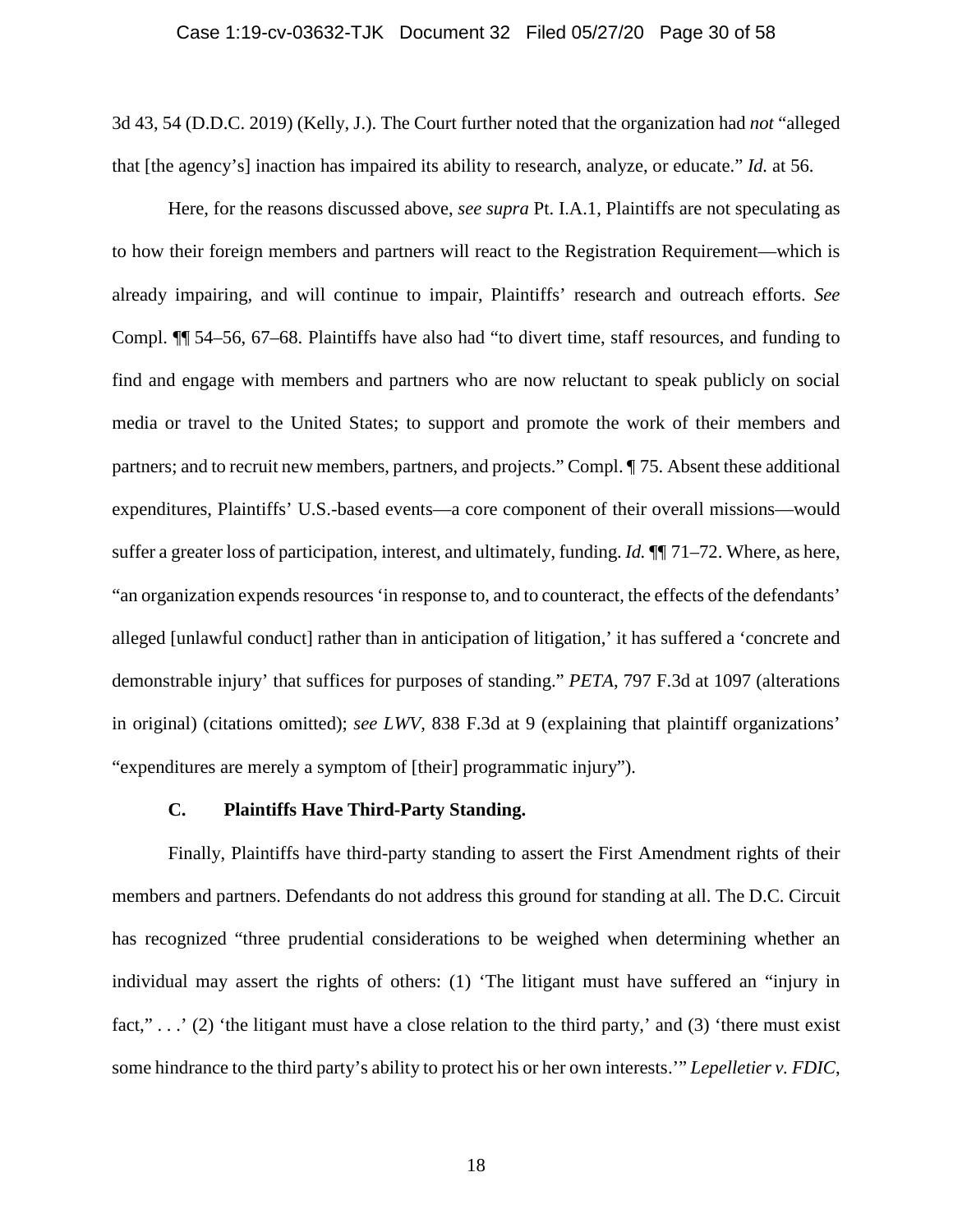#### Case 1:19-cv-03632-TJK Document 32 Filed 05/27/20 Page 31 of 58

164 F.3d 37, 43 (D.C. Cir. 1999) (quoting *Powers v. Ohio*, 499 U.S. 400, 411 (1991)). When rights of free speech, particularly anonymous free speech, are at stake, the Supreme Court has allowed an organization to assert those rights on behalf of its members or customers. *See, e.g.*, *Virginia v. Am. Booksellers Ass'n, Inc.*, 484 U.S. 383, 392–93 (1988). And "where the claim is that a statute is overly broad in violation of the First Amendment, the Court has allowed a party to assert the rights of another without regard to the ability of the other to assert his own claims." *Sec'y of State of Md. v. Joseph H. Munson Co., Inc.*, 467 U.S. 947, 957 (1984). Particularly given the courts' "relaxed" application of the prudential requirements for third-party standing in cases involving First Amendment claims, *see id.* at 956, Plaintiffs have met those requirements here.

*First*, as explained above, *supra* Pt. I.B, Plaintiffs suffer concrete and continuing injuries caused by the Registration Requirement.

*Second*, Plaintiffs have a "close relation" to their members and partners, whose interests they will zealously and competently represent in this suit. This criterion "is intended to ensure that there is 'an identity of interests between the parties such that the plaintiff will act as an effective advocate of the third party's interests.'" *Ryan, LLC v. Lew*, 934 F. Supp. 2d 159, 166 (D.D.C. 2013) (citation omitted); *see Lepelletier*, 164 F.3d at 45 ("*[J]us tertii* standing does not require a perfect match."). Plaintiffs' interests are entirely intertwined with their members' and partners' interests here: Plaintiffs' foreign members and partners seek to apply for U.S. visas while maintaining their online anonymity and speaking freely on social media; and Plaintiffs and their U.S. members seek to hear from those same foreign members both online and in person. *See* Compl. ¶ 76 ("The requirement disrupts Plaintiffs' relationships with their members and partners, which Plaintiffs have spent years working to develop and strengthen."). All seek the same result the invalidation of the Registration Requirement. Plaintiffs will unquestionably act as effective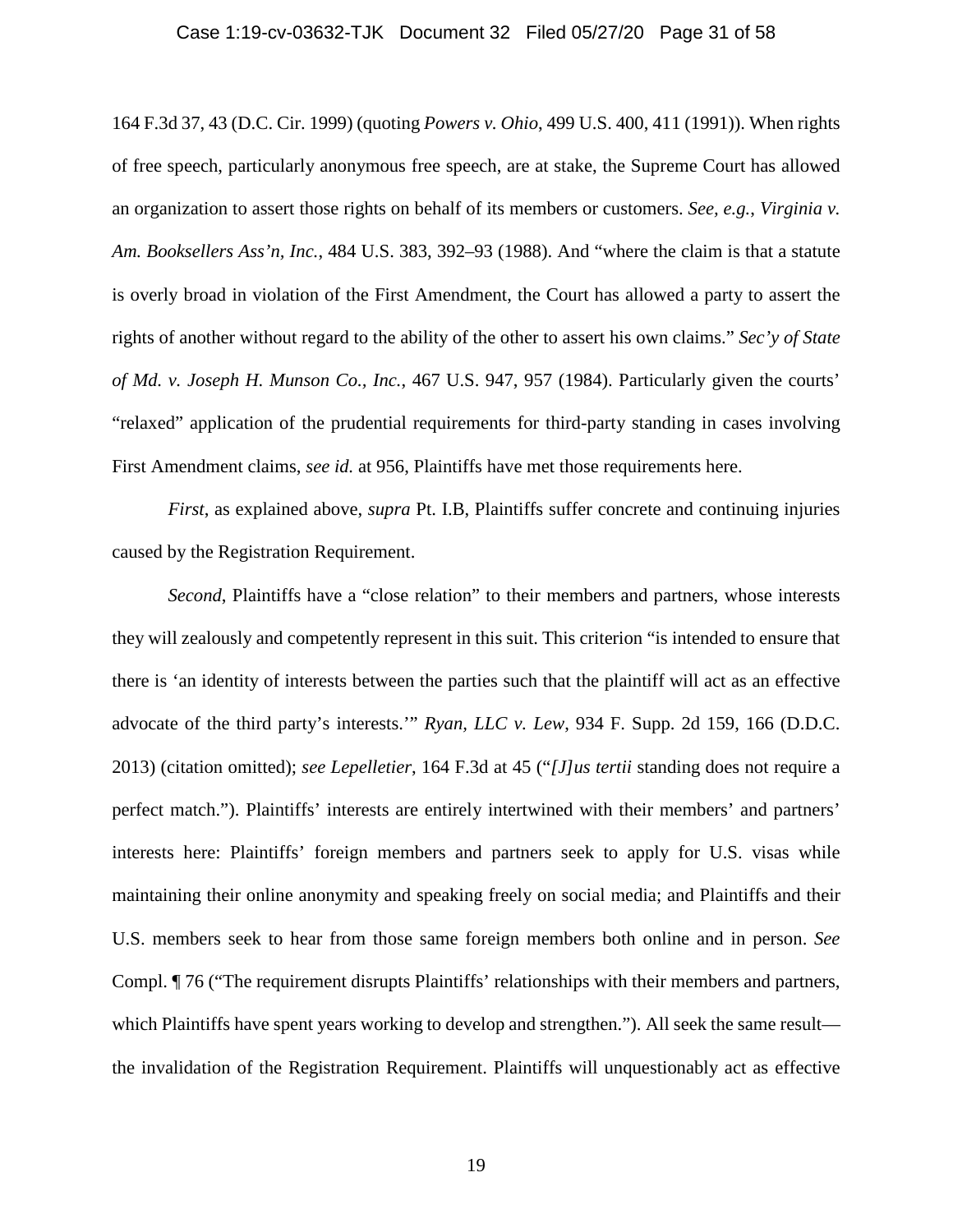#### Case 1:19-cv-03632-TJK Document 32 Filed 05/27/20 Page 32 of 58

advocates of their members' and partners' interests in pursuit of this relief. *See Munson*, 467 U.S. at 958 ("Munson's interests in challenging the statute are completely consistent with the First Amendment interests of the charities it represents."); *Ryan*, 934 F. Supp. 2d at 166–67.

*Third*, Plaintiffs' foreign members and partners are hindered in their ability to protect their expressive and associational interests in this case. The Supreme Court has recognized third-party standing where individuals' assertion of the right at issue would essentially defeat it. *See NAACP*, 357 U.S. at 459; *cf. Singleton*, 428 U.S. at 118 (recognizing privacy concerns as sufficient hindrance to filing suit). This is the case here, where challenging the Registration Requirement would require Plaintiffs' foreign members and partners to draw the government's attention to the very expressive and associational activities they seek to protect, a particular risk for those members and partners using pseudonymous identifiers. Compl. ¶ 64; *see id.* ¶ 6.

## **II. The Registration Requirement Violates the APA.**

Plaintiffs have plausibly alleged that the Registration Requirement violates the APA for two reasons. First, it exceeds the Secretary's authority under the INA because it is not "necessary" to achieve the relevant statutory purposes, and because it violates the First Amendment. Second, it is the product of an arbitrary and capricious rulemaking. In arguing that Plaintiffs' claims are nonreviewable, Defendants misapply the APA's permissive zone-of-interests test, overlook the presumptive reviewability of agency actions, and misconstrue the statutory language at issue. And in arguing that the Complaint fails to state a claim, Defendants ignore the Complaint's clear statements articulating the Registration Requirement's substantive and procedural shortcomings.

#### **A. Plaintiffs' Claims Are Within the INA's Zone of Interests.**

Plaintiffs' claims fall within the INA's zone of interests, a test that Defendants concede is not demanding. *See* Defs.' Mem. 32. The test asks "whether a legislatively conferred cause of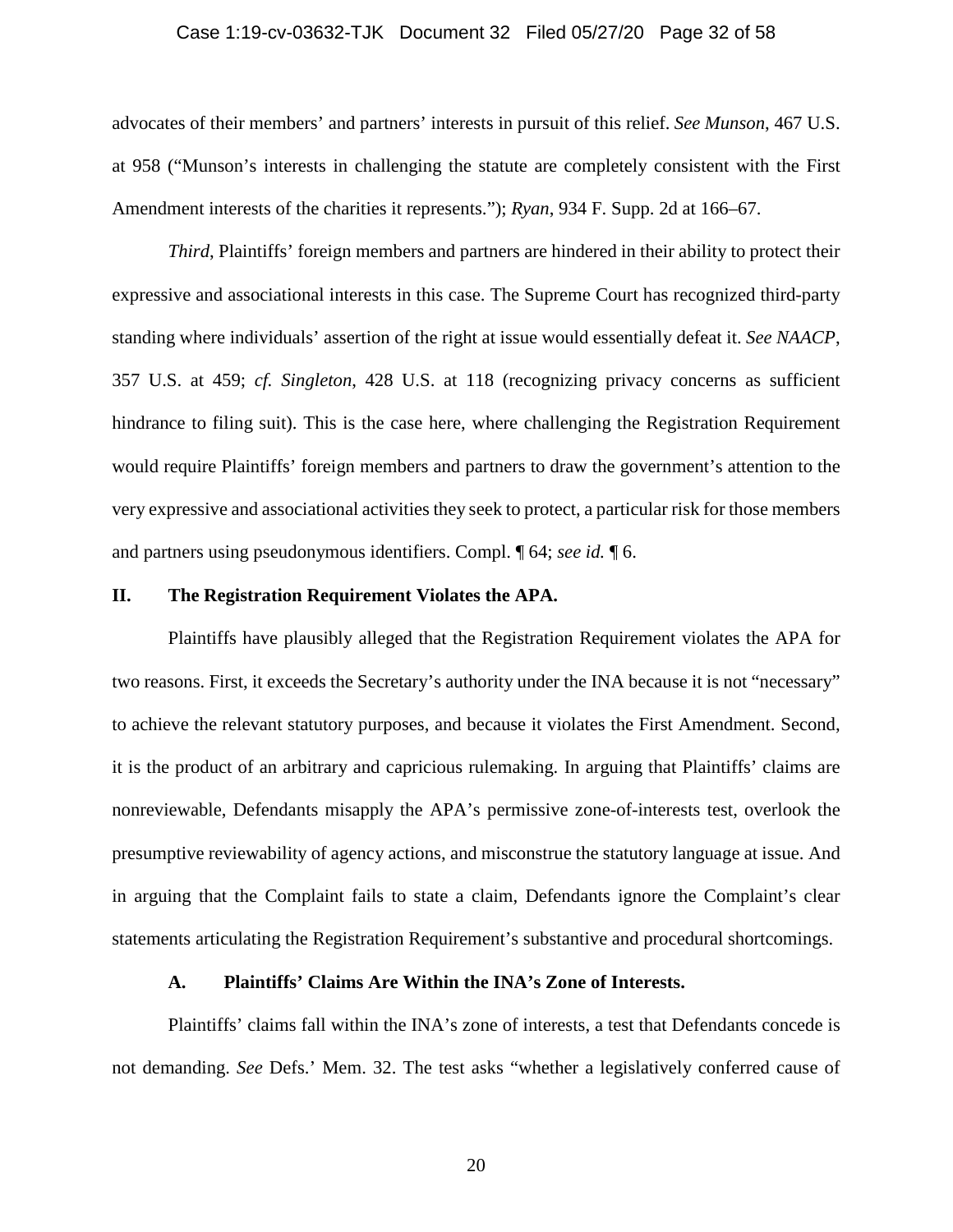#### Case 1:19-cv-03632-TJK Document 32 Filed 05/27/20 Page 33 of 58

action encompasses" the asserted claim. *Lexmark Int'l, Inc. v. Static Control Components, Inc.*, 572 U.S. 118, 127 (2014). Because agency actions are "presumptively reviewable," courts apply the test permissively. *Match-E-Be-Nash-She-Wish Band of Pottawatomi Indians v. Patchak*, 567 U.S. 209, 225 (2012) (citation omitted). "Congruence of interests, rather than identity of interests, is the benchmark." *Amgen, Inc. v. Smith*, 357 F.3d 103, 109 (D.C. Cir. 2004).

Plaintiffs meet this permissive test because the Registration Requirement impacts Plaintiffs' organizational missions, and IDA members are directly subject to the Registration Requirement. *See supra* Pt. I.A–B. Courts routinely find that organizational plaintiffs fall within the INA's zone of interests. *See, e.g.*, *Capital Area Immigrant Rights Coal. v. Trump* ("*CAIR Coal.*"), No. 1:19-cv-02117, 2019 WL 3436501, at \*1 (D.D.C. July 24, 2019) (Kelly, J.) (finding organizations within INA's zone of interests given allegation that the challenged "rule will disrupt their day-to-day ability to provide legal representation and other services for recent migrants"); *O.A. v. Trump*, 404 F. Supp. 3d 109, 144 (D.D.C. 2019) (finding organizations within INA's zone of interests); *cf. Safari Club Int'l v. Jewell*, 960 F. Supp. 2d 17, 56–58 (D.D.C. 2013) (concluding association fell within zone of interests where agency action "directly regulated" its members). The Court should reach the same conclusion here.

The INA expressly permits foreign nationals pursuing professional interests in film, media, and the arts to apply for, and obtain, visas. *See, e.g.*, 8 U.S.C. § 1101(a)(15)(B) (addressing representatives of "foreign press, radio, film, or other foreign information media"); *see also id.*  § 1184(c)(3) (addressing applicants "seeking entry for a motion picture or television production"). But the Registration Requirement conditions the ability of Plaintiffs' foreign members and partners to obtain these and other visas on their willingness to register their speech and associations with the U.S. government, burdening their online expression and impairing Plaintiffs' organizational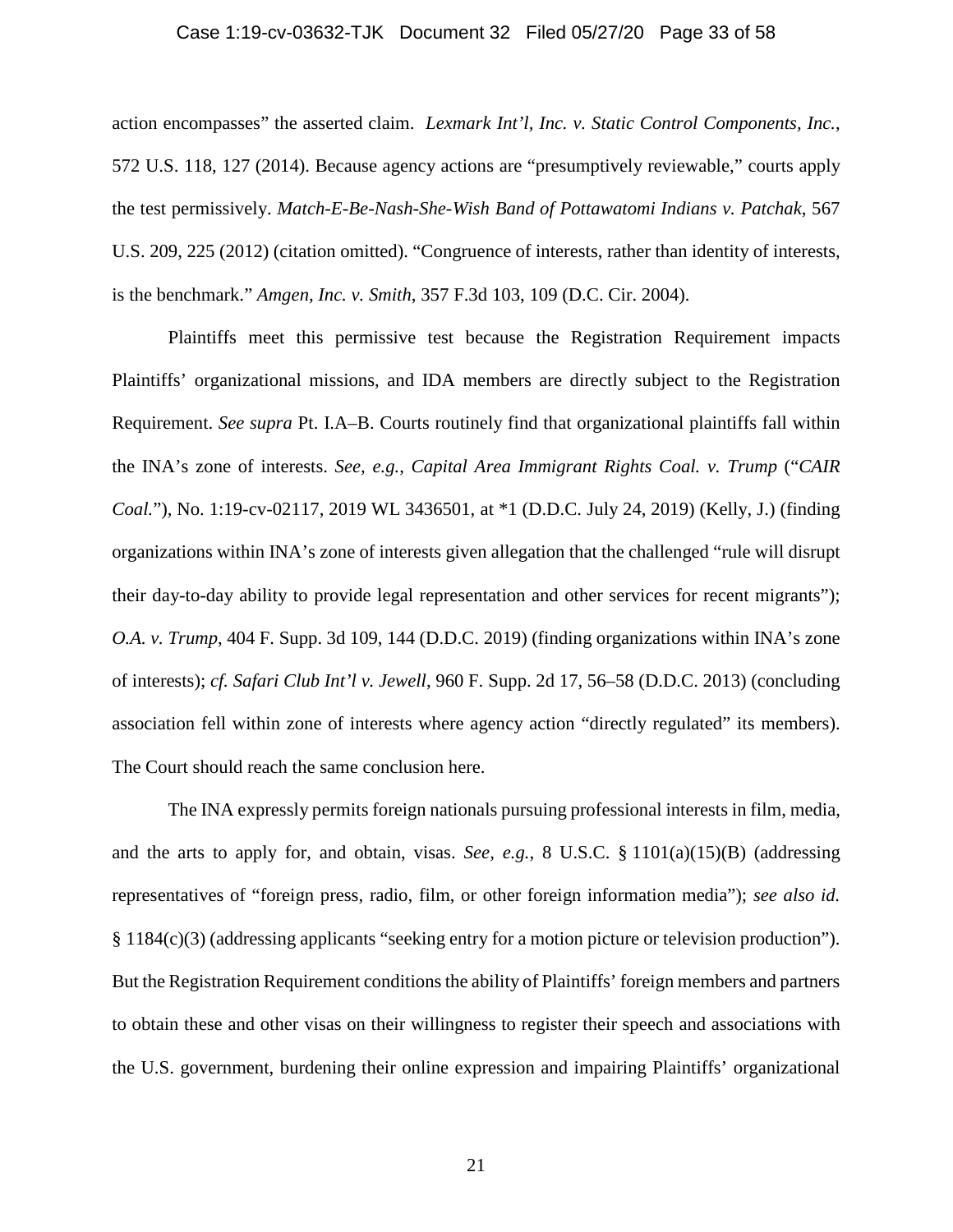#### Case 1:19-cv-03632-TJK Document 32 Filed 05/27/20 Page 34 of 58

interests in having them attend Plaintiffs' U.S.-based events. Plaintiffs' challenges to the Registration Requirement therefore fall within the INA's zone of interests. *See, e.g.*, *Action All. of Senior Citizens of Greater Phila. v. Heckler*, 789 F.2d 931, 939 (D.C. Cir. 1986) (holding organization within zone of interests because challenged regulations made "it more difficult for the organizations to assist [constituents] to know, enjoy, and protect their rights under the ADA").

Neither case cited by Defendants compels a different result. In *Federation for American Immigration Reform, Inc. v. Reno*, the organizational plaintiff did not assert the interests of Cuban immigrants who were directly subject to the challenged parole rule, but rather the interests of U.S. residents against "diminish[ed] employment opportunities and crowd[ed] public schools," 93 F.3d 897, 899 (D.C. Cir. 1996), which the court considered a "diffuse" harm outside the statutory zone of interests, *id.* at 903. Here, by contrast, Plaintiffs assert the interests of individuals directly subject to the Registration Requirement, as well as Plaintiffs' own interests in hearing from and associating with these individuals. In *Haitian Refugee Center v. Gracey*, the court's reasoning hinged on its determination that provisions of the Refugee Act and INA did not evidence Congress's intent to protect an organization's interest in providing legal assistance to asylum-seekers. 809 F.2d 794, 813 (D.C. Cir. 1987). Here, as noted above, the INA expressly contemplates that foreign press and film representatives will obtain visas to pursue professional opportunities in the United States. 8 U.S.C. §§ 1101(a)(15)(B), 1184(c)(3);*see also Abourezk*, 785 F.2d at 1047, 1050–51 (holding that organizations that had invited foreign nationals to attend meetings or address audiences in the United States were within INA's zone of interests). More recent cases have concluded that nearly identical interests fall within the INA's zone of interests, evidencing a more expansive understanding of the test consistent with recent Supreme Court precedent. *See, e.g.*, *CAIR Coal.*, 2019 WL 3436501, at \*1.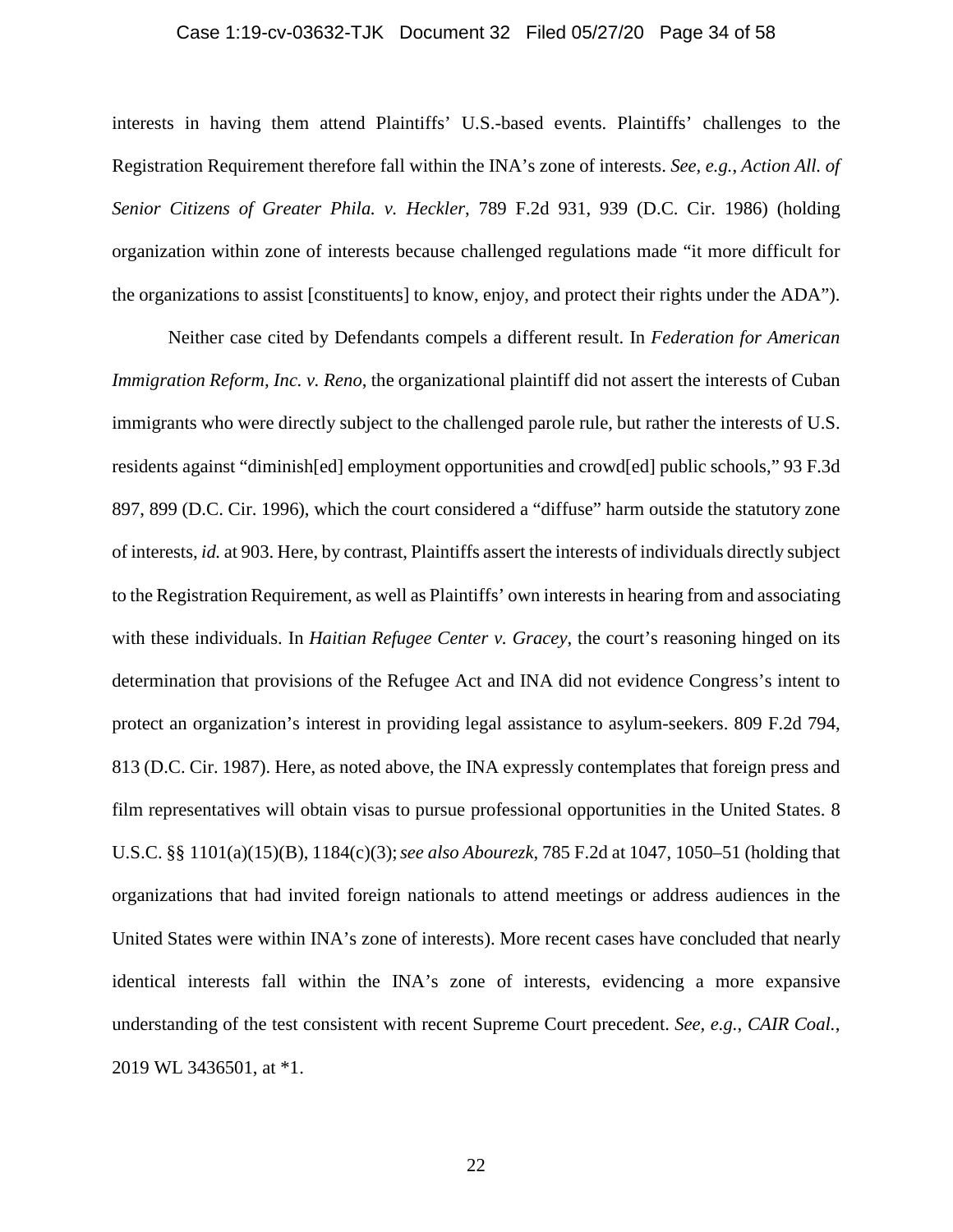# **B. Plaintiffs' Claims Are Reviewable Under the APA.**

Any person or organization "adversely affected or aggrieved by agency action within the meaning of a relevant statute[] is entitled to judicial review thereof." 5 U.S.C. § 702. While the APA excepts from this clear presumption of judicial review actions that are "committed to agency discretion by law," 5 U.S.C. § 701(a)(2), courts interpret this exception "quite narrowly" and apply it only in "those rare circumstances where the relevant statute is drawn so that a court would have no meaningful standard against which to judge the agency's exercise of discretion." *Weyerhaeuser Co. v. U.S. Fish & Wildlife Serv.*, 139 S. Ct. 361, 370 (2018) (citation omitted); *see Heckler v. Chaney*, 470 U.S. 821, 831 (1985); *Robbins v. Reagan*, 780 F.2d 37, 46 (D.C. Cir. 1985). Defendants assert that this narrow exception applies here, *see* Defs.' Mem. 28–31, but neither the INA's statutory framework, nor the cases on which Defendants rely, support this argument.

Defendants rely chiefly on *Legal Assistance for Vietnamese Asylum Seekers v. Department of State, Bureau of Consular Affairs* ("*LAVAS*"), 104 F.3d 1349 (D.C. Cir. 1997), but that case is inapposite. Addressing the Secretary's authority to prescribe consular venue locations, *LAVAS* focused exclusively on a portion of 8 U.S.C. § 1202(a) stating that foreign nationals must apply for visas "at such place as shall be by regulations prescribed." *LAVAS*, 104 F.3d at 1353 (emphasis omitted). It did not address the portion of  $\S 1202(a)$  at issue here: the Secretary's authority to collect additional information from visa applicants. Significantly, in concluding that consular venue determinations were unreviewable, the court relied on a separate provision of the INA, which stated that "[n]othing in this paragraph shall be construed to limit the authority of the Secretary of State to determine . . . the locations where [visa] applications will be processed." *Id.* at 1351 (quoting 8 U.S.C. § 1152(a)(1)). This provision—not § 1202(a)—usurped any "standard against which to measure" the Secretary's actions. *Id.* at 1353.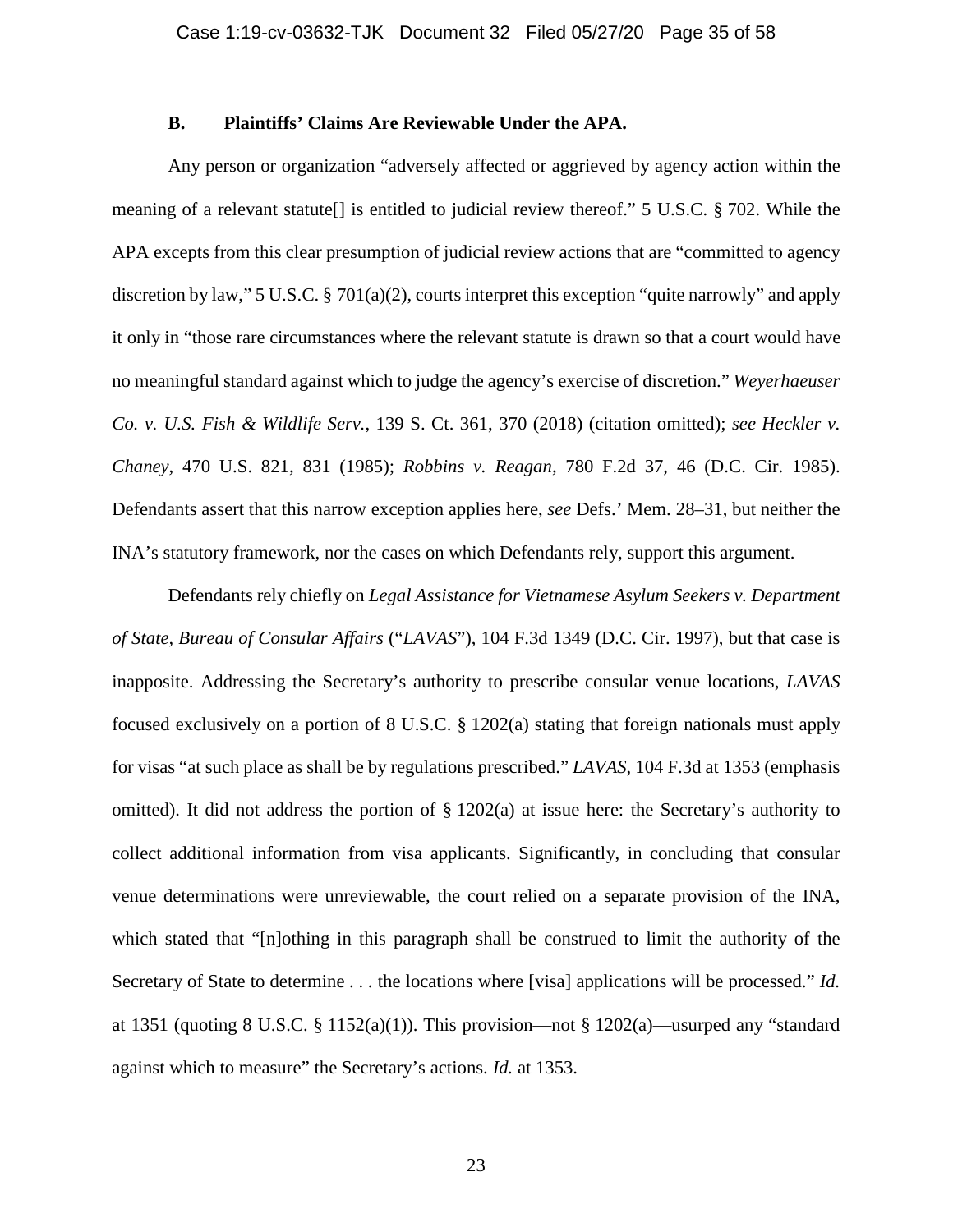#### Case 1:19-cv-03632-TJK Document 32 Filed 05/27/20 Page 36 of 58

Here, unlike in *LAVAS*, there *are* meaningful standards against which to measure the agency's decision. Relying on § 1202(a)'s use of the words "necessary" and "may," Defendants claim that the Secretary of State has limitless authority to "determine the type of information to be sought from visa applications." Defs.' Mem. 30.<sup>8</sup> But "[t]he mere fact that a statute grants broad discretion to an agency does not render the agency's decisions completely nonreviewable ... unless the statutory scheme, taken together with other relevant materials, provides absolutely no guidance as to how that discretion is to be exercised." *Robbins*, 780 F.2d at 45; *see Kirwa v. United States Dep't of Def.*, 285 F. Supp. 3d 257, 266 (D.D.C. 2017).

The Secretary promulgated the Registration Requirement pursuant to language authorizing the agency to collect "such additional information necessary to the identification of the applicant, the determination of his eligibility for a . . . visa, and the enforcement of the immigration and nationality laws as may be by regulations prescribed." 8 U.S.C. § 1202(c); *accord id.* § 1202(a). "Necessary" does not, as Defendants suggest, give the Secretary carte blanche to require any additional information whatsoever. *See Int'l Swaps & Derivatives Ass'n v. CFTC*, 887 F. Supp. 2d 259, 271−72 (D.D.C. 2012) (rejecting argument that "the 'necessary' language actually imposes no substantive requirement at all"). Rather, any additional information must be "necessary" to confirming applicants' identities, determining their visa eligibility, or enforcing the immigration laws. *See* 8 U.S.C. § 1202(a), (c). Thus, the INA's intricate eligibility and enforcement provisions provide the standards against which to judge the Secretary's discretion. *Cf. Abourezk*, 785 F.2d at 1051 ("[T]he [INA] lists thirty-three distinctly delineated categories that conspicuously provide standards to guide the Executive in its exercise of the exclusion power.").

<sup>8</sup> Defendants' reliance on *Haig v. Agee*, 453 U.S. 280 (1984), is also misplaced. *Haig*, which does not analyze the INA or APA § 701(a)(2), deals with an entirely separate question, namely, the Secretary of State's discretion to revoke a passport.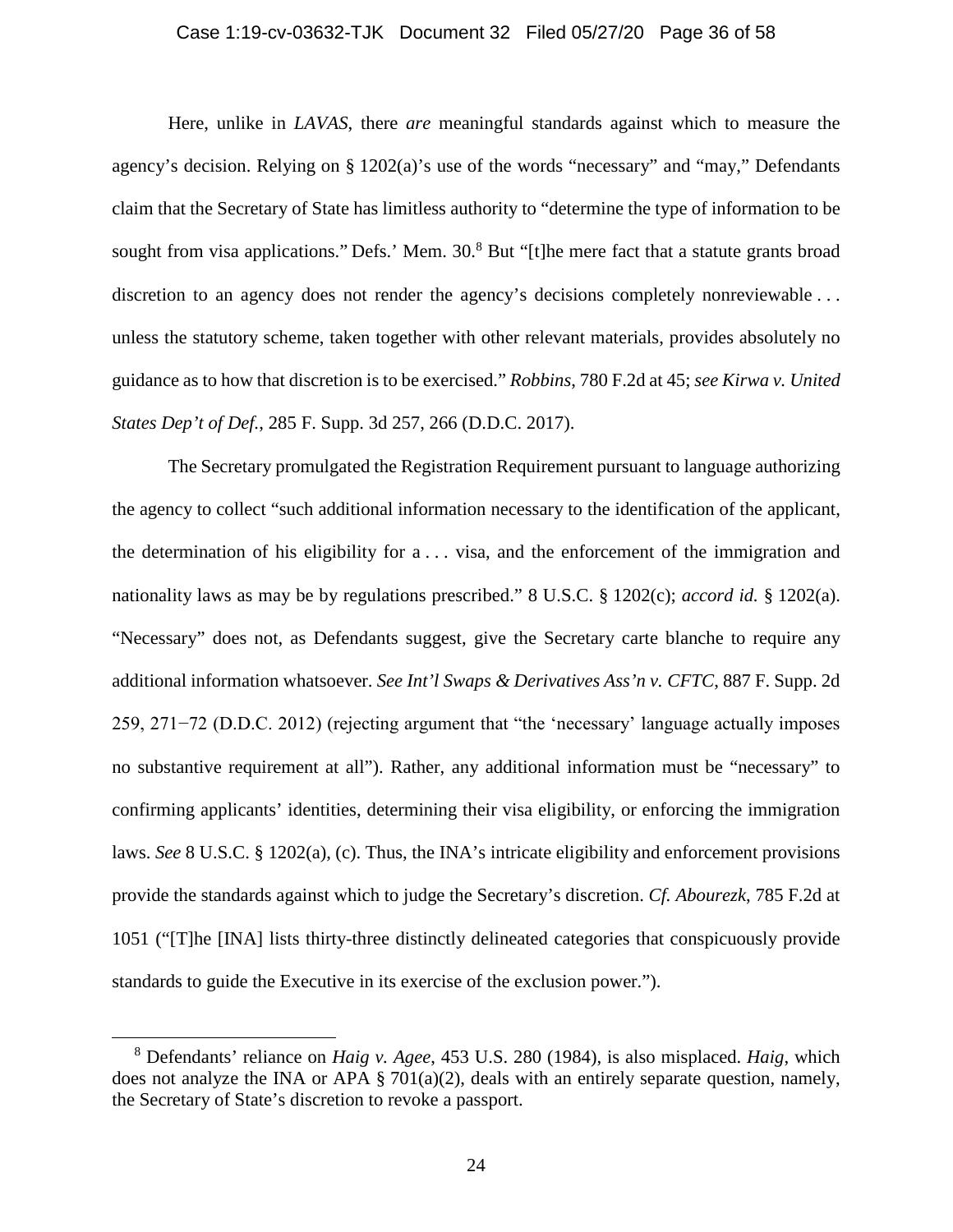#### Case 1:19-cv-03632-TJK Document 32 Filed 05/27/20 Page 37 of 58

Defendants' assertion that the Secretary's action is unreviewable because it involves "foreign policy and national security" fares no better. Defs.' Mem. 31. The invocation of "national security" does not, on its own, render agency action unreviewable. *See, e.g.*, *Kirwa*, 285 F. Supp. 3d at 266 (explaining that national security concerns do not give agencies "carte blanche authority to act in contravention of the Constitution or applicable statutes"). Indeed, numerous cases have reached the merits of statutory claims concerning immigration decisions. *See, e.g.*, *Trump v. Hawaii,* 138 S. Ct. 2392, 2407 (2018); *NAACP v. Trump*, 298 F. Supp. 3d 209, 234 (D.D.C. 2018).

# **C. The Registration Requirement Exceeds the Secretary's Statutory Authority and Raises Serious Constitutional Concerns.**

The Complaint explains in clear and plain terms that the Registration Requirement exceeds the Secretary's statutory authority because it is not necessary to identify visa applicants, make eligibility determinations, or enforce the immigration laws. Compl. ¶¶ 8, 27, 77. "It is axiomatic that an administrative agency's power to promulgate legislative regulations is limited to the authority delegated by Congress." *Bowen v. Georgetown Univ. Hosp.*, 488 U.S. 204, 208 (1988). Defendants suggest that the Secretary has unfettered license to promulgate any rule he "believes" *could* be "necessary" under the INA. Defs.' Mem. 38; *see id.* at 37. But that position ignores the statutory text and ventures an interpretation that raises serious constitutional concerns.

The threshold inquiry is "whether Congress has directly spoken to the precise question at issue." *Chevron, U.S.A., Inc. v. Nat. Res. Def. Council, Inc.*, 467 U.S. 837, 842 (1984). Viewing the statute holistically, courts give undefined terms their ordinary meaning and reconcile the language to the statutory framework as a whole. *See FCC v. AT&T Inc*., 562 U.S. 397, 403 (2011); *FDA v. Brown & Williamson Tobacco Corp.*, 529 U.S. 120, 133 (2000). If Congress's intent "is clear, that is the end of the matter; for the court, as well as the agency, must give effect to the unambiguously expressed intent of Congress." *Chevron*, 467 U.S. at 842–43. If, however, "the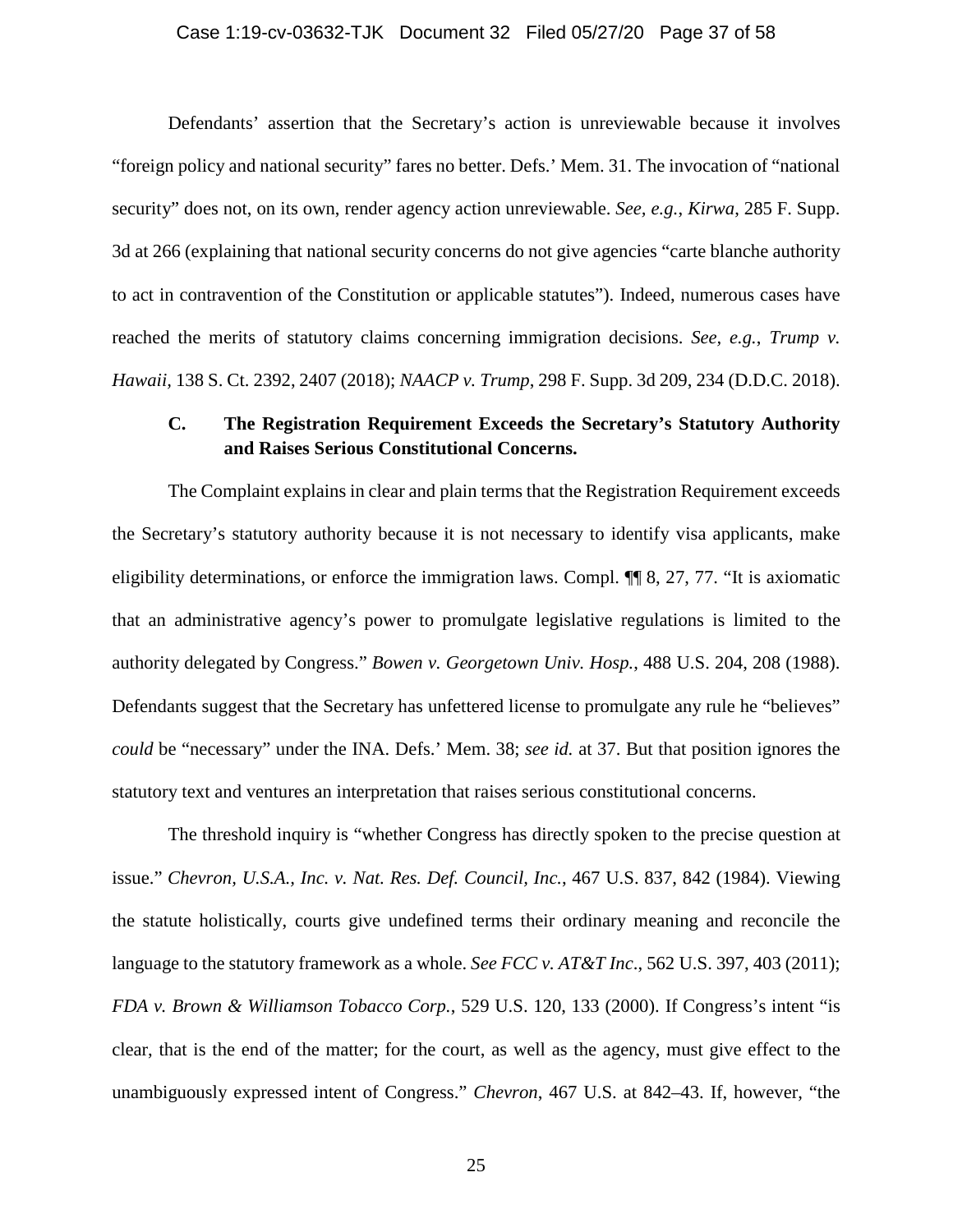#### Case 1:19-cv-03632-TJK Document 32 Filed 05/27/20 Page 38 of 58

statute is silent or ambiguous with respect to the specific issue," courts assess "whether the agency's answer is based on a permissible construction of the statute." *Id.* at 843.

Here, Congress constrained the Secretary's rulemaking authority to collect additional information only as "*necessary*" to (1) "the identification of the [visa] applicant," (2) "the determination of his eligibility," and (3) "the enforcement of the immigration and nationality laws." 8 U.S.C. § 1202(c) (emphasis added); *see id*. § 1202(a). "Necessary" is the language of limitation, not of limitless discretion. *See* Oxford English Dictionary (defining term as "[i]ndispensable, vital, essential; requisite"); Black's Law Dictionary (11th ed. 2019) (defining term as "needed for some purpose or reason; essential"). Accordingly, the D.C. Circuit has repeatedly held that Congress's use of the word "necessary" is limiting. In *GTE Service Corporation v. FCC*, for example, the court invalidated an FCC rule interpreting "necessary" to mean "useful." 205 F.3d 416, 422 (D.C. Cir. 2000) ("Something is *necessary* if it is *required* or *indispensable* to achieve a certain result."); *see also AFL-CIO v. Chao*, 409 F.3d 377, 386, 390 (D.C. Cir. 2005) (invalidating rule seeking information unnecessary to prevent circumvention of the statute's reporting requirements); *Int'l Swaps*, 887 F. Supp. 2d at 271−72. 9

As alleged in the Complaint, the Secretary made no effort to justify the dragnet collection of visa applicants' social media identifiers as *necessary* to enforcing the immigration laws. *See* Compl. ¶¶ 8, 27. Indeed, the Secretary cited "no evidence" whatsoever that the Registration

<sup>9</sup> While the D.C. Circuit in *Cellular Telecommunications & Internet Association v. FCC* explained that a narrow definition of "necessary" is not invariably required, it still recognized the word's limiting force. 330 F.3d 502, 512 (D.C. Cir. 2003) (upholding interpretation of "necessary" as "referring to the existence of a strong connection between what the agency has done by way of regulation and what the agency permissibly sought to achieve"). Further, like in *GTE*, the risks of accepting a broad interpretation of "necessary"—here, unjustified interference with First Amendment rights—support rejection of such an interpretation. *See* 205 F.3d at 423 (emphasizing that "a broader construction of 'necessary' . . . might result in an *unnecessary* taking of private property"); *cf. Cellular Telecomms.*, 330 F.3d at 511 ("We face no such concerns in this case.").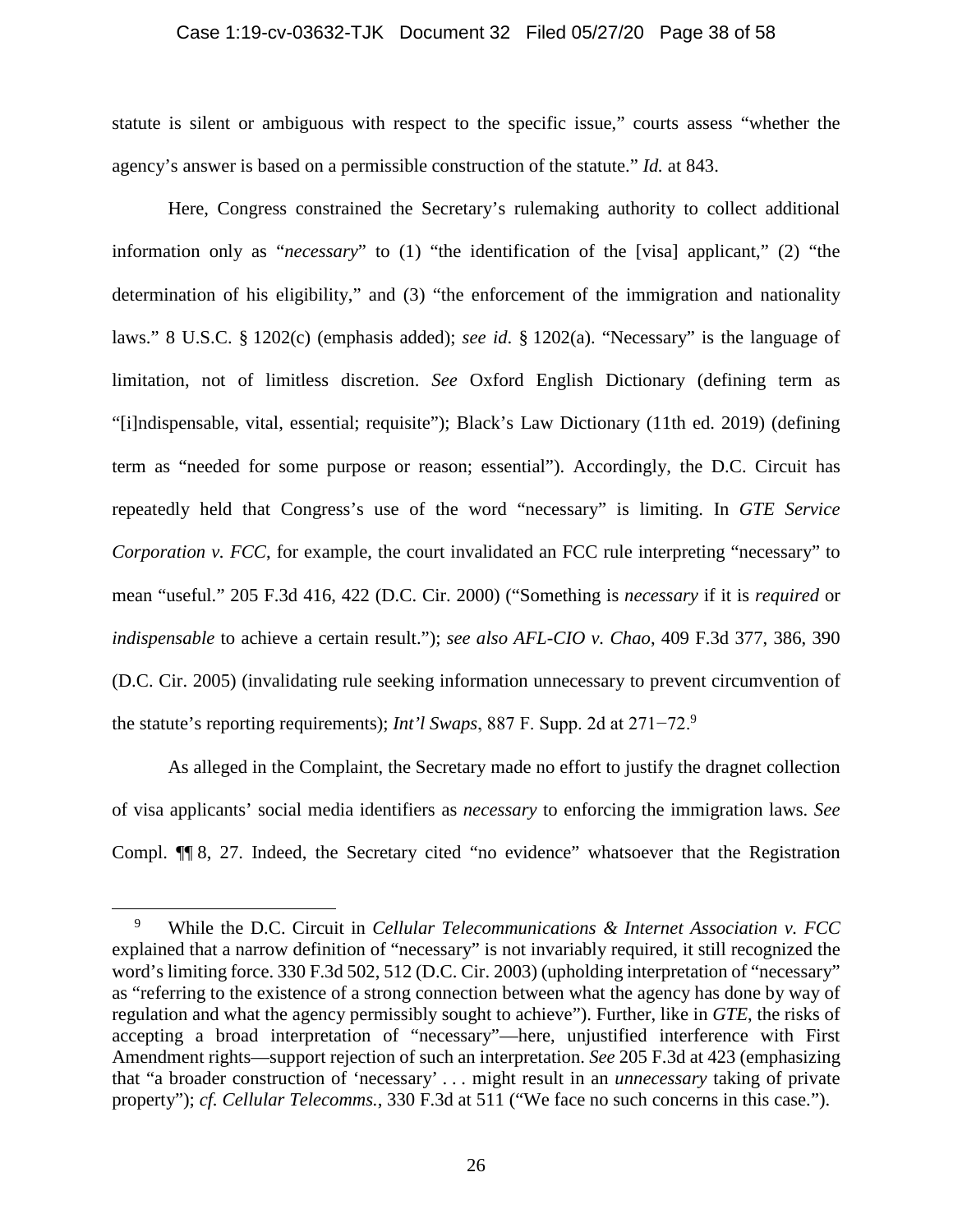#### Case 1:19-cv-03632-TJK Document 32 Filed 05/27/20 Page 39 of 58

Requirement is "likely to be an effective, let alone necessary, means of serving" its statutory purposes. *Id.*  $\llbracket 8$ . While Defendants claim that the Registration Requirement will "prove helpful" to eligibility determinations by identifying fraud or validating employment relationships, Defs.' Mem. 6, such an interpretation of necessary—which is tantamount to a claim of "usefulness"—is precisely the type of reasoning rejected in *GTE*, 205 F.3d at 422, 424. Further, the information collected here is likely to be of limited usefulness, given the well-documented difficulties of accurately interpreting social media communications. *See* Compl. ¶¶ 8, 24, 26.

The Complaint plausibly alleges that the Registration Requirement is decidedly *unnecessary* in light of the INA's detailed scheme for identifying and evaluating visa applicants. *See id.* ¶¶ 18–22, 27. As explained in the Complaint, the visa application forms ask for a range of biographical information, including extensive questions related to the applicant's "family, health, travel, work history, and criminal history," as well as a number of questions "related to national security." *Id.*  $\P$ [19, 21. Most applicants must also appear for an in-person interview with a consular officer, during which nonimmigrant visa applicants must "provide a biometric . . . to authenticate identity and additionally verify the accuracy and truthfulness of the statements in the application at the time of interview." *Id.* at ¶ 22 (quoting 22 C.F.R. § 41.103(b)(2)). Existing regulations authorize consular officers to request any additional information, including social media information, they deem necessary to verify individual applicants' identities or to determine their visa eligibility. *See id*. ¶¶ 20, 22. Given this detailed scheme, the Registration Requirement's dragnet measures are unnecessary "to serve the government's legitimate interests in adjudicating visa applications, enforcing the immigration laws, or protecting national security." *Id.* ¶ 8.

Finally, even if this Court determines that § 1202(a) and (c) are ambiguous, the Court should reject the Secretary's interpretation of the statute because it raises serious First Amendment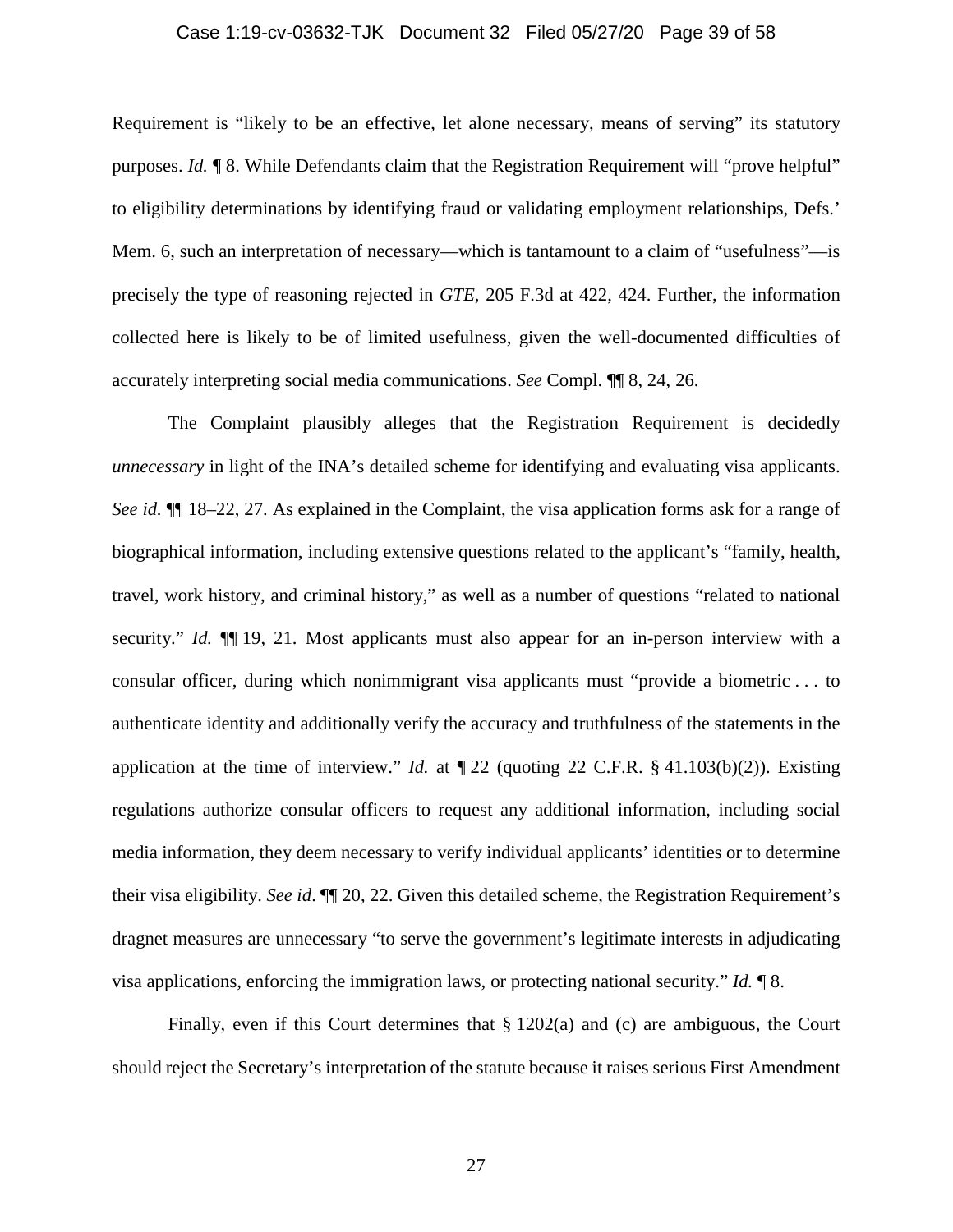#### Case 1:19-cv-03632-TJK Document 32 Filed 05/27/20 Page 40 of 58

concerns. "[W]here an otherwise acceptable construction of a statute would raise serious constitutional problems," a court should "construe the statute to avoid such problems unless such construction is plainly contrary to the intent of Congress." *Solid Waste Agency of N. Cook Cty. v. U.S. Army Corps of Eng'rs*, 531 U.S. 159, 173 (2001) (citation omitted); *see Motion Picture Ass'n of Am., Inc. v. FCC*, 309 F.3d 796, 805 (D.C. Cir. 2002) (interpreting FCC's authority so as "[t]o avoid potential First Amendment issues"). The Supreme Court has applied this logic in the context of the INA, narrowly interpreting regulatory authority in *United States v. Witkovich* to prevent the INA from transgressing constitutional limits. 353 U.S. 194, 199, 201–02 (1957); *see also Zadvydas v. Davis*, 533 U.S. 678, 689 (2001) (The Court has "read significant limitations into other immigration statutes in order to avoid their constitutional invalidation."). The same reasoning applies here given that, for the reasons discussed below, *infra* Pt. III, the Registration Requirement violates the First Amendment.

## **D. The Registration Requirement Is Arbitrary and Capricious.**

Plaintiffs have also adequately pled that the Registration Requirement is arbitrary and capricious under the APA because the Secretary failed to offer a reasoned explanation for the Registration Requirement and failed to address the substantial evidence showing that the requirement is ineffective. *See* Compl. ¶ 27. An agency's actions are arbitrary and capricious and thus invalid—"if the agency has relied on factors which Congress has not intended it to consider, entirely failed to consider an important aspect of the problem, [or] offered an explanation for its decision that runs counter to the evidence before the agency." *Animal Legal Def. Fund, Inc. v. Purdue*, 872 F.3d 602, 611 (D.C. Cir. 2017) (alteration in original) (citation omitted). An agency "cannot ignore evidence that undercuts its judgment; and it may not minimize such evidence without adequate explanation." *Genuine Parts Co. v. EPA*, 890 F.3d 304, 312 (D.C. Cir. 2018);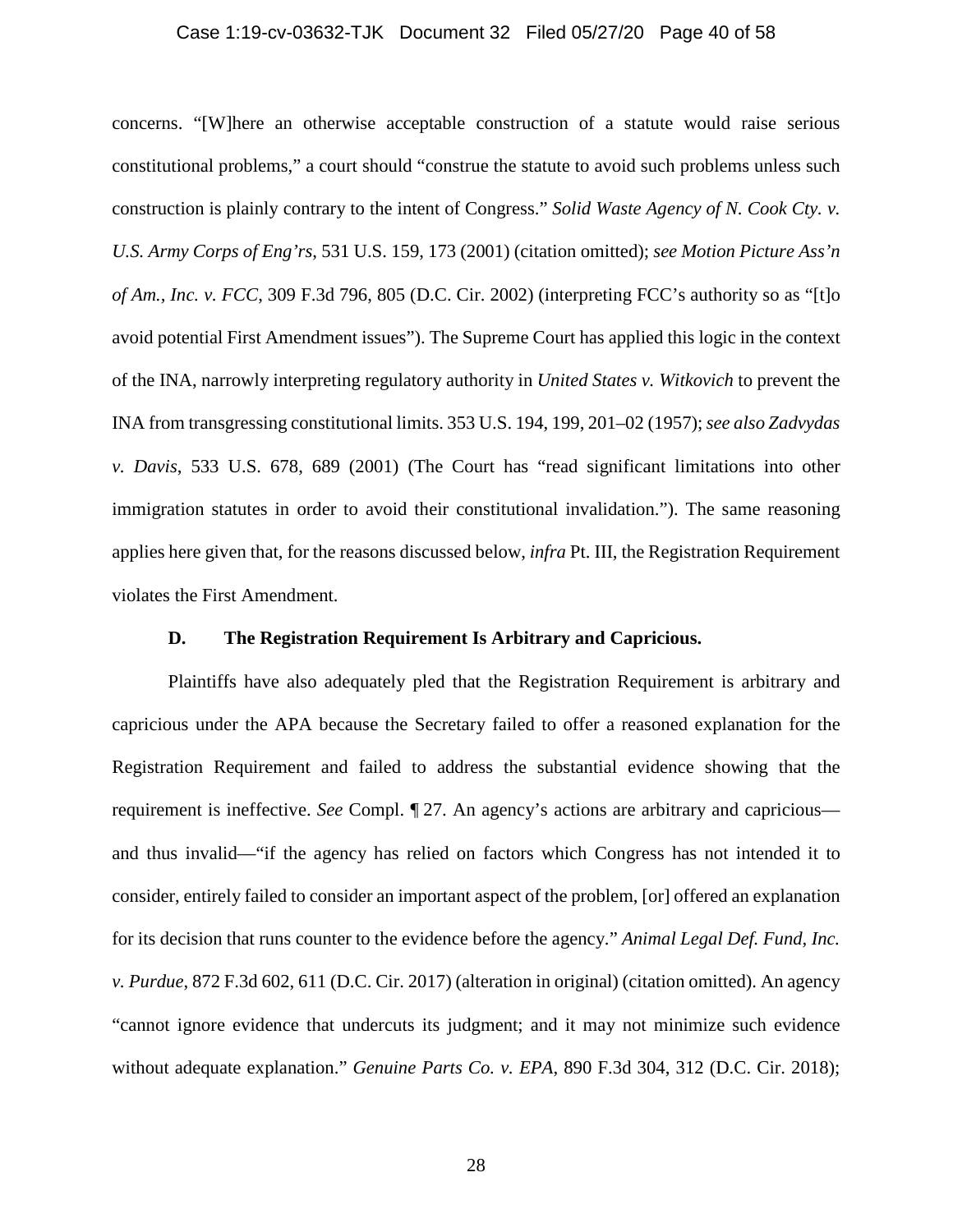#### Case 1:19-cv-03632-TJK Document 32 Filed 05/27/20 Page 41 of 58

*see Carlson v. Postal Regulatory Comm'n*, 938 F.3d 337, 343–44 (D.C. Cir. 2019). Nor can it proffer a rationale that is inconsistent with the evidentiary record. *Nio v. DHS*, 385 F. Supp. 3d 44, 47 (D.D.C. 2019). Here, the Secretary failed to articulate a cogent explanation for his actions.

*First*, the Complaint plausibly alleges that the Secretary failed to provide an adequate rationale for the Registration Requirement. Compl. ¶ 27. "[I]t is not enough for there to be some plausible basis for [an agency] decision; the [agency] must express its reasons for reaching that decision." *Hensley v. United States,* 292 F. Supp. 3d 399, 411 (D.D.C. 2018) (Kelly, J.); *see United Steel v. Mine Safety and Health Admin.*, 925 F.3d 1279, 1285 (D.C. Cir. 2020) (invalidating agency action because "the record lacks a reasonable justification"); *Amerijet Int'l, Inc. v. Pistole*, 753 F.3d 1343, 1350 (D.C. Cir. 2014) ("Conclusory statements will not do."). The Secretary provided no such explanation here, relying on a conclusory statement that "[t]his information collection is essential for confirming the applicant's identity and determining whether an applicant is eligible for a . . . visa." Defs.' Ex. 7, at 3; Defs.' Ex. 8, at 3; *see* Compl. ¶ 27. Defendants assert—with little support from the record—that "[s]ocial media information can be used to detect identi[t]y fraud and other grounds that render an applicant ineligible to enter the country." Defs.' Mem. 37. But an unsupported statement that information "can" be used to verify identity or determine visa eligibility is not an explanation as to why it is *necessary* for those purposes. Nor did the Secretary explain why it is necessary to retain social media information beyond visa eligibility determinations. *See* Compl. ¶ 27. Defendants simply recite the purported statutory basis for the Registration Requirement. *See* Defs.' Mem. 37. But a statement that the Secretary believes he may do something is not an explanation of *why* he did it. And it certainly does not explain why the collection and long-term retention of visa applicants' social media information is necessary for the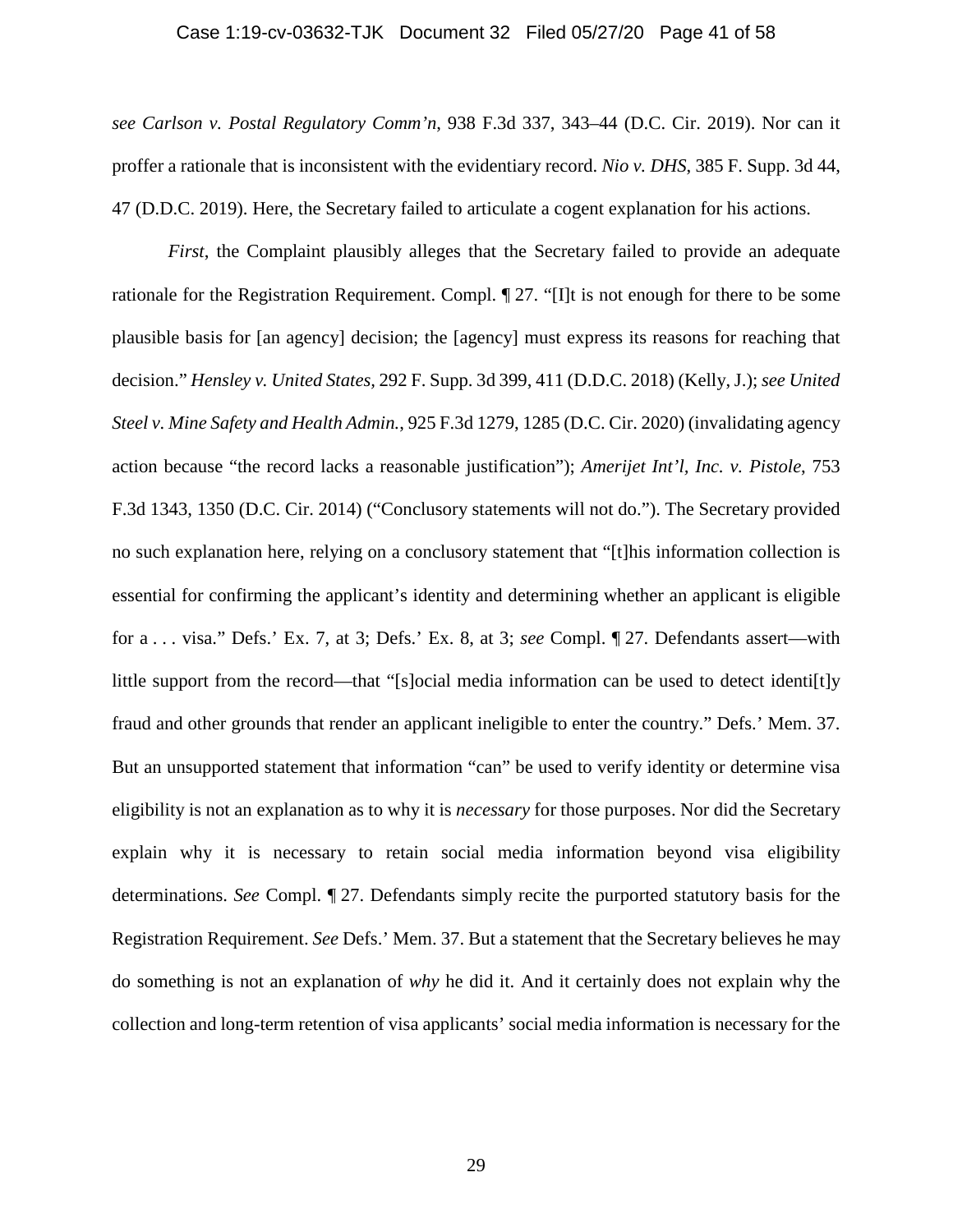#### Case 1:19-cv-03632-TJK Document 32 Filed 05/27/20 Page 42 of 58

stated statutory purposes. Thus, the Secretary engaged in precisely the sort of opaque and conclusory reasoning that renders an agency rulemaking process arbitrary and capricious.

Defendants argue that the Secretary is not required to provide "hard proof" or "specific evidence" that its policies are effective in "areas of national security and foreign policy." Defs.' Mem. 36. But the case on which Defendants rely—*Holder v. Humanitarian Law Project*, 561 U.S. 1 (2010)—did not involve an APA challenge and does not stand for the generalized proposition that agencies deserve special deference when addressing national security concerns. It expressly notes that "precedents, old and new, make clear that concerns of national security and foreign relations do not warrant abdication of the judicial role." *Id.* at 34. Plaintiffs are, moreover, not holding the agency to a higher standard of proof than the law requires; they are simply challenging the Secretary's failure to provide *any* reasoned justification for its actions. *See* Compl. ¶¶ 26−27.

*Second*, the Secretary failed to reconcile, or in many cases even contend with, evidence that the Registration Requirement is an ineffective means of achieving its purported aims. He instead "[n]odd[ed] to concerns raised by commenters only to dismiss them in a conclusory manner," which "is not a hallmark of reasoned decisionmaking." *Gresham v. Azar*, 950 F.3d 93, 103 (D.C. Cir. 2020); *see Am. Wild Horse Pres. Campaign v. Perdue*, 873 F.3d 914, 932 (D.C. Cir. 2017); *D.C. v. Dep't of Agric.*, No. 20-119, 2020 WL 1236657, at \*14 (D.D.C. Mar. 13, 2020) ("[W]hen faced with considerable evidence that its preferred measure was inappropriate or incomplete in the precise context defined by the statute, the agency needed to provide a meaningful response to that evidence and 'articulate a satisfactory explanation for its action.'") (citation omitted).

Here, "hundreds of comments highlighted evidence showing that social media communications," which "are difficult, if not impossible, to interpret accurately," are "an

30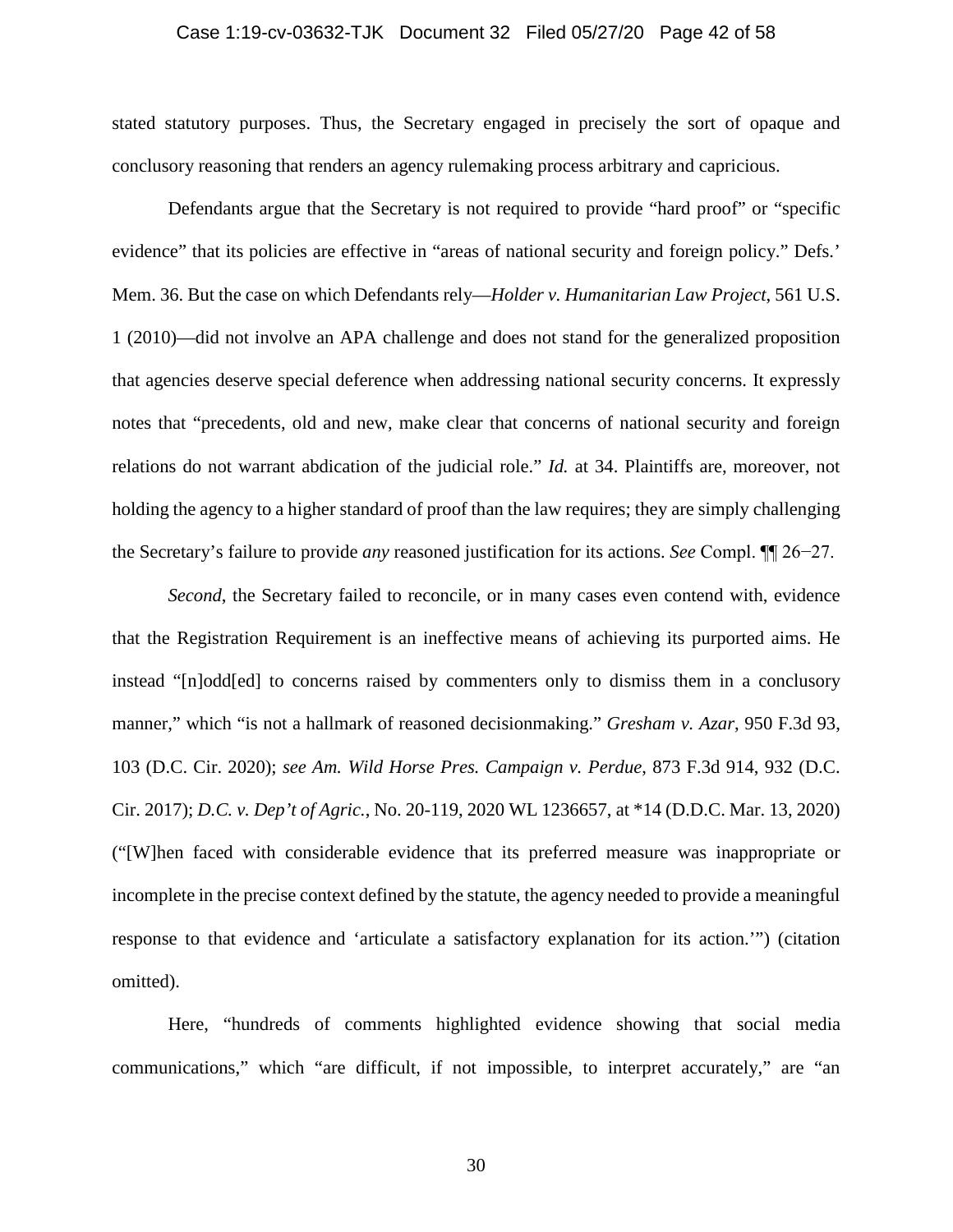#### Case 1:19-cv-03632-TJK Document 32 Filed 05/27/20 Page 43 of 58

ineffective and unreliable means of verifying individuals' identities, confirming their eligibility for visas, and assessing any threat they might pose to national security." Compl. ¶ 26. Numerous organizations noted that "social media presence is a poor metric for determining security risks" given its "highly idiosyncratic" and "context-, conversation-, language-, and culture-specific" characteristics. Asian Americans Advancing Justice, Comment Letter on Proposed Information Collection: Application for Nonimmigrant Visa 3 (May 29, 2018). Accordingly, social media analysis tends to produce "inaccurate and biased" results. *See* 18MillionRising.org, *et. al*, Comment Letter on Proposed Information Collections: Applications for Immigrant Visa and Nonimmigrant Visa 12 (May 29, 2018) (citation omitted). As one organization noted, "DHS has recognized in internal documents" that "'information in [social media] accounts did not produce clear links to national security concerns, even for those applicants who were found to pose a potential national security threat.'" Muslim Advocates, Comment Letter on Proposed Information Collections: Applications for Immigrant Visa and Nonimmigrant Visa 12−13 (May 29, 2018). 10

The Secretary did not meaningfully engage with *any* of these comments. Rather than address the challenges of interpreting social media information, the Secretary simply "acknowledge[d] that the context and circumstances of the applicant, culture, country conditions, the nature of the account, and other postings will inform the interpretation of any social media post." Defs.' Ex. 7, at 10−11; Defs.' Ex. 8, at 11. The Secretary took a similar tack in response to comments highlighting the shortcomings of pilot programs designed to test social media screening. While he acknowledged "the February 2017 DHS Office of Inspector General Report," which found that pilot programs failed to establish the effectiveness of social media screening as a visa

<sup>&</sup>lt;sup>10</sup> Compilations of public comments to the Registration Requirement are available at: https://perma.cc/2ZFA-ABFD (DS-160); https://perma.cc/PLM5-SV9X (DS-260).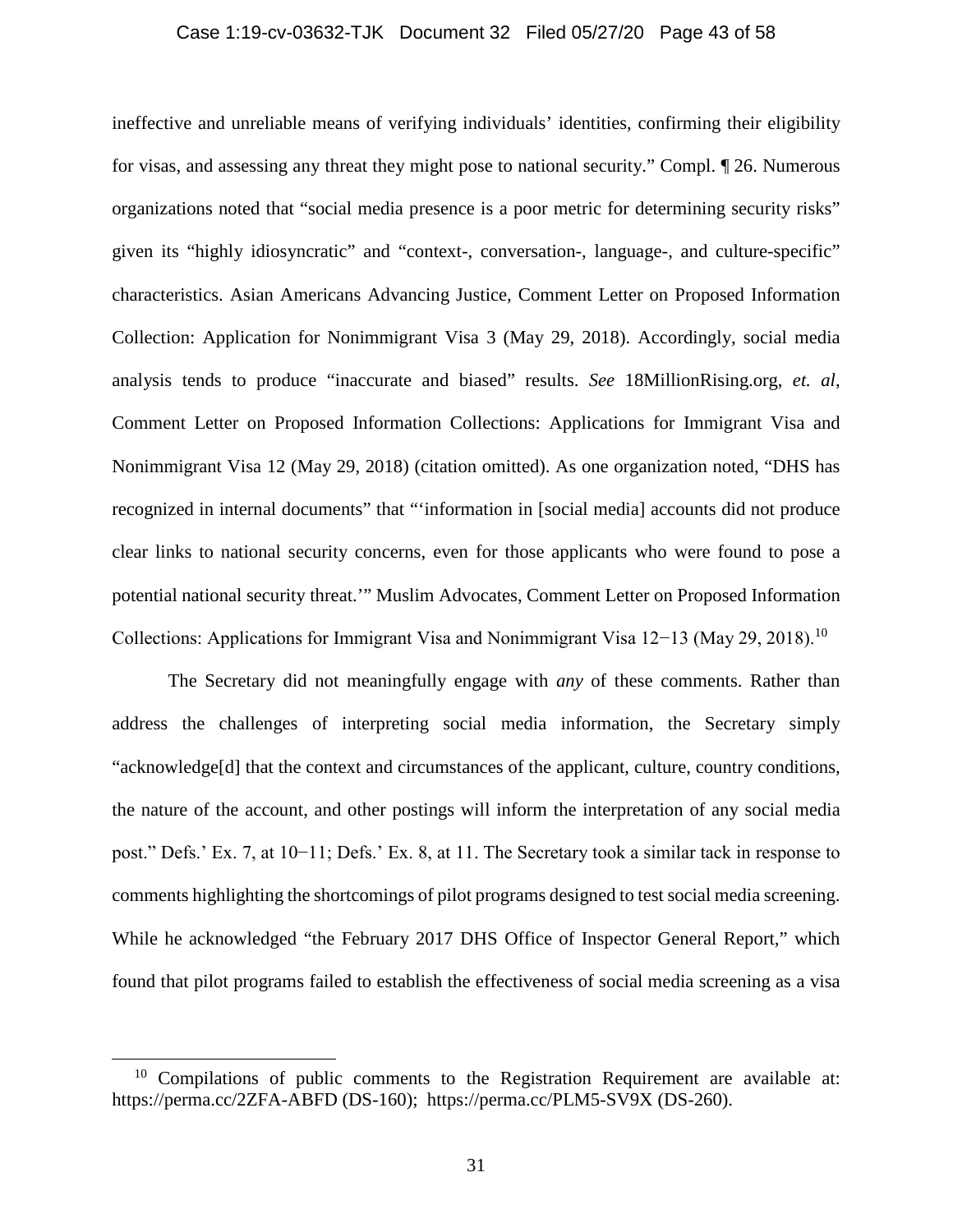#### Case 1:19-cv-03632-TJK Document 32 Filed 05/27/20 Page 44 of 58

vetting tool, he made no effort to explain how social media screening actually effecutated that end. Defs.' Ex. 7, at 5; Defs.' Ex. 8, at 6; *see* Compl. ¶¶ 24, 27. Instead, he offered perfunctory truisms that "[s]ocial media screening capabilities and effectiveness continue to evolve" and "[t]he Department is constantly working to find mechanisms to improve [its] screening processes." Defs' Ex. 7, at  $5<sup>11</sup>$  The Secretary's failure to meaningfully address commenters' significant concerns demonstrates a lack of reasoned decisionmaking that is, at its core, arbitrary and capricious.

# **III. The Registration Requirement and Related Retention and Dissemination Policies Violate the First Amendment.**

Plaintiffs have plausibly alleged violations of their First Amendment rights and those of their members and partners—including the right to speak anonymously, to associate privately, and to receive information and ideas—and that the Registration Requirement sweeps far more broadly than necessary to serve the government's ends. Given Defendants' failure to demonstrate that the requirement actually achieves those ends, and given the availability of far less restrictive means of achieving those same ends, Plaintiffs have adequately pled that the Registration Requirement cannot pass constitutional muster.

Defendants understate the Registration Requirement's First Amendment implications. Suggesting that this case principally concerns the rights of foreigners who cannot invoke the protections of the First Amendment, Defendants contend that the Court should evaluate the Registration Requirement under a watered-down version of First Amendment scrutiny. But that

 $11$  Notably, neither the public notices nor the final supporting statements mention the State Department's own pilot program to test the effectiveness of social media screening in vetting visa applicants. *See The Security of U.S. Visa Programs: Hearing Before the S. Comm. on Homeland Sec. & Governmental Affairs*, 114th Cong. 101 (2016) (statement of Principal Deputy Assistant Sec'y David Donahue), *available at* https://perma.cc/L3U4-TP4S. The Secretary failed either to cite evidence supporting the Registration Requirement or to justify the Registration Requirement despite a failed or inconclusive pilot program, which is fatal to the agency's APA defense here.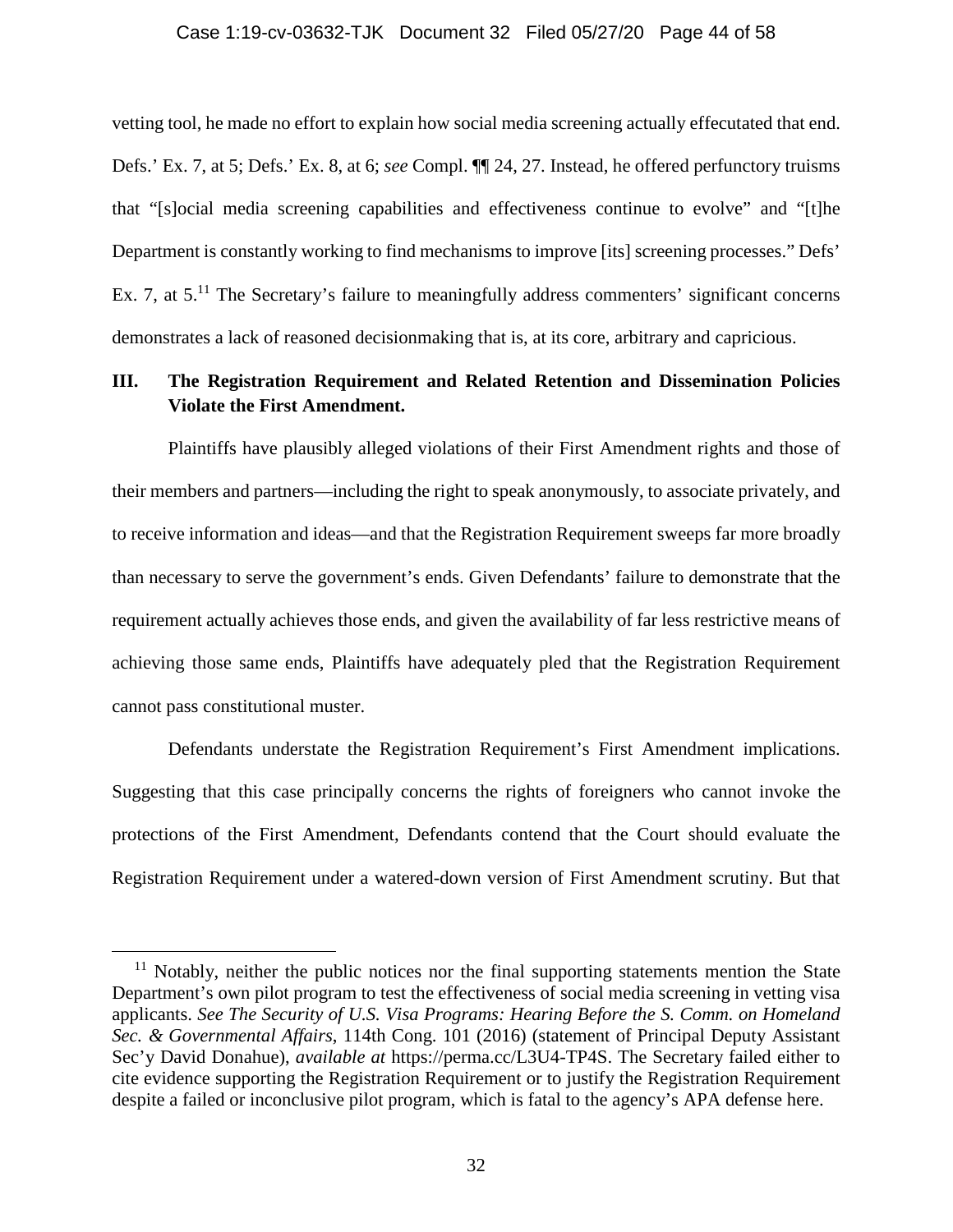#### Case 1:19-cv-03632-TJK Document 32 Filed 05/27/20 Page 45 of 58

suggestion is untenable. First, some of Plaintiffs' foreign members and partners already reside in the United States and have to apply for new visas in order to continue their lives and their work here. *See, e.g.*, Compl.  $\P\P$  43, 55. They are unquestionably entitled to First Amendment protections. *Bridges v. Wixon*, 326 U.S. 135, 148 (1945) ("Freedom of speech and of press is accorded aliens residing in this country."). Second, many of Plaintiffs' foreign members and partners who have applied, plan to apply, or have abandoned plans to apply for U.S. visas currently reside outside the United States but have established significant connections here, such that they, too, are entitled to First Amendment protections. Compl. ¶ 43; *see United States v. Verdugo-Urquidez*, 494 U.S. 259, 265 (1990); *Ibrahim v. DHS*, 669 F.3d 983, 997 (9th Cir. 2012). Finally, Plaintiffs and their U.S. members and partners enjoy First Amendment rights to hear from and meet with foreign nationals. *See Lamont*, 381 U.S. at 305–06; *Mandel*, 408 U.S. at 763–64.

### **A. The Registration Requirement Is Subject to Heightened Scrutiny.**

Because the Registration Requirement burdens anonymous speech and curtails the right to associate, it is subject to strict scrutiny. *See, e.g.*, *McIntyre*, 514 U.S. at 347; *NAACP*, 357 U.S. at 460–61. Accordingly, the Registration Requirement can be upheld only if the government demonstrates that it is narrowly tailored to achieve a compelling government interest. Even if it did not burden these core First Amendment rights, the Registration Requirement would be subject to intermediate scrutiny, under which Defendants bear the burden of justifying the requirement as narrowly tailored to achieve a substantial government interest. *See Turner Broad. Sys., Inc. v. FCC*, 512 U.S. 622, 662 (1994) (applying intermediate scrutiny to content-neutral regulation).<sup>12</sup>

<sup>&</sup>lt;sup>12</sup> For reasons discussed below, Defendants' argument that the Court should apply only rational basis review (or "*Mandel*" review) is wrong. The Registration Requirement would fail even under rational basis review, however, because it is not reasonably supported by the record. *See supra* Pt. II.C–D; *Marczak v. Greene*, 971 F.2d 510, 517 (10th Cir. 1992).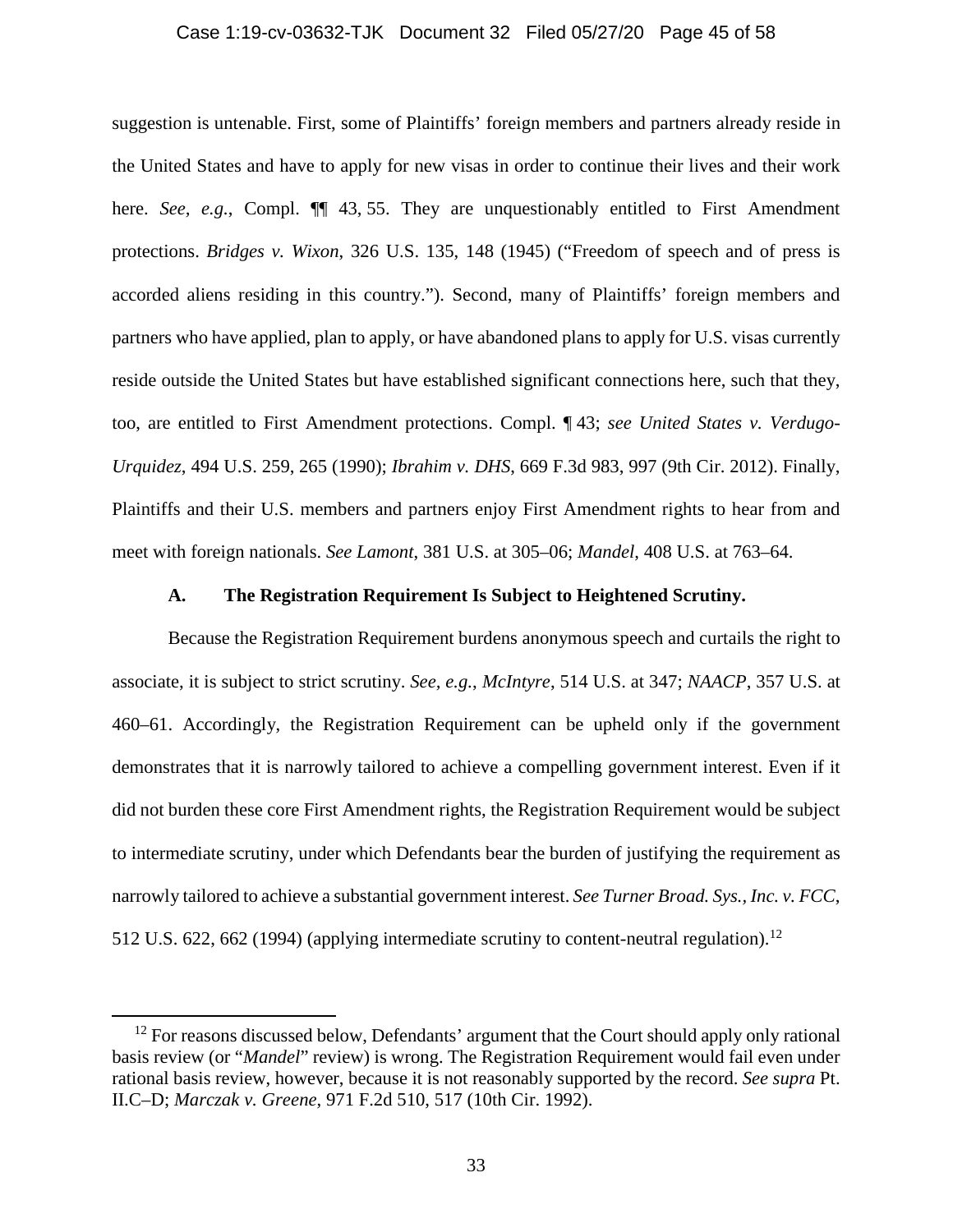#### Case 1:19-cv-03632-TJK Document 32 Filed 05/27/20 Page 46 of 58

Defendants argue that the Court should apply the least stringent standard of scrutiny here because the challenged regulations relate to immigration, foreign affairs, and national security. Defs.' Mem. 39–42. But the cases Defendants rely on differ from this one in two important respects. First, as noted above, here Plaintiffs assert not only their own First Amendment rights as U.S.-based organizations, but also the First Amendment rights of foreign members and partners who currently reside in the United States and those with substantial connections to the United States. While some of the cases Defendants cite, *see id.*, involved challenges brought by U.S. organizations, they focused principally on foreigners outside the United States who lacked substantial connections to the United States and, therefore, lacked their own First Amendment rights. The Court should decline Defendants' invitation to extend those cases here, where the challenged regulation directly burdens individuals with First Amendment rights.

Second, whereas the cases cited by Defendants involved challenges to the government's *substantive* admissibility decisions, this case involves a challenge to *procedural* application requirements. This distinction is critical. Courts have deferred to the government's substantive admissibility decisions because these decisions directly implicate Congress's plenary power over immigration. As the Court explained in *Mandel*, "[w]hen the Executive exercises" the power to exclude foreign nationals from the United States "on the basis of a facially legitimate and bona fide reason, the courts will neither look behind the exercise of that discretion, nor test it by balancing its justification against the First Amendment interests of those who seek personal communication with the applicant." 408 U.S. at 770. Thus, in *Trump v. Hawaii*, the Court denied a preliminary injunction against the President's substantive determination as to the inadmissibility of individuals from certain countries, invoking *Mandel* while applying something akin to rational basis review to plaintiffs' Establishment Clause challenge. 138 S. Ct. 2392, 2419–23 (2018); *see*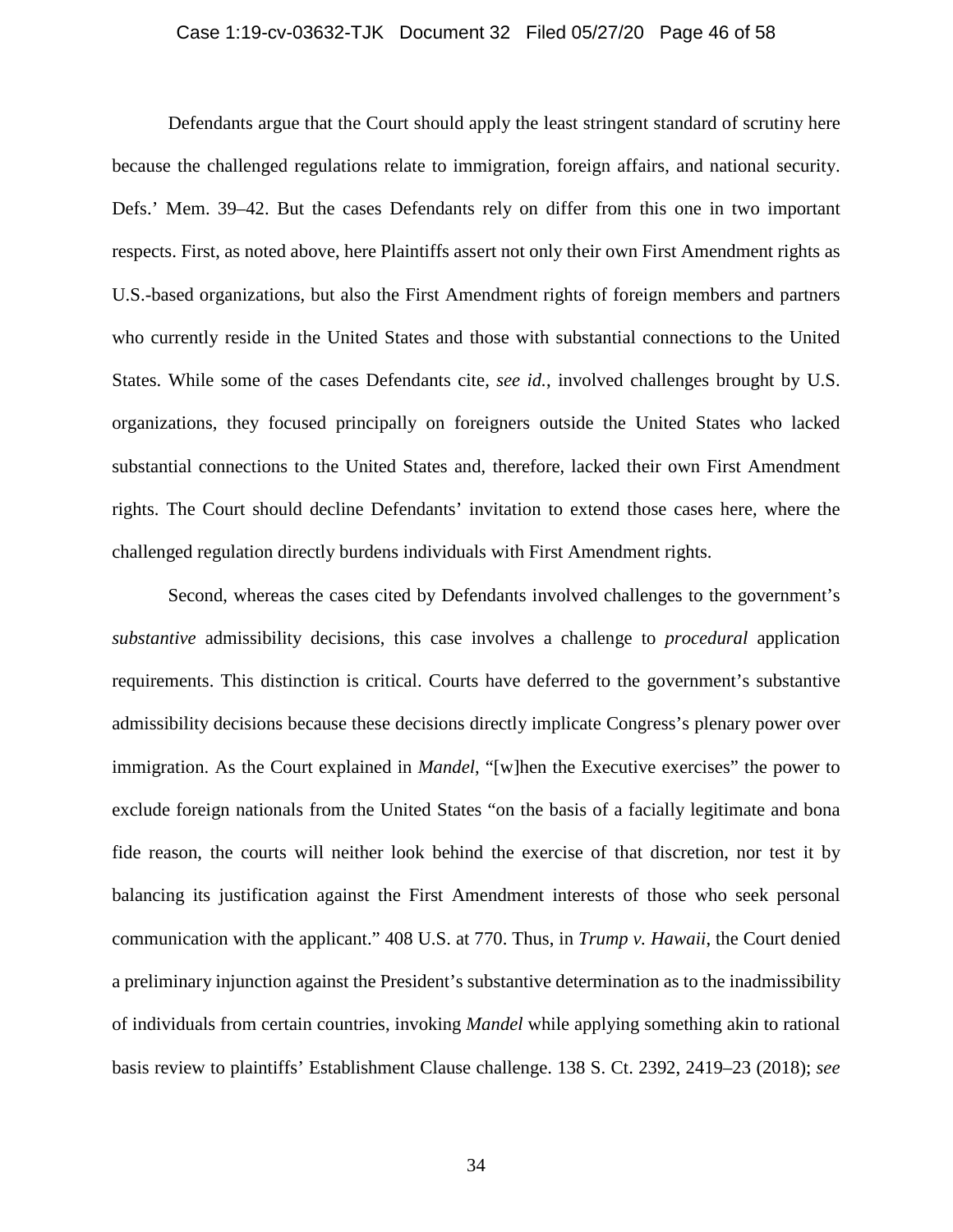#### Case 1:19-cv-03632-TJK Document 32 Filed 05/27/20 Page 47 of 58

*also Kerry v. Din*, 135 S. Ct. 2128, 2140–41 (2015) (Kennedy, J., concurring) (applying *Mandel* to visa denial); *Fiallo v. Bell*, 430 U.S. 787, 795 (1977) (applying *Mandel* to categorical entry classification); *Marczak*, 971 F.2d at 517 (equating *Mandel* review with rational basis review).

But those cases do not control this one. Unlike the individual visa denial at issue in *Mandel* and the categorical visa denial at issue in *Trump v. Hawaii*, the Registration Requirement imposes a procedural requirement on all visa applicants; it makes no substantive determination as to the admissibility of any applicant subject to it. Nor could it, since the INA does not delegate that authority to the State Department. *See* 8 U.S.C. § 1104(a); *Saavedra Bruno v. Albright*, 197 F.3d 1153, 1156 (1999) ("The INA confers upon consular officers exclusive authority to review applications for visas, precluding even the Secretary of State from controlling their determinations."). As a result, this case does not squarely implicate Congress's plenary immigration power or the doctrine of consular nonreviewability. *Nine Iraqi Allies Under Serious Threat Because of Their Faithful Service to the U.S. v. Kerry*, 168 F. Supp. 3d 268, 290 (D.D.C. 2016) ("[T]he doctrine of consular nonreviewability is not triggered until a consular officer has made a *decision* with respect to a particular visa application."); *see also Ibrahim v. U.S. Dep't of State*, No. 19-610, 2020 WL 1703892, at \*4 (D.D.C. Apr. 8, 2020)). *Mandel* and its progeny therefore do not apply here, and the Court should review the Registration Requirement and related retention and dissemination policies under ordinary First Amendment scrutiny.

## **B. The Registration Requirement Burdens First Amendment Rights.**

The Registration Requirement burdens the online speech and associations of nearly fifteen million people each year, including some who already reside in, or who have significant ties to, the United States. These burdens result in the kinds of chilling effects that the Supreme Court has recognized as especially offensive to the First Amendment.

35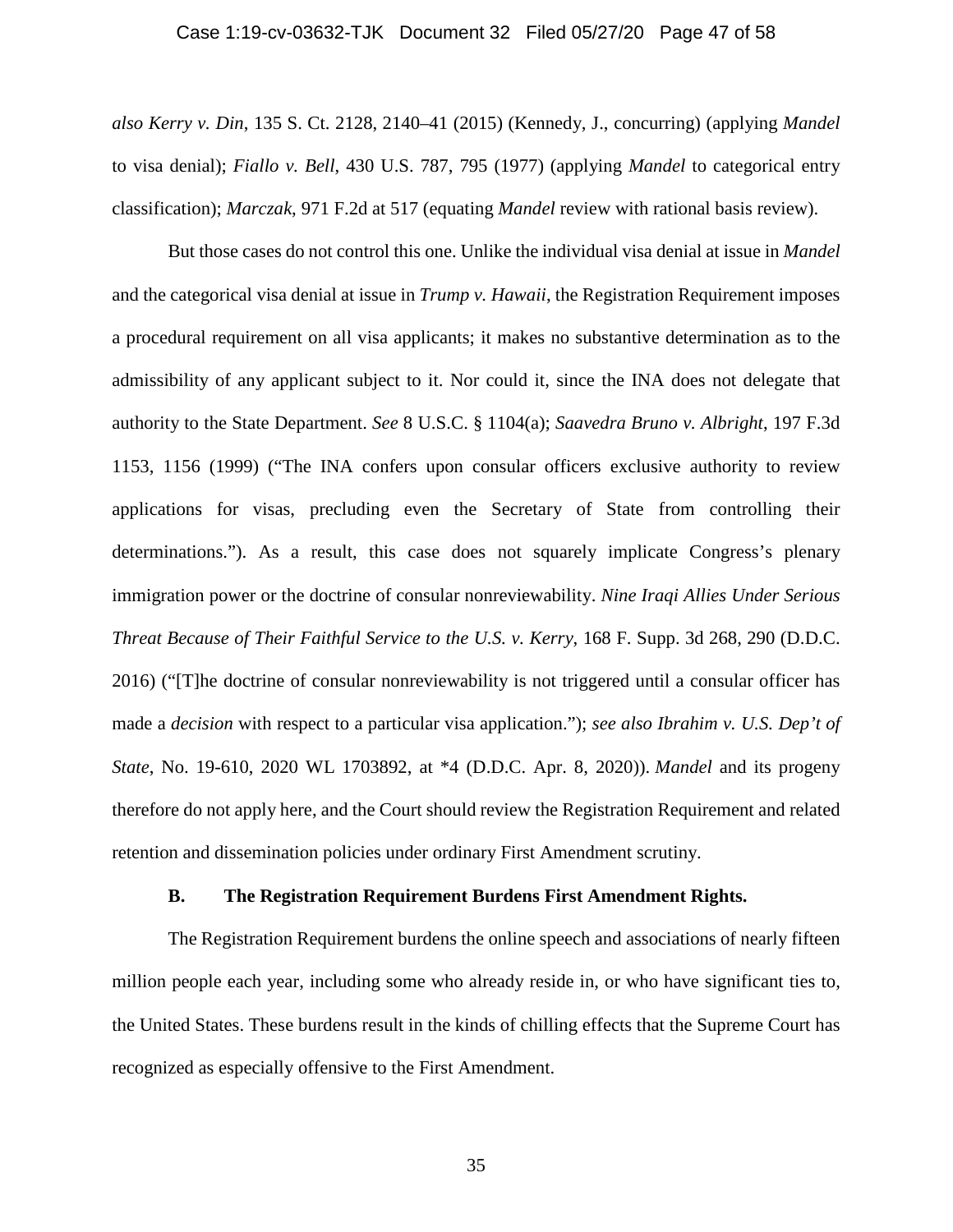#### **1. Anonymous Speech and Private Association**

Plaintiffs have adequately pled that the Registration Requirement violates the rights of their foreign members and partners to speak anonymously and associate privately online. "[A]n author's decision to remain anonymous . . . is an aspect of the freedom of speech protected by the First Amendment." *McIntyre*, 514 U.S. at 342; *see also Watchtower Bible*, 536 U.S. at 160; *Talley*, 362 U.S. at 64–65. And "compelled disclosure of affiliation with groups engaged in advocacy may constitute as effective a restraint on freedom of association as [other] forms of governmental action." *NAACP*, 357 U.S. at 462; *see id.* at 460–62.

By compelling visa applicants to disclose any social media identifiers they have used on specified platforms during the preceding five years—including pseudonymous identifiers—the Registration Requirement unquestionably burdens the applicants' right to speak anonymously online. The decision to maintain anonymity "may be motivated by fear of economic or official retaliation, by concern about social ostracism, or merely by a desire to preserve as much of one's privacy as possible." *Watchtower Bible*, 536 U.S. at 166 (citation omitted). Requiring individuals to identify themselves to government officials in connection with their expressive activities "necessarily results in a surrender of [their] anonymity." *Id.*; *see* Compl. ¶¶ 1, 3, 5, 31, 53. Defendants concede as much. *See* Defs.' Mem. 6. Moreover, Plaintiffs' foreign members and partners use pseudonymous social media identifiers to speak about political or controversial topics, fearful of retaliation against them or their family members. Compl. ¶¶ 5, 51, 53, 60. These fears are well founded: Defendants' retention and dissemination policies pose the risk that U.S. officials will disclose applicants' pseudonymous identifiers to foreign governments, reveal the identifiers inadvertently, or fail to protect the identifiers from unlawful access by third parties, *id.* ¶¶ 5, 60– 61; and repressive regimes around the world have targeted filmmakers, journalists, activists, and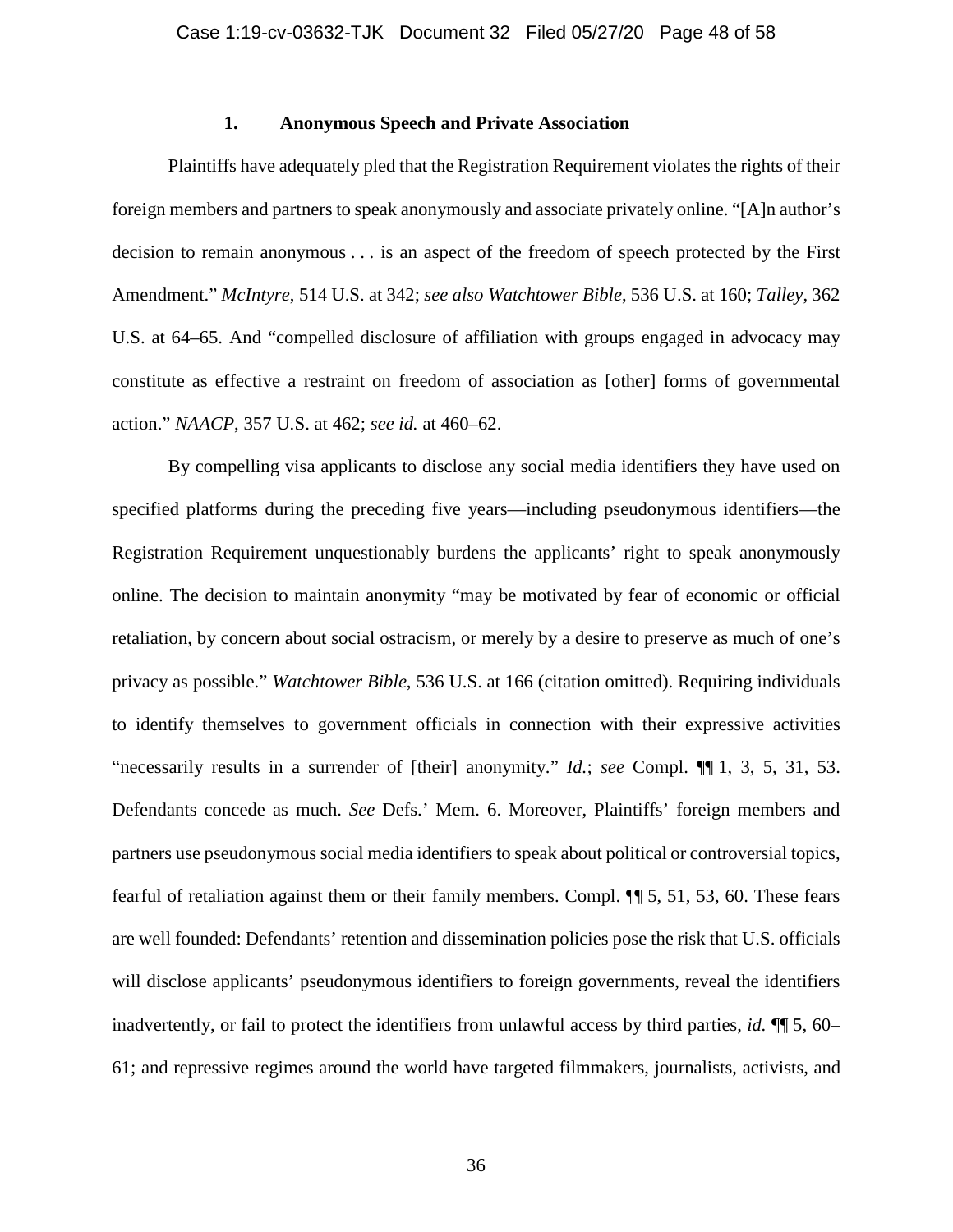#### Case 1:19-cv-03632-TJK Document 32 Filed 05/27/20 Page 49 of 58

dissidents for their anonymous speech online, *id.* ¶ 60. Given the potential for retaliation, "[t]here can be no doubt that [requiring author identification] would tend to restrict freedom to distribute information and thereby freedom of expression." *Talley*, 362 U.S. at 64.

The Registration Requirement also burdens visa applicants' right to protect the privacy of their online associations. The First Amendment protects the "freedom to engage in association for the advancement of beliefs and ideas" against unjustified disclosure demands by the government. *NAACP*, 357 U.S. at 460. Some of Plaintiffs' foreign members and partners use pseudonymous social media identifiers to protect their privacy while associating with others online. *See, e.g.*, Compl. ¶ 51. By compelling them to disclose their pseudonymous identifiers, the Registration Requirement forces them to expose their online associations. The Supreme Court has "repeatedly found" that such "compelled disclosure, in itself, can seriously infringe on privacy of association and belief guaranteed by the First Amendment." *Buckley v. Valeo*, 424 U.S. 1, 64 (1976).

Defendants attempt to dismiss these claims in a single sentence, arguing that the Registration Requirement "applies only to individuals who choose to apply for visas and enables access only to the public-facing sections of an applicant's social media account." Defs.' Mem. 44. But the fact that Plaintiffs' foreign members and plaintiffs could choose not to apply for U.S. visas does not undermine the burden the Registration Requirement places on them. *See Baird*, 401 U.S. at 7; *Keyishian*, 385 U.S. at 606. Nor does the fact that consular officers may access only publicfacing sections of an applicant's social media accounts. The right to speak anonymously is exercised, more often than not, publicly. *See Watchtower Bible*, 536 U.S. at 167 ("The fact that circulators revealed their physical identities did not foreclose our consideration of the circulators' interest in maintaining their anonymity."); *McIntyre*, 514 U.S. at 337.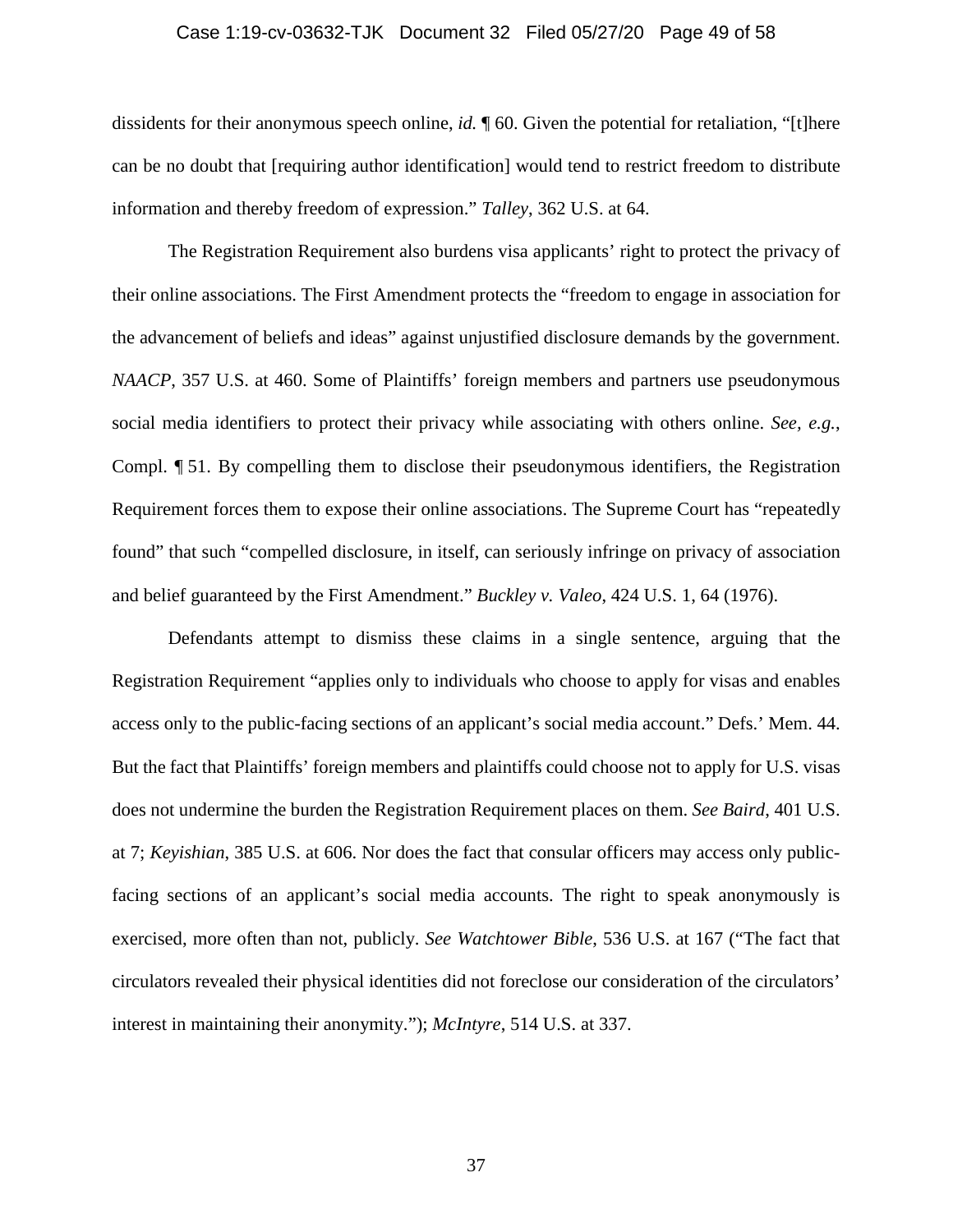# **2. Compelled Registration of Speech and Associations**

More broadly, the Registration Requirement unconstitutionally conditions the ability of Plaintiffs' foreign members and partners to obtain a U.S. visa on their willingness to register their speech and associations with the government. The Supreme Court has repeatedly invalidated rules requiring individuals to register their speech or associations with the government as a condition of their eligibility for a benefit—whether receipt of the mail, public employment, or license to practice law. *See, e.g.*, *Baird*, 401 U.S. at 7–8; *Lamont*, 381 U.S. at 307; *Shelton*, 364 U.S. at 490. As the Court has explained, such "affirmative obligation[s]," *Lamont*, 381 U.S. at 307, act as "limitation[s] on the unfettered exercise of . . . First Amendment rights" and are "almost certain to have a deterrent effect" on the exercise of those rights, *id.* at 305; *see Thomas v. Collins*, 323 U.S. 516, 540 (1945) ("[A] requirement that one must register before he undertakes to make a public speech  $\dots$  is quite incompatible with the requirements of the First Amendment.").<sup>13</sup>

The Registration Requirement imposes such an affirmative obligation on Plaintiffs' foreign members and partners, *see* Compl. ¶ 28, dramatically chilling their expressive and associational activities. Many of Plaintiffs' foreign members and partners used social media "to show their work; draw attention to human rights abuses; connect with other filmmakers, artists, and advocates; and engage with the same social and political issues that they address in their films." *Id.* ¶ 5; *see id.* ¶ 50. Under the Registration Requirement, however, those who have applied or intend to apply for U.S. visas face "the risk that a U.S. official will misinterpret their speech on social media, impute

 $13$  This longstanding precedent carries equal force in the digital age. The Supreme Court has recognized the singular importance of social media for the exchange of views today. *Packingham v. North Carolina*, 137 S. Ct. 1730, 1732 (2017). Accordingly, lower courts have recognized First Amendment harms flowing from registration requirements relating to online activity. *See, e.g.*, *Doe v. Harris*, 772 F.3d 563, 573 (9th Cir. 2014) (invalidating California law that "condition[ed] Internet speech with a new identifier on a registrant's affirmative act of sending written notice to the police within 24 hours," which imposed a "substantial" burden on protected speech).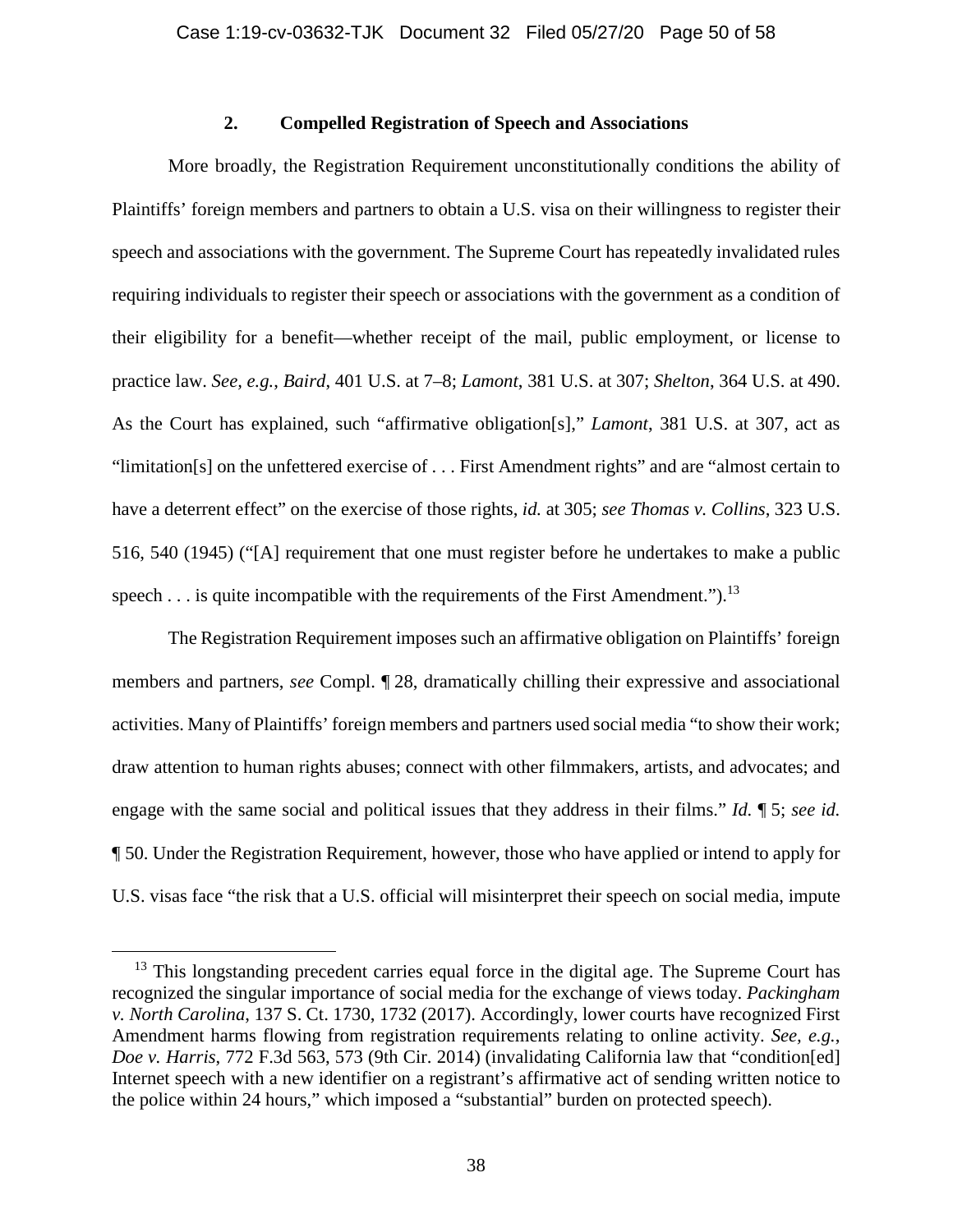#### Case 1:19-cv-03632-TJK Document 32 Filed 05/27/20 Page 51 of 58

others' speech to them, or subject them to additional scrutiny or delayed processing because of the views they or their contacts have expressed." *Id.* ¶ 5; *see id.* ¶¶ 54, 57–61. In response, many of Plaintiffs' foreign members and partners "now use social media more cautiously, use it less, or no longer use it at all for speech that could be construed as controversial or political." *Id.* ¶ 6; *see id.* ¶¶ 54–55, 57–58. Others have abandoned plans to pursue film collaborations and other professional opportunities in the United States. *Id.* ¶¶ 6, 56.

The Supreme Court's decision in *Shelton v. Tucker*, 364 U.S. 479, is instructive. That case addressed a requirement that state school instructors file an affidavit listing every organization to which they had belonged or contributed within the preceding five years. The Court noted that the resulting burden on teachers' rights of free speech and association "is conspicuously accented when the teacher serves at the absolute will of those to whom the disclosure must be made." *Id.* at 486. The Registration Requirement likewise compels applicants to disclose information revealing at least five years' worth of expressive and associational activity to the officers charged with determining whether to grant them a visa. As in *Shelton*, this "comprehensive interference with associational freedom goes far beyond what might be justified in the exercise of the" government's legitimate inquiry into the identities and eligibility of visa applicants. *Id.* at 490.

#### **3. U.S. Listeners' Rights**

By deterring Plaintiffs' foreign members and partners from speaking and associating freely online or from applying for U.S. visas to attend Plaintiffs' U.S.-based events, the Registration Requirement burdens the First Amendment rights of Plaintiffs and their U.S. members and partners to hear from and meet with those individuals. "The first amendment secures to persons in the United States the respect of our government for their right to communicate and associate with foreign individuals and organizations, as well as with individuals and organizations stateside."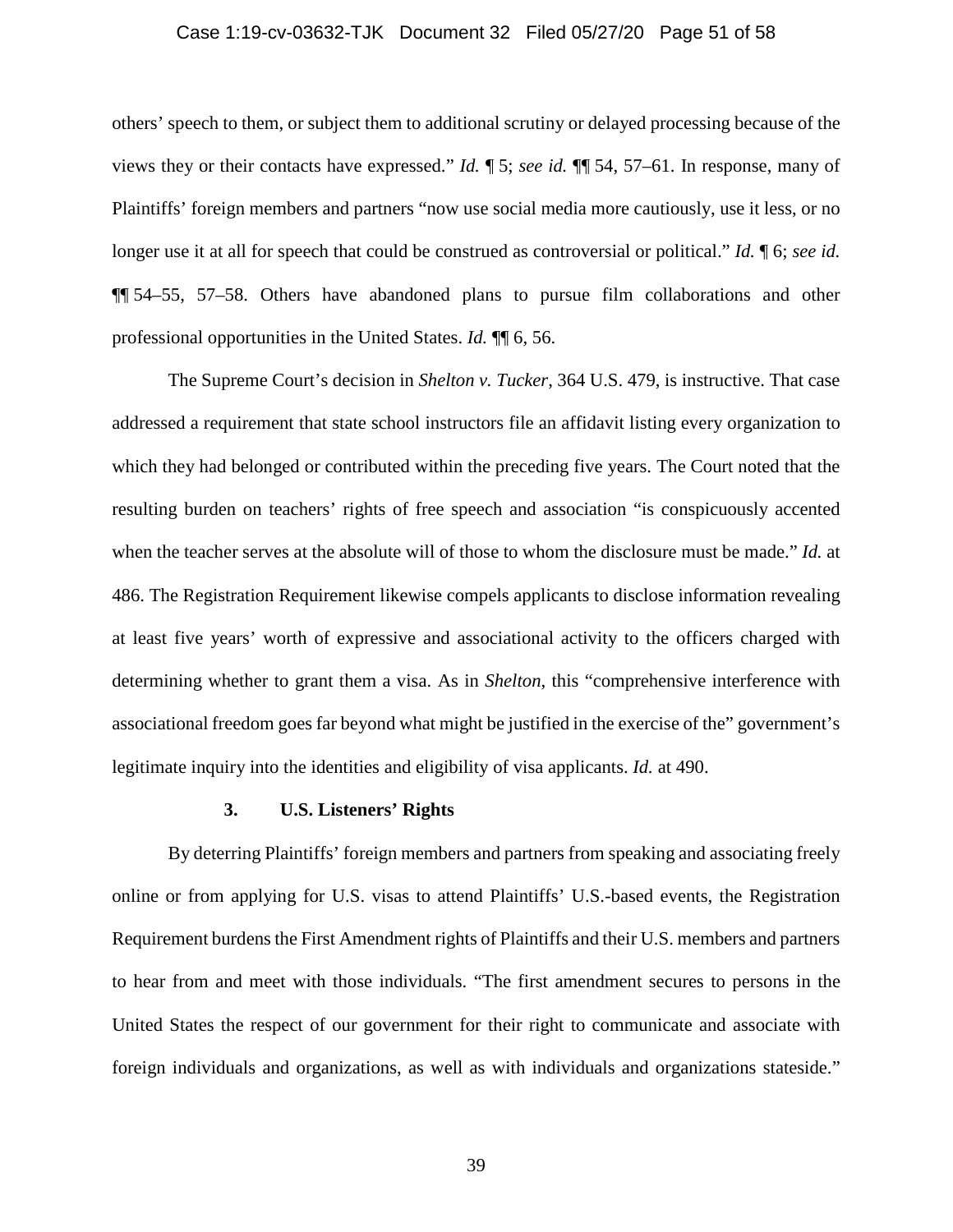#### Case 1:19-cv-03632-TJK Document 32 Filed 05/27/20 Page 52 of 58

*DKT Mem'l Fund Ltd. v. Agency for Int'l Dev.*, 887 F.2d 275, 303 (D.C. Cir. 1989) (Ginsburg, J., concurring in part and dissenting in part); *see Mandel*, 408 U.S. at 764; *Lamont*, 381 U.S. at 305– 06; *Am. Acad. of Religion v. Napolitano*, 573 F.3d 115, 117 (2d Cir. 2009).

The Registration Requirement deprives Plaintiffs' U.S. members and partners of opportunities to hear from and engage with foreign members online and in person. U.S. members and partners "rely on social media to learn about new projects from filmmakers working around the world and to engage with Plaintiffs' [foreign] members and partners about their work," Compl. ¶ 49. Because the Registration Requirement deters Plaintiffs' foreign members and partners from speaking as freely online, it deprives Plaintiffs' U.S. members and partners of opportunities to hear from and engage with those individuals online. *Id.* ¶ 69. Further, because the Registration Requirement deters foreign members and partners from attending Plaintiffs' U.S.-based events, it deprives U.S. members and partners of opportunities to engage with those individuals in person. *Id.*  $\parallel$  73. The Registration Requirement's "deterrent effect[s]," *Lamont*, 381 U.S. at 307, thus limit "the unfettered exercise of the . . . First Amendment rights" of Plaintiffs' U.S. members and partners to receive ideas and information from abroad, *id.* at 305.

# **C. The Registration Requirement Is Not Sufficiently Tailored to Any Legitimate Government Interest and Is Overbroad.**

"Because First Amendment freedoms need breathing space to survive, government may regulate in the area only with narrow specificity." *Keyishian*, 385 U.S. at 604 (citation omitted). Accordingly, even under intermediate scrutiny, Defendants bear the burden of justifying the Registration Requirement as a narrowly tailored means of achieving legitimate government interests. First, "draw[ing] reasonable inferences based on substantial evidence," *Turner*, 512 U.S. at 666, the government must demonstrate that the harms it seeks to address "are real, not merely conjectural, and that the regulation will in fact alleviate these harms in a direct and material way,"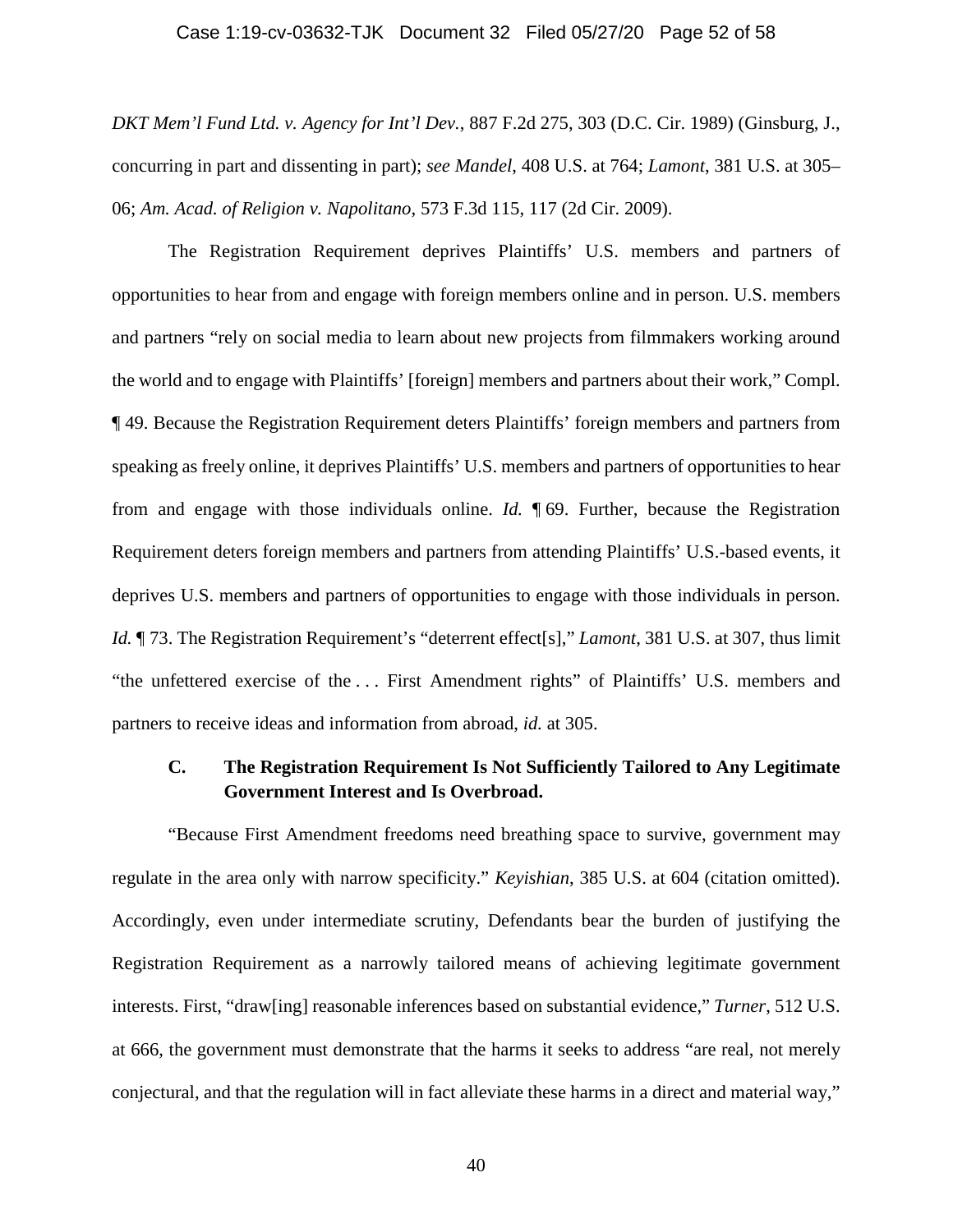#### Case 1:19-cv-03632-TJK Document 32 Filed 05/27/20 Page 53 of 58

*id.* at 664. Second, the government must show "that the means chosen do not 'burden substantially more speech than is necessary to further the government's legitimate interests.'" *Id.* at 662 (citation omitted). The Registration Requirement fails both prongs of this analysis.

*First*, Defendants have not shown that the Registration Requirement "will in fact alleviate . . . in a direct and material way" any difficulties they may have in confirming visa applicants' identities or determining their visa eligibility. *Turner*, 512 U.S. at 664. Plaintiffs do not contest that these are important government interests. But, as detailed in the Complaint, "the State Department cited no evidence" that the Registration Requirement "is likely to be an effective, let alone necessary, means of serving those interests," and it "disregarded contrary evidence in the administrative record." Compl. ¶ 8. As noted above, hundreds of comments presented evidence showing that it is extremely difficult to interpret social media communications accurately particularly across different languages and cultures—and highlighted DHS's documented failures to establish the effectiveness of social media screening in connection with visa eligibility determinations. *See id.* ¶¶ 8, 24, 26. In response, the government merely asserted that collecting social media identifiers is "essential" for confirming visa applicants' identities and determining their visa eligibility. Defs.' Ex. 7, at 3; Defs.' Ex. 8, at 3. Such conclusory assertions are plainly inadequate to carry Defendants' burden here. *See Watchtower Bible*, 538 U.S. at 168; *Reno v. ACLU*, 521 U.S. 844, 879 (1997) ("Particularly in the light of the absence of any detailed findings . . . we are persuaded that the [statute] is not narrowly tailored if that requirement has any meaning at all."); *Edwards v. D.C.*, 755 F.3d 996, 1005–06 (D.C. Cir. 2014); *Broadley v. U.S. Dep't of Interior,* 615 F.3d 508, 522 (D.C. Cir. 2010) ("It is not sufficient that a 'regulation . . . contributes marginally to [the government's] interest.'" (alterations in original) (citation omitted)).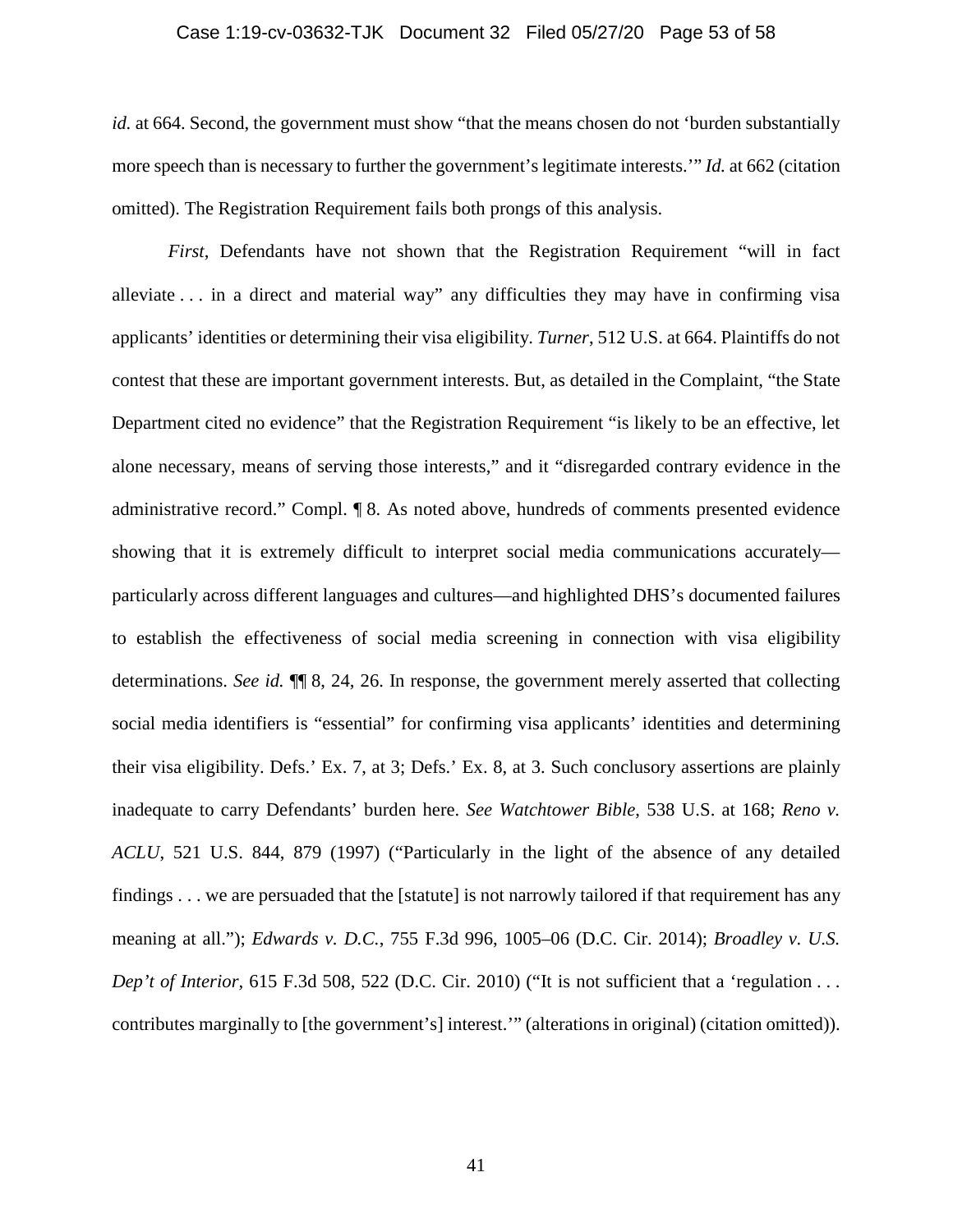#### Case 1:19-cv-03632-TJK Document 32 Filed 05/27/20 Page 54 of 58

*Second*, the Registration Requirement burdens "substantially more speech than is necessary to further the government's legitimate interests." *Turner*, 512 U.S. at 662 (citation omitted). To determine whether the Registration Requirement is sufficiently tailored to the task at hand, the Court must "ask whether it is possible substantially to achieve the Government's objective in less burdensome ways. . . ." *Edwards*, 755 F.3d at 1009 (citation omitted) (concluding that the existence of less restrictive means was "fatal" to the challenged regulatory scheme); *see Shelton*, 364 U.S. at 488. The Registration Requirement sweeps in substantially more speech than necessary to further the government's stated interests in at least two respects.

At the outset, the Registration Requirement casts a dragnet far wider than necessary to achieve the government's stated ends. In other contexts, courts require the government to articulate some level of individualized suspicion before conducting similarly intrusive surveillance. *See, e.g.*, *Terry v. Ohio*, 392 U.S. 1, 21 (1968) (requiring an officer "to point to specific and articulable facts which . . . reasonably warrant [an] intrusion" upon constitutionally protected interests); *United States v. Cotterman*, 709 F.3d 952, 966 (9th Cir. 2013) ("It is the potential unfettered dragnet effect that is troublesome."); *United States v. Kim*, 103 F. Supp. 3d 32, 57 (D.D.C. 2015). Here, the Registration Requirement subjects to undue government scrutiny the online speech and associations of millions of individuals each year, including those whose visa applications raise no suspicions, or even any questions, for consular officers. Compl. ¶¶ 1, 28, 31–33. Much of this information has no apparent bearing on applicants' eligibility for a visa. *See, e.g.*, *id.* ¶ 50. And consular officers already have the authority to demand additional information—including social media identifiers—from individual applicants if necessary to confirm their identities or determine their visa eligibility. *See id.* ¶¶ 20, 22. Because all visa applicants have "already supplied" the government "with extensive personal and professional information to assist its determination[s],"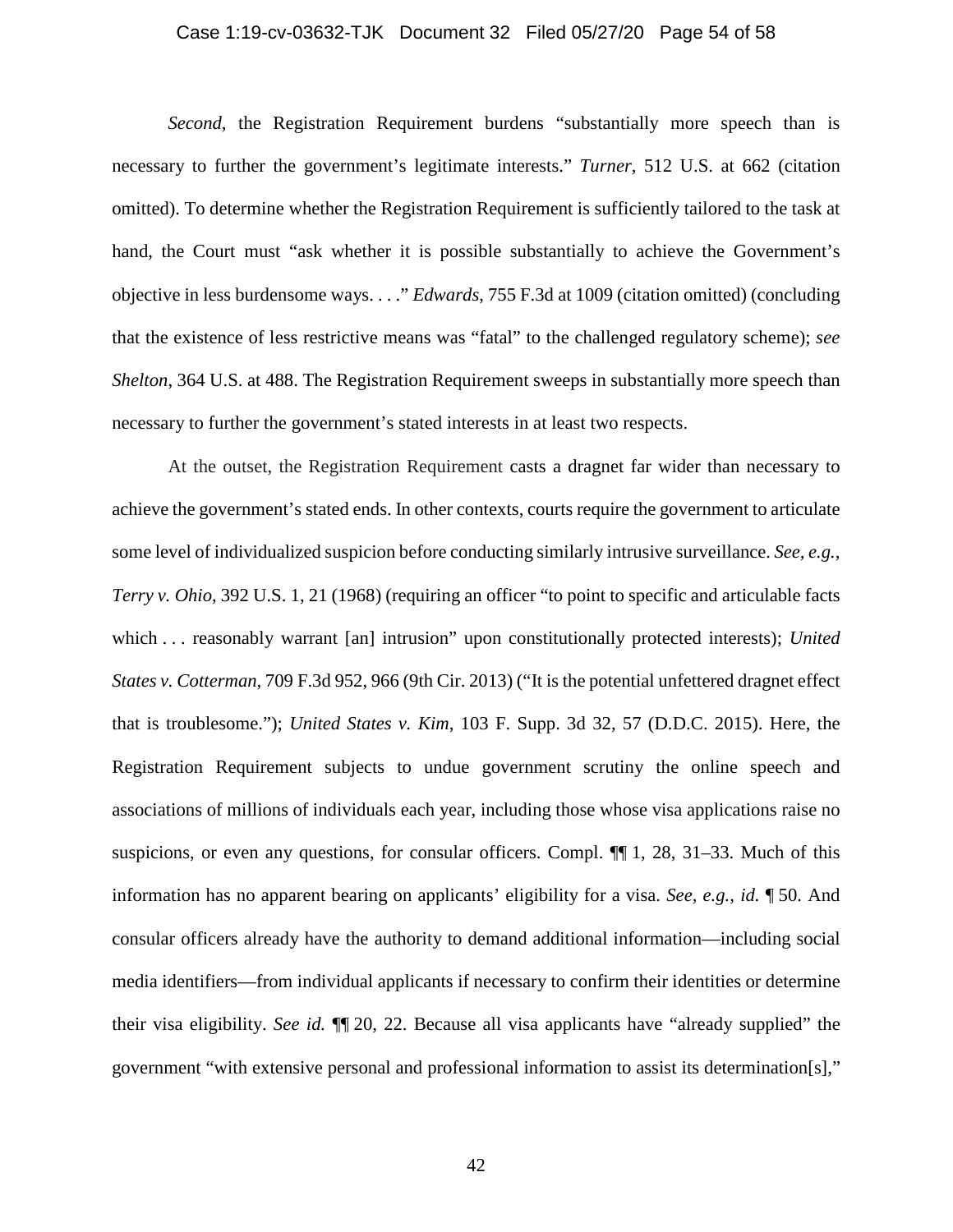#### Case 1:19-cv-03632-TJK Document 32 Filed 05/27/20 Page 55 of 58

*Baird*, 401 U.S. at 7, *see* Compl.  $\P\P$  19, 21, the requirement that they further facilitate access to their online expression and associations is not necessary to achieve those ends. *See Shelton*, 364 U.S. at 487–88 ("The question is whether the State can ask every one of its teachers to disclose every single organization with which he has been associated over a five-year period.").

Additionally, the Registration Requirement and related retention and dissemination policies facilitate surveillance of applicants' speech and associations far into the future. Defendants concede that the government's policies "contemplate that information collected through the Registration Requirement will be retained indefinitely, disseminated widely within the U.S. government, and, in some circumstances, disclosed to foreign governments." Compl. ¶ 34; *see id.* ¶¶ 35–38; Defs.' Mem. 8, 43–44. These policies enable Defendants to continue their surveillance of visa applicants far beyond the point at which they have determined visa eligibility. As a result, the Registration Requirement "indefinitely chills visa applicants' expressive and associational activities before they enter the United States, and . . . after they enter the United States as well." Compl. ¶ 63. Defendants attempt to justify these significant burdens on First Amendment rights by citing broad government interests in detecting threats to national security and enforcing the immigration laws. Defs.' Mem. 43–44. They do not venture an explanation as to how the indefinite retention and permissive dissemination of *all* visa applicants' social media information is necessary to serve those interests or any less burdensome than alternative means, except to say its practices "ensur[e] that each agency has as much available information as possible when seeking to detect security threats and enforce immigration laws." *Id.* at 44. Defendants' maximalist approach cannot be squared with any First Amendment tailoring requirement.

For the same reasons, the Registration Requirement is unconstitutionally overbroad. "In the First Amendment context, . . . a law may be invalidated as overbroad if 'a substantial number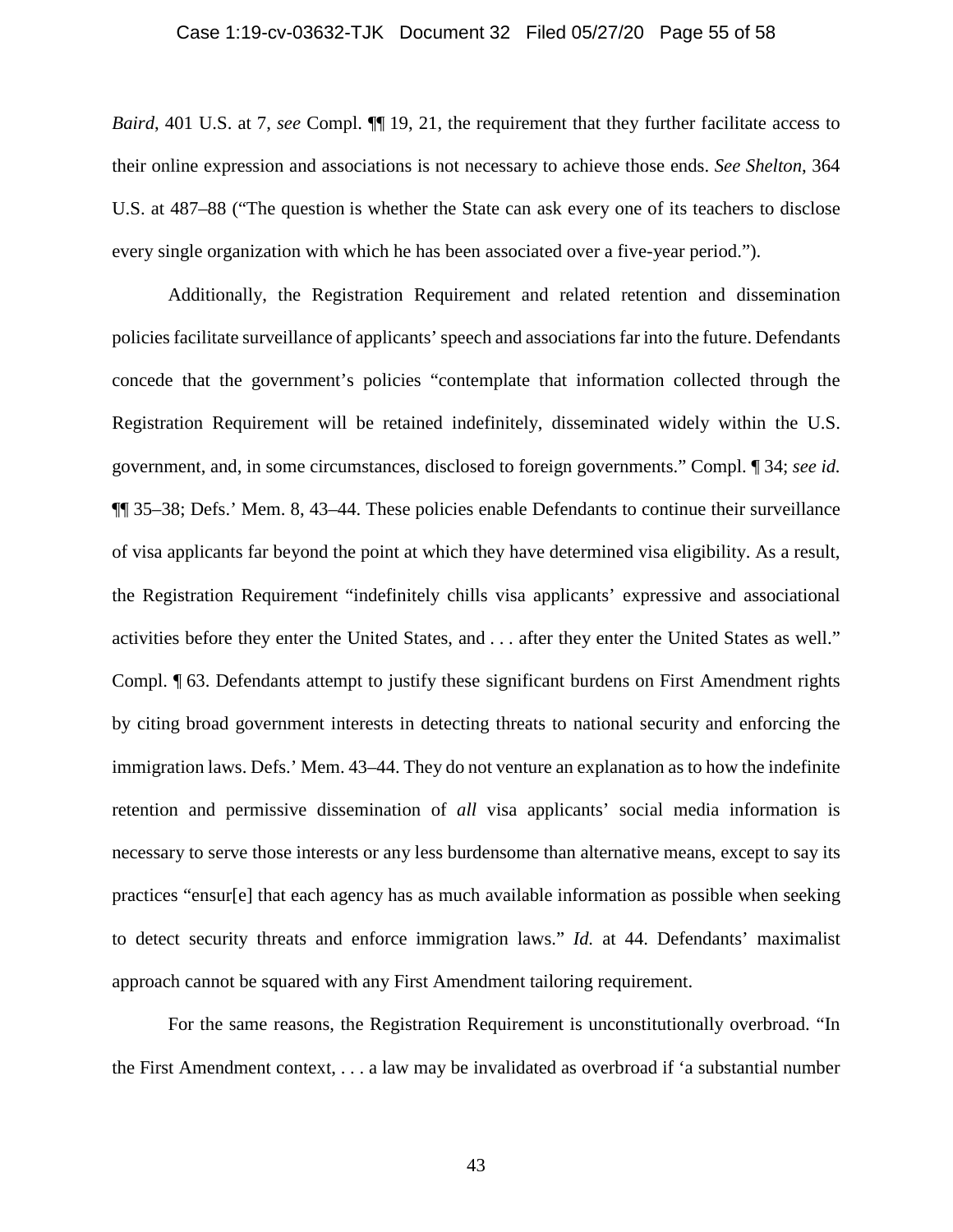#### Case 1:19-cv-03632-TJK Document 32 Filed 05/27/20 Page 56 of 58

of its applications are unconstitutional, judged in relation to the statute's plainly legitimate sweep.'" *Edwards*, 755 F.3d at 1001 (citation omitted); *see Munson*, 467 U.S. at 967–68; *Initiative & Referendum Inst. v. U.S. Postal Serv.*, 417 F.3d 1299, 1312–13 (D.C. Cir. 2005). As explained above, the Registration Requirement applies to millions of visa applicants each year, many of whom raise no questions for consular officers. Compl.  $\P$ [1, 28, 32. The Registration Requirement and related retention and dissemination policies thus subject a substantial number of applicants to unnecessarily expansive surveillance of their speech on social media and are unconstitutionally overbroad. *See Watchtower Bible*, 536 U.S. at 168; *Edwards*, 755 F.3d at 1001.

#### **IV. Plaintiffs' Claims Against Defendant Wolf Are Facially Plausible.**

Plaintiffs have plausibly alleged that their injuries stem not just from the Registration Requirement, but also from DHS's "related retention and dissemination polices." Compl. ¶ 78; *see id.*  $\P$  34–38. Plaintiffs have also concretely identified "which policies they believe to be 'related' to the social media policy and thus unconstitutional." *Contra* Defs.' Mem. 43–44 n.17.

As Plaintiffs have alleged, DHS's policy is to maintain copies of information that originally appears in the State Department's CCD, including social media identifiers collected for visa vetting purposes. Compl. ¶ 36. These copies are stored in DHS's ATS database, which is designed to "provide a consolidated view of data about a person or entity." *Id.* (quoting ATS PIA 1). And in turn, DHS shares information from ATS with other agencies and, most troubling of all, with foreign governments. Compl. ¶ 36. Indeed, the U.S. government has information-sharing agreements with at least seventy-eight foreign governments allowing them to obtain information from the ATS. *Id.*

Plaintiffs have also plausibly alleged that DHS retains social media information collected through the Registration Requirement in A-Files, which contain individuals' "official immigration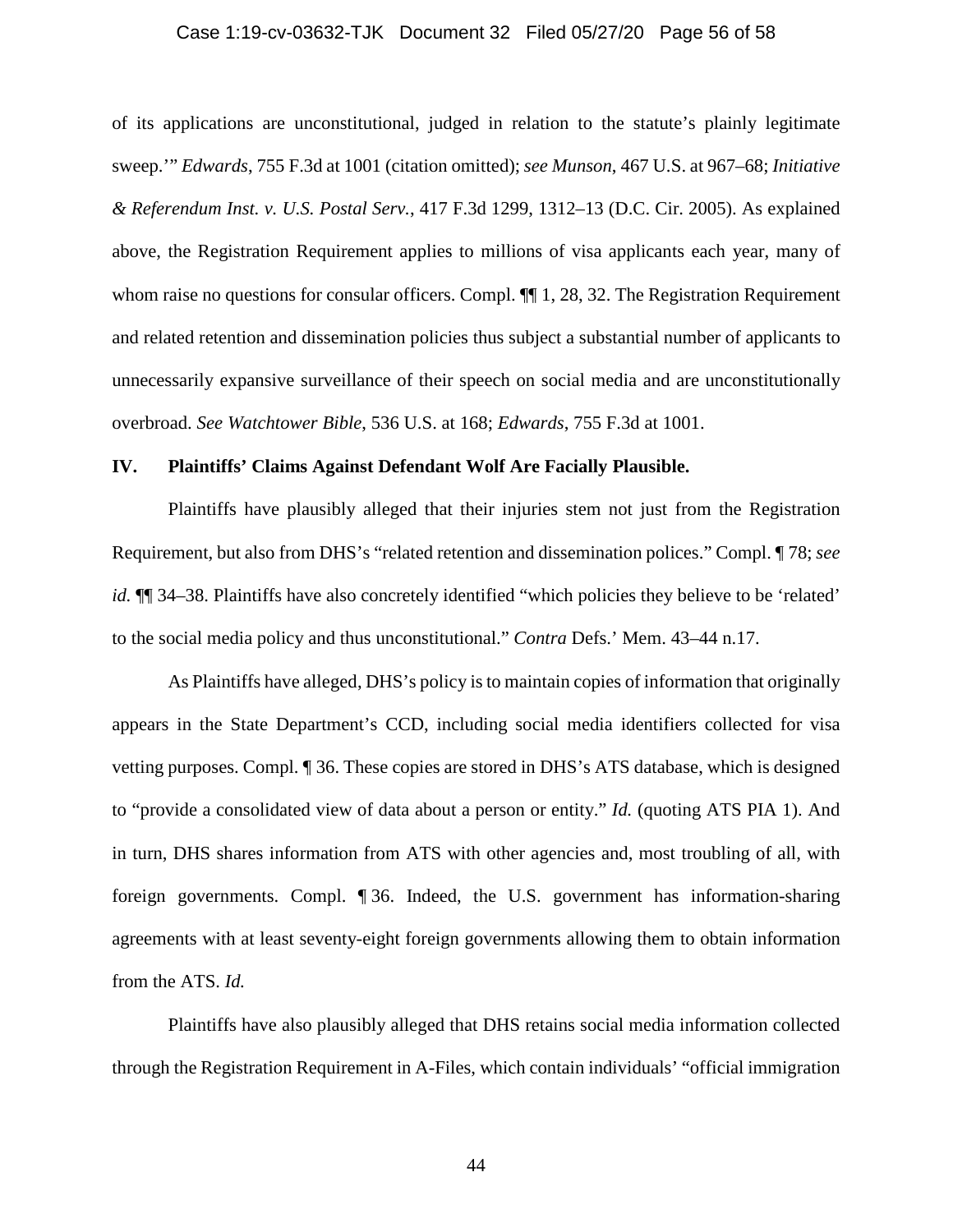#### Case 1:19-cv-03632-TJK Document 32 Filed 05/27/20 Page 57 of 58

record[s]"—including information from State Department forms—and are maintained for 100 years after their dates of birth. Compl. ¶ 37; *see* 82 Fed. Reg. at 43,556, 43,561, 43,564. In 2017, DHS announced that A-Files include individuals' social media information. *Id.* Under DHS policy, the agency may disseminate A-File information to "appropriate Federal, State, local, tribal, territorial, foreign, or international government agencies," current and prospective employers, and others. *Id.* (quoting 82 Fed. Reg. at 43,558, 43,562). Moreover, Plaintiffs plausibly alleged on information and belief that DHS and its components "rely on information collected through the Registration Requirement to monitor visa applicants' social media activities even after they enter the United States." Compl. ¶ 38. Immigration and Customs Enforcement, a DHS component, has publicly confirmed it will monitor the social media activities of 10,000 visa holders per year. *Id.*

Defendants do not dispute these facts; they concede that information collected through the Registration Requirement is retained indefinitely and disseminated broadly. *See, e.g.*, Defs.' Mem. 8, 44; *see also* Defs.' Ex. 14, at 3, 13. As described above, such indefinite retention and broad dissemination of visa applicants' social media information facilitate surveillance in the future, create a significant risk that the U.S. government will share applicants' social media information with foreign governments, and expose visa applicants' data to potential security breaches. *See supra* Pt. III.C. These risks indefinitely chill the online expressive and associational activities of Plaintiffs' foreign members and partners and are directly traceable to DHS. *Id.*

#### **Conclusion**

For the foregoing reasons, Plaintiffs respectfully request that the Court deny Defendants' motion to dismiss. Should the Court conclude that the Complaint fails to establish standing or state a claim for relief, however, Plaintiffs respectfully request leave to amend the Complaint.